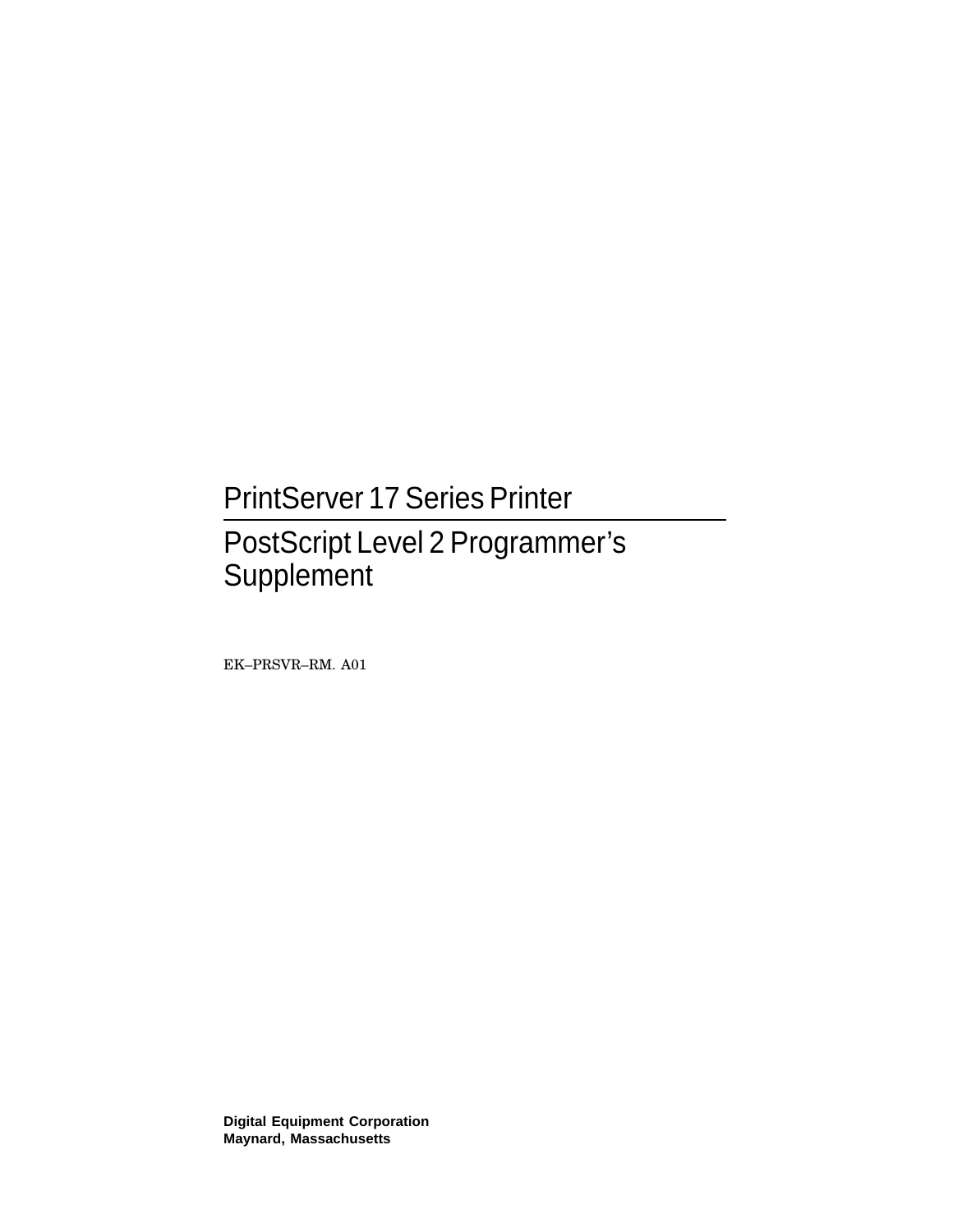#### **First Printing, January 1994**

The information in this document is subject to change without notice and should not be construed as a commitment by Digital Equipment Corporation.

Digital Equipment Corporation assumes no responsibility for any errors that may appear in this document.

Any software described in this document is furnished under a license and may be used or copied only in accordance with the terms of such license. No responsibility is assumed for the use or reliability of software or equipment that is not supplied by Digital Equipment Corporation or its affiliated companies.

Restricted Rights: Use, duplication, or disclosure by the U.S. Government is subject to restrictions as set forth in subparagraph (c)(1)(ii) of the Rights in Technical Data and Computer Software clause at DFARS 252.227–7013.

© Digital Equipment Corporation 1993. All rights reserved.

The Reader's Comments form at the end of this document requests your critical evaluation to assist in preparing future documentation.

The following are trademarks of Digital Equipment Corporation: DEC, DECimage Plus, DEClaser, Digital, VAX, VAX DOCUMENT, and the DIGITAL logo.

PostScript is a trademark of Adobe Systems Incorporated which may be registered in certain jurisdictions. LocalTalk is a registered trademark of Apple Computer, Inc. Centronics is a trademark of Centronics Data Computer Corporation. IBM is a registered trademark of International Business Machines Corporation. PCL is a registered trademark of Hewlett-Packard Company. Palatino is a trademark of Linotype-Hell AG. Times and Helvetica are registered trademarks of Allied Corporation. The following are registered trademarks of International Typeface Corporation: ITC Avant Garde Gothic Book, ITC Avant Garde Gothic Demi, ITC Bookman Demi, ITC Bookman Light, ITC Lubalin Graph Book, ITC Lubalin Graph Demi, ITC Souvenir Demi, ITC Souvenir Light, ITC Zapf Chancery, ITC Zapf Dingbats.

This document was prepared using VAX DOCUMENT Version 2.1.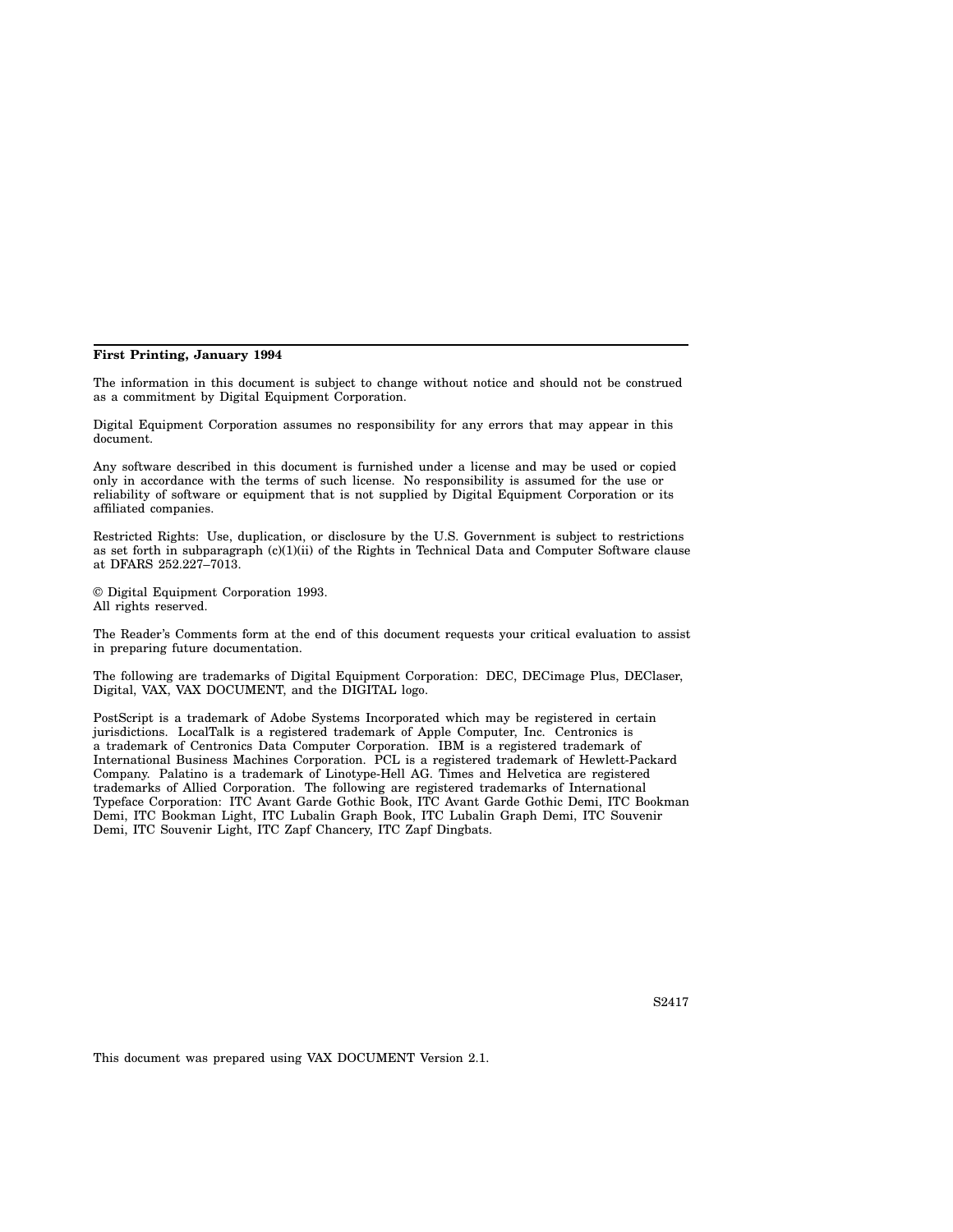## **Contents**

| 1. |                | <b>PostScript Parameters and Resources</b>                                                      |          |
|----|----------------|-------------------------------------------------------------------------------------------------|----------|
|    | 1 <sub>1</sub> |                                                                                                 | $1 - 1$  |
|    | 1.2            | Page Device Parameters                                                                          | $1 - 1$  |
|    | 121            |                                                                                                 | $1 - 4$  |
|    | 122            | Output Attributes                                                                               | $1 - 5$  |
|    | 1221           | Output Positioning                                                                              | $1 - 6$  |
|    | 1.2.3          |                                                                                                 | $1 - 6$  |
|    | 1.3            |                                                                                                 | $1 - 7$  |
|    | 14             |                                                                                                 | $1 - 8$  |
|    | 1.5            | Parameters for %LaserJetIII% Emulator                                                           | $1 - 12$ |
|    | 1.5.1          | Generating Font Sample Pages                                                                    | $1 - 13$ |
|    | 1.6            | $Resources \ldots \ldots \ldots \ldots \ldots \ldots \ldots \ldots \ldots \ldots \ldots \ldots$ | $1 - 14$ |

## **2 DECimage Plus Parameters and Operators**

| 2.1   | Type 7 Halftone Parameters                       | $2 - 1$ |
|-------|--------------------------------------------------|---------|
| 2.1.1 |                                                  | $2 - 1$ |
| 2.1.2 | DIThreshArray Halftone Parameters                | $2 - 2$ |
| 2.1.3 | Default Install Procedure                        | $2 - 3$ |
| 22    | Invoking DECimage Plus from a PostScript Program | $2 - 4$ |
| 2.2.1 | Invoking DECimage Plus for the Current Job       | $2 - 4$ |
| 222   | Invoking DECimage Plus Persistently              | $2 - 4$ |
|       |                                                  |         |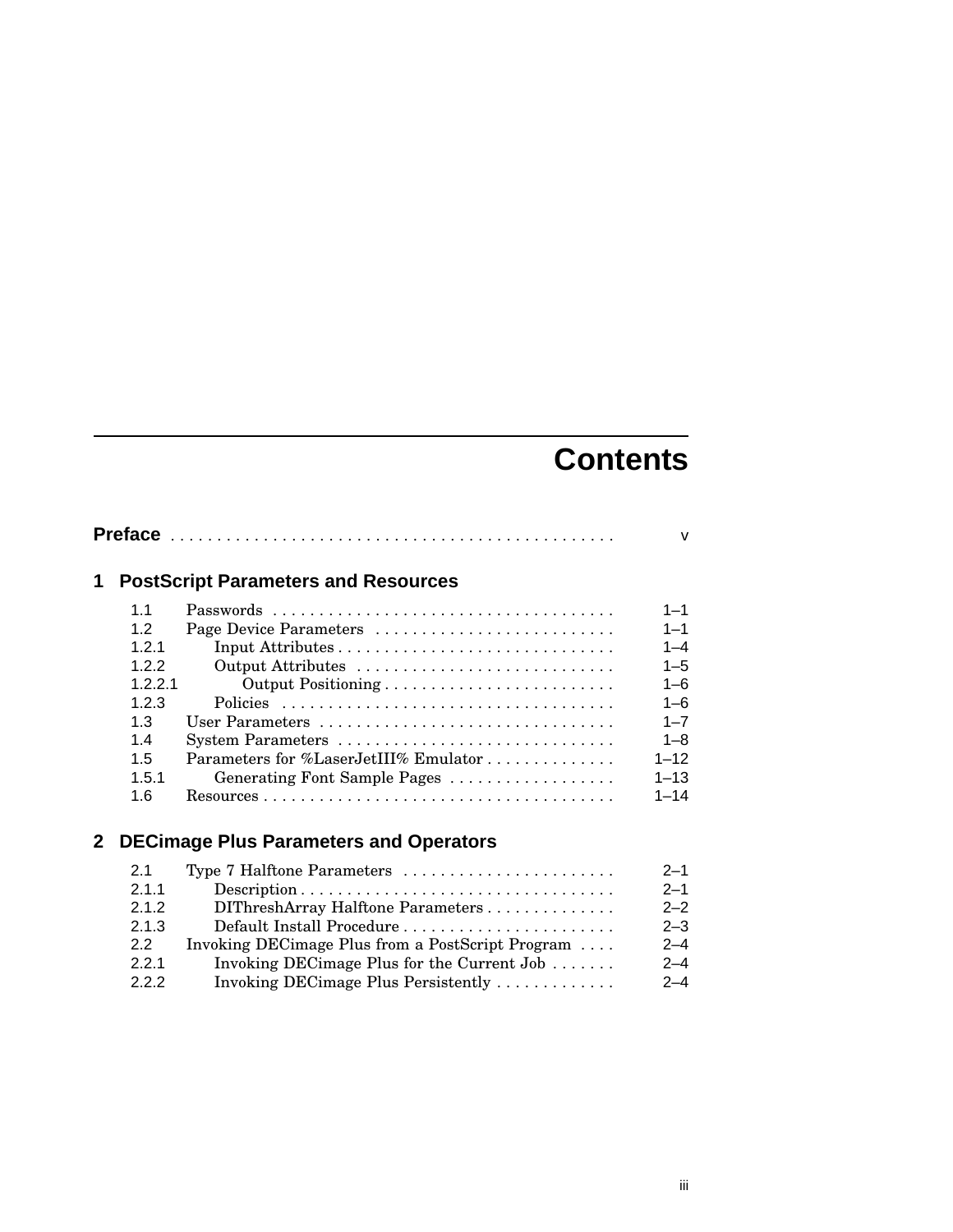## **3 PostScript Level 2 Compatibility Operators**

## **4 Supported Media Types**

| 4.1 | 4–1     |
|-----|---------|
| 4.2 | $4 - 2$ |

## **Index**

### **Tables**

| $1 - 1$ | Page Device Parameters                               | $1 - 1$  |
|---------|------------------------------------------------------|----------|
| $1 - 2$ | Output Trays Available                               | $1 - 5$  |
| $1 - 3$ | Policies Parameters                                  | $1 - 7$  |
| $1 - 4$ | User Parameters                                      | $1 - 7$  |
| $1 - 5$ |                                                      | $1 - 9$  |
| $1 - 6$ | Parameters for %LaserJetIII% Emulator                | $1 - 12$ |
| $1 - 7$ |                                                      | $1 - 14$ |
| $1 - 8$ |                                                      | $1 - 16$ |
| $1 - 9$ | Resources Used to Define New Resource Categories     |          |
|         |                                                      | $1 - 17$ |
| $2 - 1$ | Type 7 Halftone Dictionary Parameters                | $2 - 1$  |
| $2 - 2$ | DIThreshArray-Type 3 Halftone Parameters for         |          |
|         |                                                      | $2 - 2$  |
| $3 - 1$ | PostScript Extension Operators on the PrintServer 17 |          |
|         |                                                      | $3 - 2$  |
| $4 - 1$ | PrintServer 17 Series Media Sizes and Operators      | 4–1      |
| $4 - 2$ | PrintServer 17 Series Page Size Operators            | $4 - 2$  |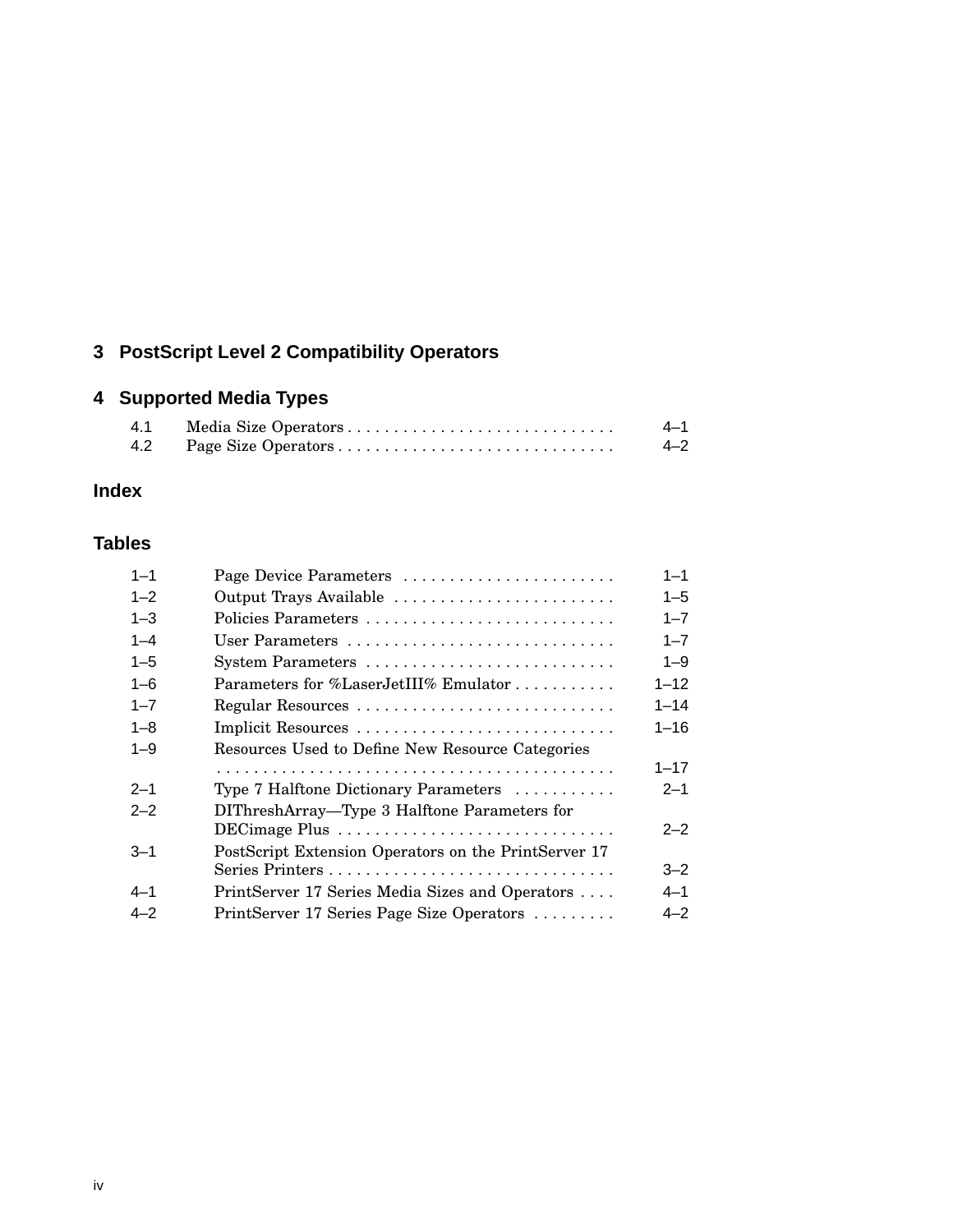## **Preface**

## **Intended Audience**

The *PrintServer 17 Series Printer PostScript Level 2 Programmer's Supplement* provides PostScript Level 2 information for application or PostScript programmers who are using the following PrintServer 17 Series printers:

| <b>Model Name</b>  | <b>Resolution (dpi)</b>             |
|--------------------|-------------------------------------|
| PrintServer 17     | $300 \times 300$                    |
| PrintServer 17/600 | $600 \times 600$ , $400 \times 400$ |

Refer to this document first for information about the PostScript language interpreter when working with these PrintServer 17 series printers.

## **Associated Documents**

The following documents provide general PostScript language information:

*Digital PostScript Printers Programmer's Supplement*, AA–HL84G–TE. *PostScript Language Reference Manual Supplement for Version 2013* by Adobe Systems Incorporated, March 31, 1993; available through the Adobe Systems Developer Support organization (see address in the next section). *PostScript Language Reference Manual, Second Edition* by Adobe Systems Incorporated, ISBN 0-201-18127-4; available in bookstores.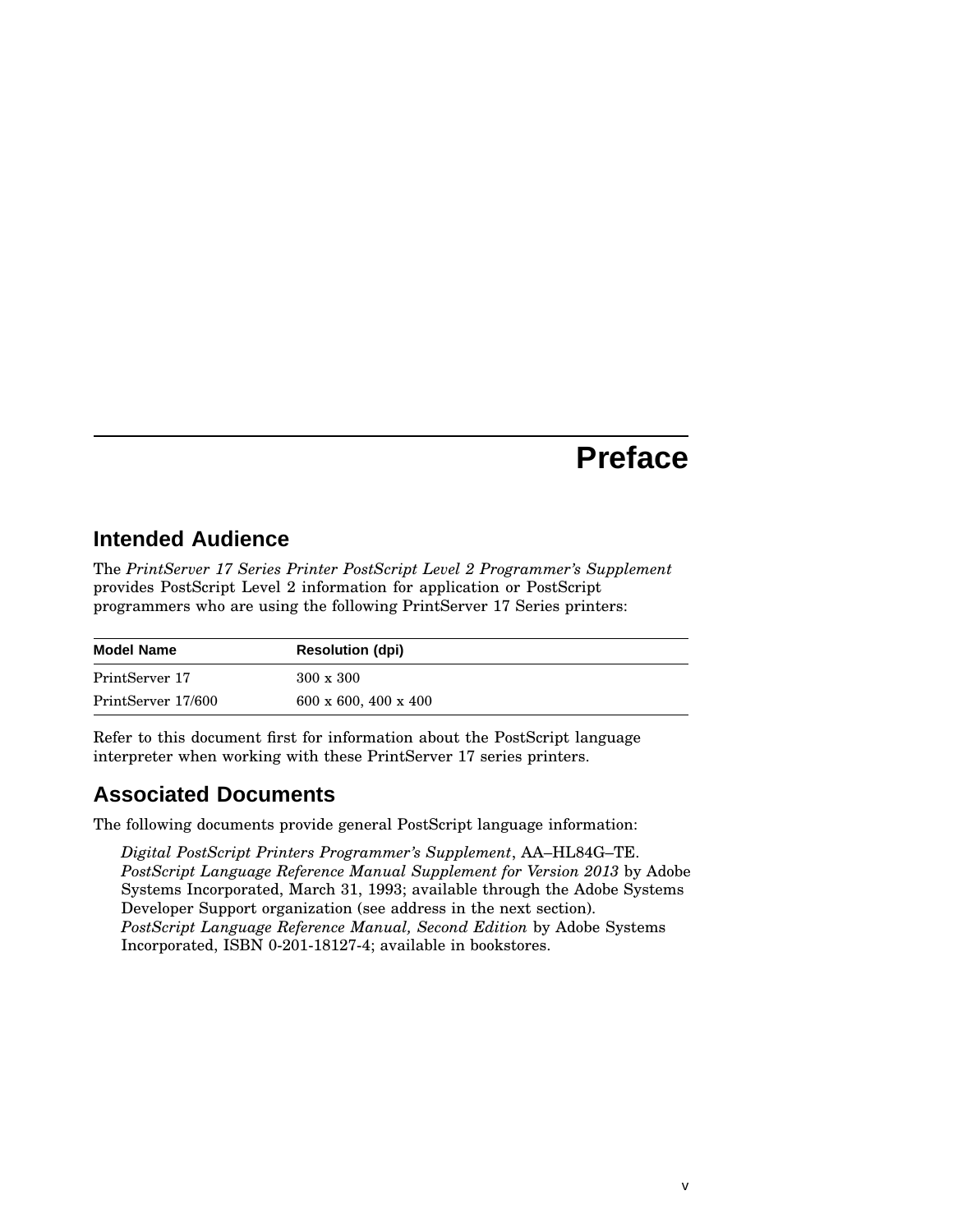## **PostScript Support**

Adobe Systems Incorporated offers additional technical documentation and support through the Adobe Systems Developers' Association. As a member, you receive regular mailings of technical papers, telephone support, and discounts on PostScript hardware and software products. To join, write, call, or FAX Adobe at the following:

| Address:   | PostScript Developer Support |
|------------|------------------------------|
|            | Adobe Systems Incorporated   |
|            | 1585 Charleston Road         |
|            | P.O. Box 7900                |
|            | Mountain View, CA 94039-7900 |
|            |                              |
| Telephone: | $(415)$ 961-4400             |
| Fax:       | $(415)$ 961-3769             |
|            |                              |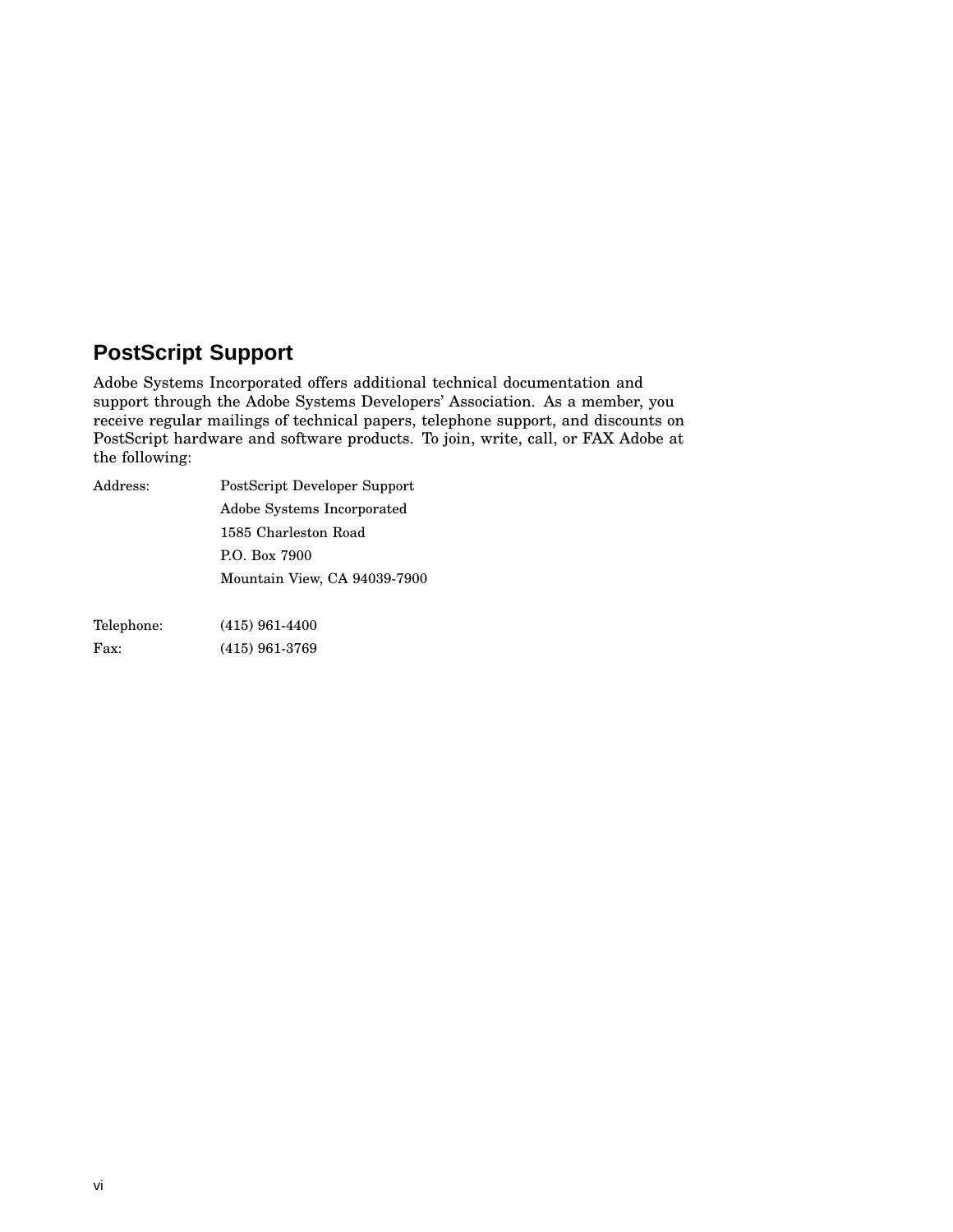# **1**

## **PostScript Parameters and Resources**

This chapter lists the setup operators for page description, page device, user, system, and other parameters for PrintServer 17 series printers.

## **1.1 Passwords**

The **SystemParamsPassword** and the **StartJobPassword** for PrintServer printers are stored on the supporting host. They can not be changed by way of PostScript. For information about modifying the PostScript passwords, see the config file discussion in the PrintServer management guide for your platform.

## **1.2 Page Device Parameters**

Page device parameters set the state for each PostScript page. They can be modified with the **setpagedevice** operator and examined with the **currentpagedevice** operator.

Modifications to these parameters made outside the server loop (an unencapsulated job) are persistent across jobs. Parameters that are persistent across power cycles are identified in Table 1–1. The supporting host default files may modify these parameters as part of the boot process.

<</Parameter value>> setpagedevice

Table 1–1 lists the page device parameters and their default values.

| <b>Parameter</b> | <b>Default</b> | Tvpe      | <b>Valid Values</b>                  |
|------------------|----------------|-----------|--------------------------------------|
| <b>BeginPage</b> | $\{pop\}$      | procedure | any PostScript language<br>procedure |

**Table 1–1 Page Device Parameters**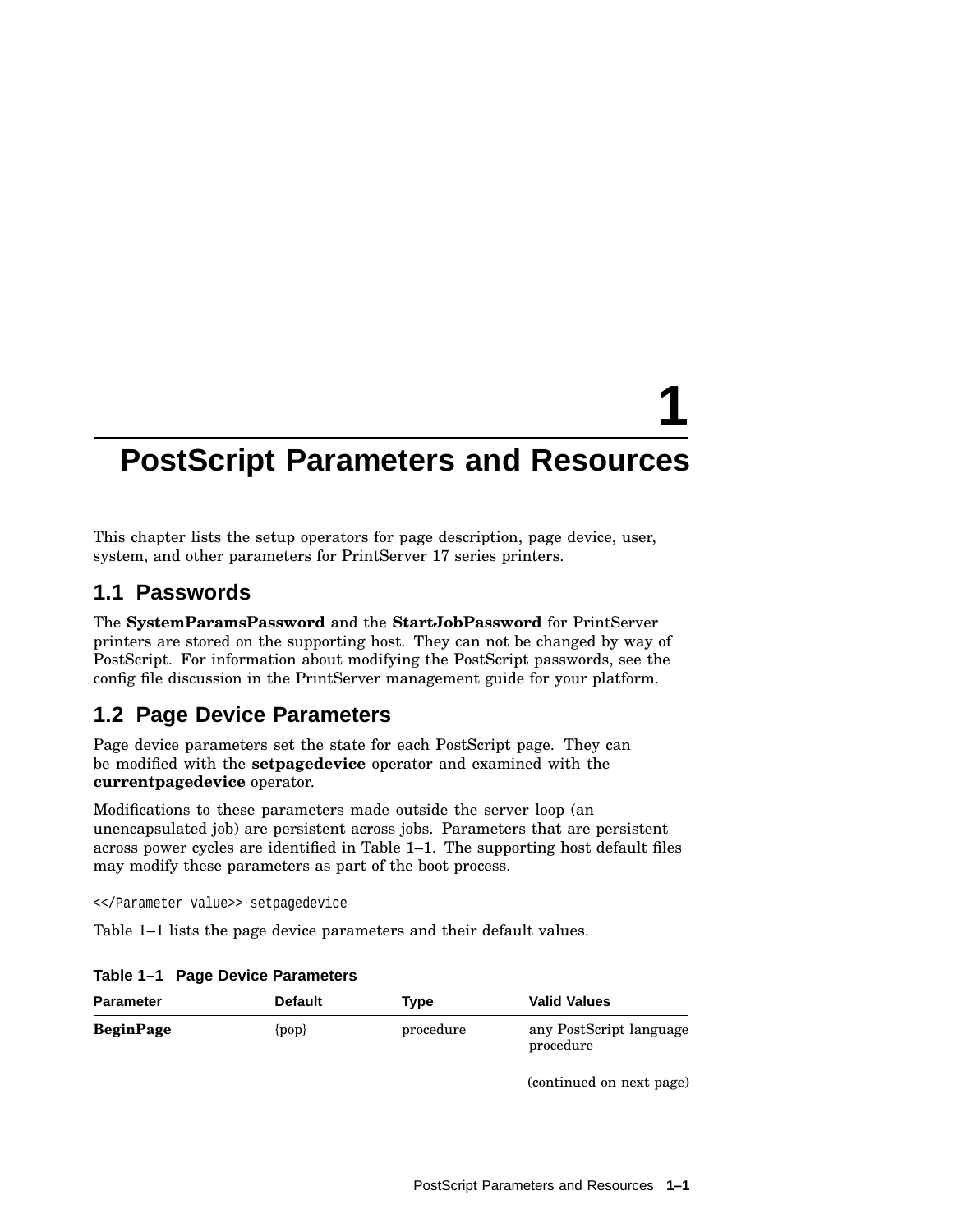| <b>Parameter</b>                   | <b>Default</b>      | <b>Type</b>   | <b>Valid Values</b>                                           |
|------------------------------------|---------------------|---------------|---------------------------------------------------------------|
| $\mathbf{Duplex}^1$                | false               | Boolean       | true-pages printed<br>duplex                                  |
|                                    |                     |               | false-pages printed<br>simplex                                |
| <b>EndPage</b>                     | $\{exch pop 2 ne\}$ | procedure     | any PostScript language<br>procedure                          |
| <b>ExitJamRecovery</b>             | true                | Boolean       | true-pages jammed<br>after being imaged are<br>reprinted      |
|                                    |                     |               | false-pages jammed<br>after being imaged are<br>not reprinted |
| $HWR$ esolution <sup>1</sup>       | $[300 300]^{2}$     | array         | $[300 300]^{2}$                                               |
|                                    | $[600 600]^{3}$     |               | $[600 600]^{3}$                                               |
|                                    |                     |               | $[400 400]^{3}$                                               |
| <b>ImagingBBox</b>                 | null                | array or null | 4-element array of<br>integers or null                        |
| InputAttributes                    | Section 1.2.1       | dictionary    | PostScript language<br>dictionary                             |
| <b>Install</b>                     | Section 2.1.3       | procedure     | any PostScript language<br>procedure                          |
| $\mathbf{J}\mathbf{o}\mathbf{g}^1$ | $\theta$            | integer       | $0 - \text{Jog}$ disabled <sup>4</sup>                        |
|                                    |                     |               | 1–Jog at device<br>deactivation                               |
|                                    |                     |               | $2$ -Jog at end of job                                        |
|                                    |                     |               | 3–Jog at end of each set                                      |
| $\mathbf{Manual}\mathbf{Fed}^1$    | false               | Boolean       | true-media is drawn<br>from manual feed<br>position           |

#### **Table 1–1 (Cont.) Page Device Parameters**

<sup>1</sup>Persistent across power cycles.

 ${\rm ^2Pertains}$  to the PrintServer 17.

 $^3\rm{Pertains}$  to the PrintServer 17/600.

<sup>4</sup>The relationship between the page device parameter **/Jog** and offset stacking is described in Section 1.2.2.1.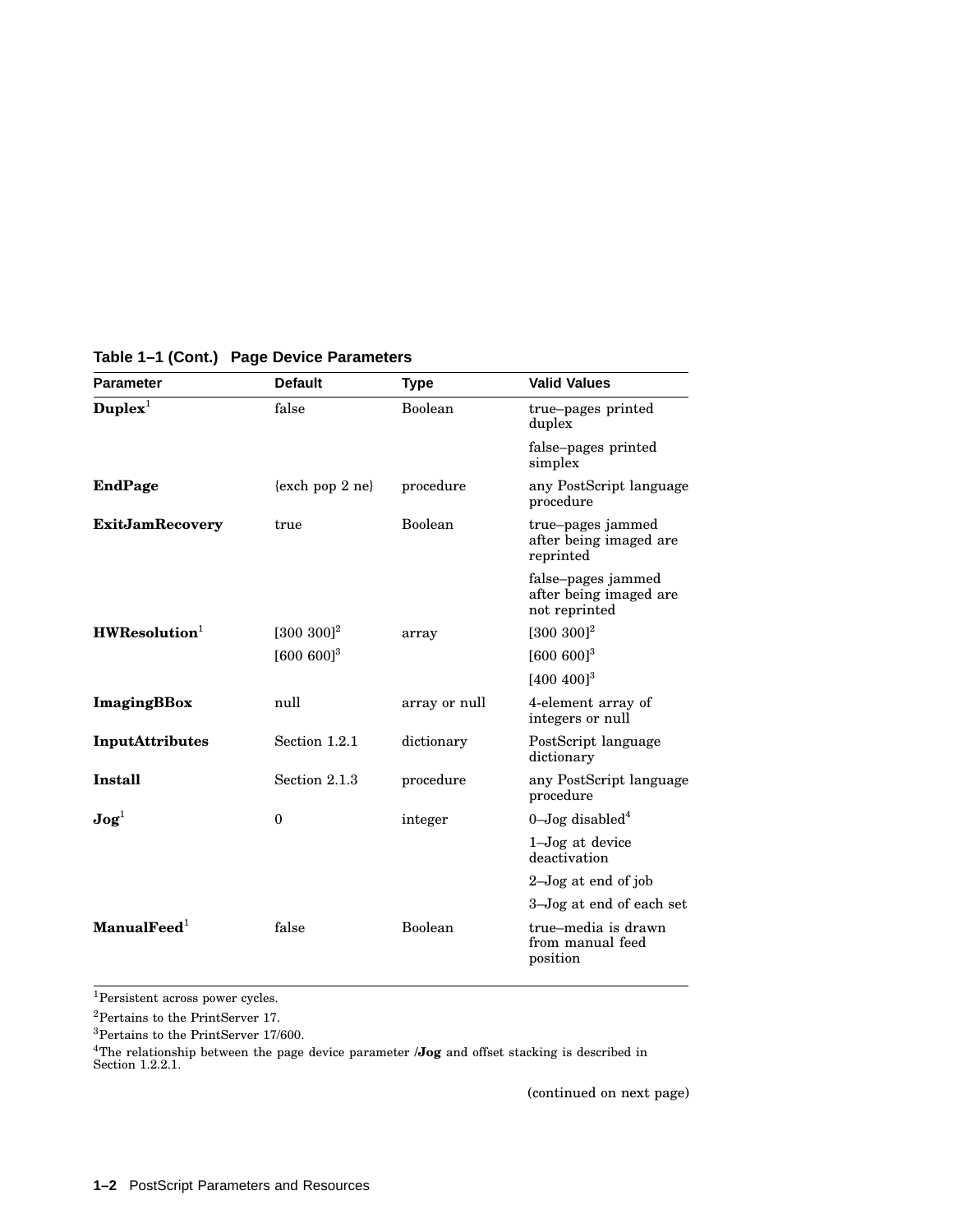| <b>Parameter</b>                        | <b>Default</b>                              | <b>Type</b> | <b>Valid Values</b>                                                                          |
|-----------------------------------------|---------------------------------------------|-------------|----------------------------------------------------------------------------------------------|
|                                         |                                             |             | false-media is fed<br>through one of the input<br>trays                                      |
| $\mathbf{Manual}\mathbf{FeedTimeout}^1$ | 1350                                        | integer     | non-negative integer,<br>0 disables timeout                                                  |
| $Margins1$                              | [0 0]                                       | array       | any 2-element array<br>of integers within<br>hardware limits<br>measured in device<br>pixels |
| <b>MediaColor</b>                       | null                                        | string      | string or null                                                                               |
| MediaType                               | null                                        | string      | string or null                                                                               |
| MediaWeight $5$                         | null                                        | number      | number or null                                                                               |
| <b>NumCopies</b>                        | null                                        | integer     | non-negative integer or<br>null                                                              |
| <b>OutputAttributes</b>                 | Section 1.2.2                               | dictionary  | PostScript language<br>dictionary                                                            |
| <b>OutputPage</b>                       | true                                        | Boolean     | true–normal processing<br>and printing                                                       |
|                                         |                                             |             | false-processing is done<br>but no paper is printed                                          |
| OutputType                              | (Top)                                       | string      | any string or null,<br>(Side) indicates face-up<br>tray                                      |
| PageSize                                | [size of the tray]<br>in the bottom<br>slot | array       | any two element array<br>of integers                                                         |
| <b>Policies</b>                         | Section 1.2.3                               | dictionary  | PostScript language<br>dictionary                                                            |
| TraySwitch <sup>1</sup>                 | true                                        | Boolean     | true-automatic input<br>tray failover enabled                                                |
|                                         |                                             |             | false-disabled                                                                               |

#### **Table 1–1 (Cont.) Page Device Parameters**

 $^1\!$  Persistent across power cycles.

 $^5$ MediaWeight will select the media within an allowance of plus or minus 2%. If two trays have defined media weights within this tolerance, **/Policies** dictionary is invoked.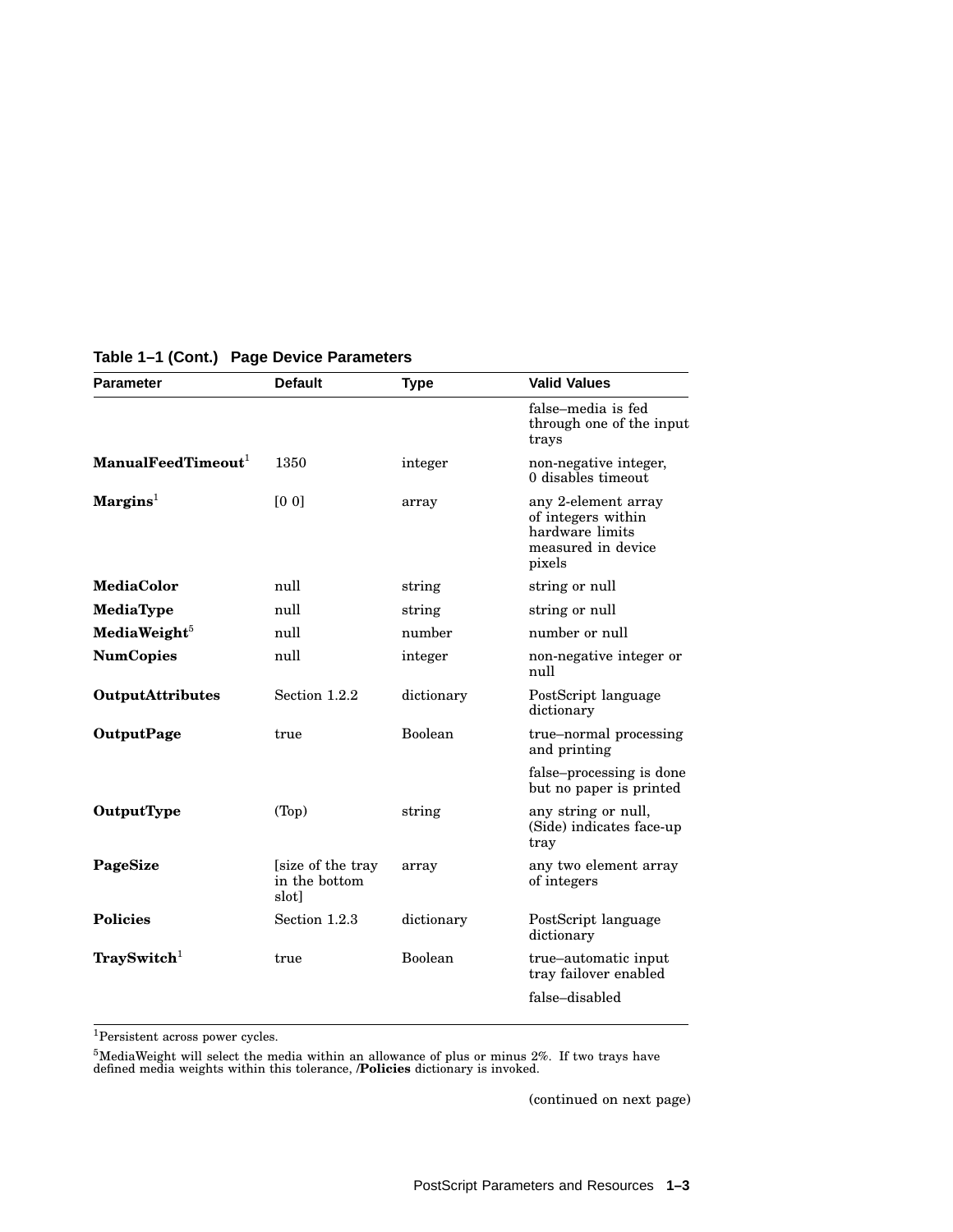**Table 1–1 (Cont.) Page Device Parameters**

| <b>Parameter</b>    | <b>Default</b> | Type    | <b>Valid Values</b>                                       |
|---------------------|----------------|---------|-----------------------------------------------------------|
| Tumble <sup>1</sup> | false          | Boolean | true-duplex pages are<br>imaged for short edge<br>binding |
|                     |                |         | false-duplex pages are<br>imaged for long edge<br>binding |

<sup>1</sup>Persistent across power cycles.

#### **1.2.1 Input Attributes**

The page device parameter set includes the **InputAttributes** dictionary that describes the PrintServer 17 series input sources. The base PrintServer 17 comes with two input slots through which media can be fed manually or from a tagged cassette tray inserted into the slot. The **InputAttributes** dictionary for the base configuration is as follows:

```
<< 0 <</PageSize [ value of inserted tray ]>>
  1 <</PageSize [ value of inserted tray ]>>
   2 null
   /Priority [0 1 2]
>>
```
Where:

- 0 is the lower tray slot
- 1 is the upper tray slot
- 2 is reserved for the envelope feeder

The **/Priority** array indicates the lower tray is selected when all other attributes match.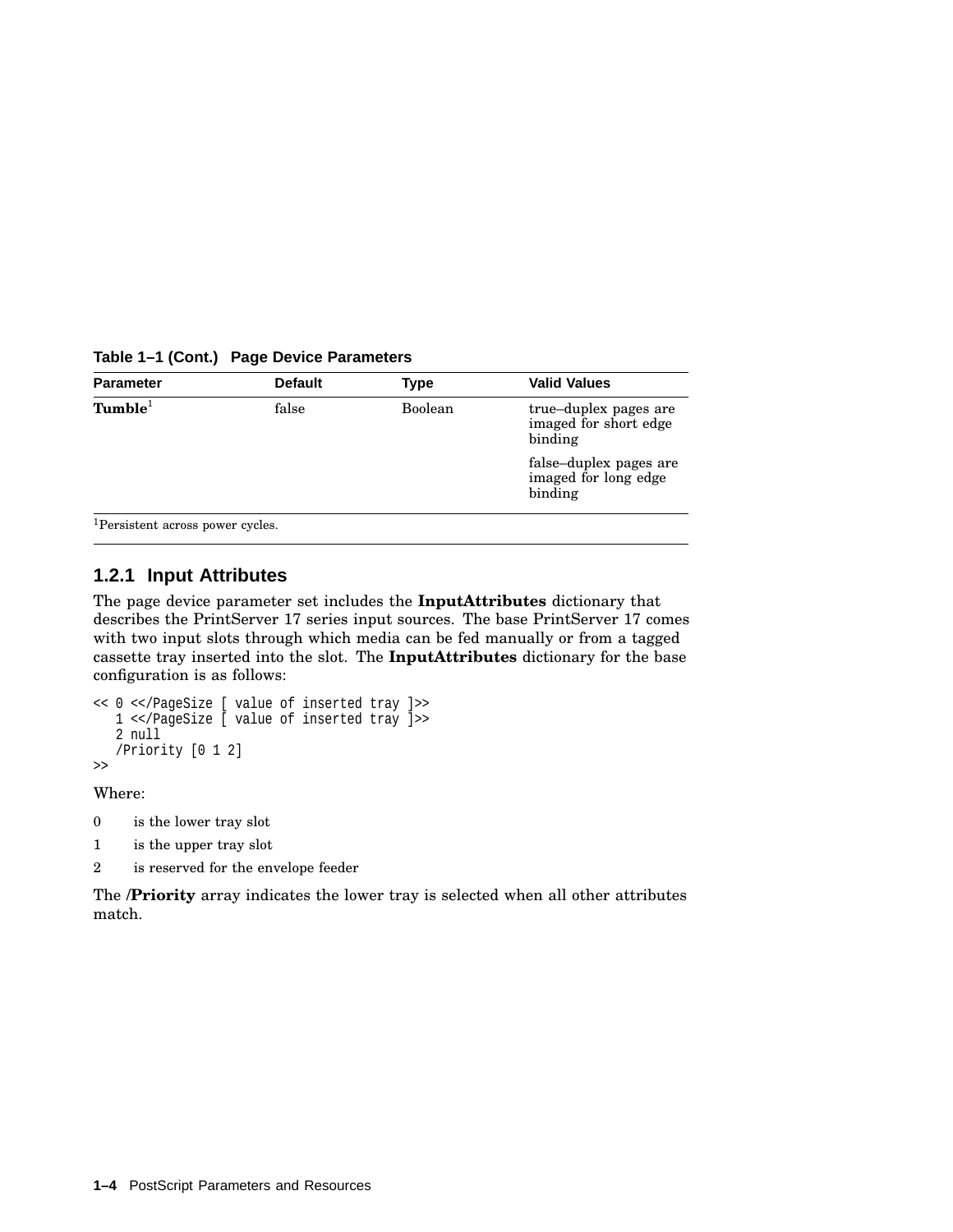An envelope feeder is available as an optional input source and feeds media through a third input slot. When the envelope feeder is installed, the **InputAttributes** dictionary is as follows:

```
<< 0 <</PageSize [ value of inserted tray ]>>
   1 <</PageSize [ value of inserted tray ]>>
   2 <</PageSize [ default envelope size ]>>
   /Priority [1]
\rightarrow
```
Where:

- 0 is the lower tray.
- 1 is the upper tray.
- 2 is the envelope feeder.

#### **1.2.2 Output Attributes**

The page device parameter set includes **OutputAttributes** dictionary that describes the PrintServer 17 output locations. The base PrintServer 17 comes with two output trays.

| $\frac{1}{2}$ $\frac{1}{2}$ $\frac{1}{2}$ $\frac{1}{2}$ $\frac{1}{2}$ $\frac{1}{2}$ $\frac{1}{2}$ $\frac{1}{2}$ $\frac{1}{2}$ $\frac{1}{2}$ $\frac{1}{2}$ $\frac{1}{2}$ $\frac{1}{2}$ $\frac{1}{2}$ $\frac{1}{2}$ $\frac{1}{2}$ $\frac{1}{2}$ $\frac{1}{2}$ $\frac{1}{2}$ $\frac{1}{2}$ $\frac{1}{2}$ $\frac{1}{2}$ |                    |  |  |
|---------------------------------------------------------------------------------------------------------------------------------------------------------------------------------------------------------------------------------------------------------------------------------------------------------------------|--------------------|--|--|
| <b>Output Tray Location</b>                                                                                                                                                                                                                                                                                         | Media is Delivered |  |  |
| Top of the printer                                                                                                                                                                                                                                                                                                  | Face down          |  |  |
| Opposite the input sources                                                                                                                                                                                                                                                                                          | Face up            |  |  |

**Table 1–2 Output Trays Available**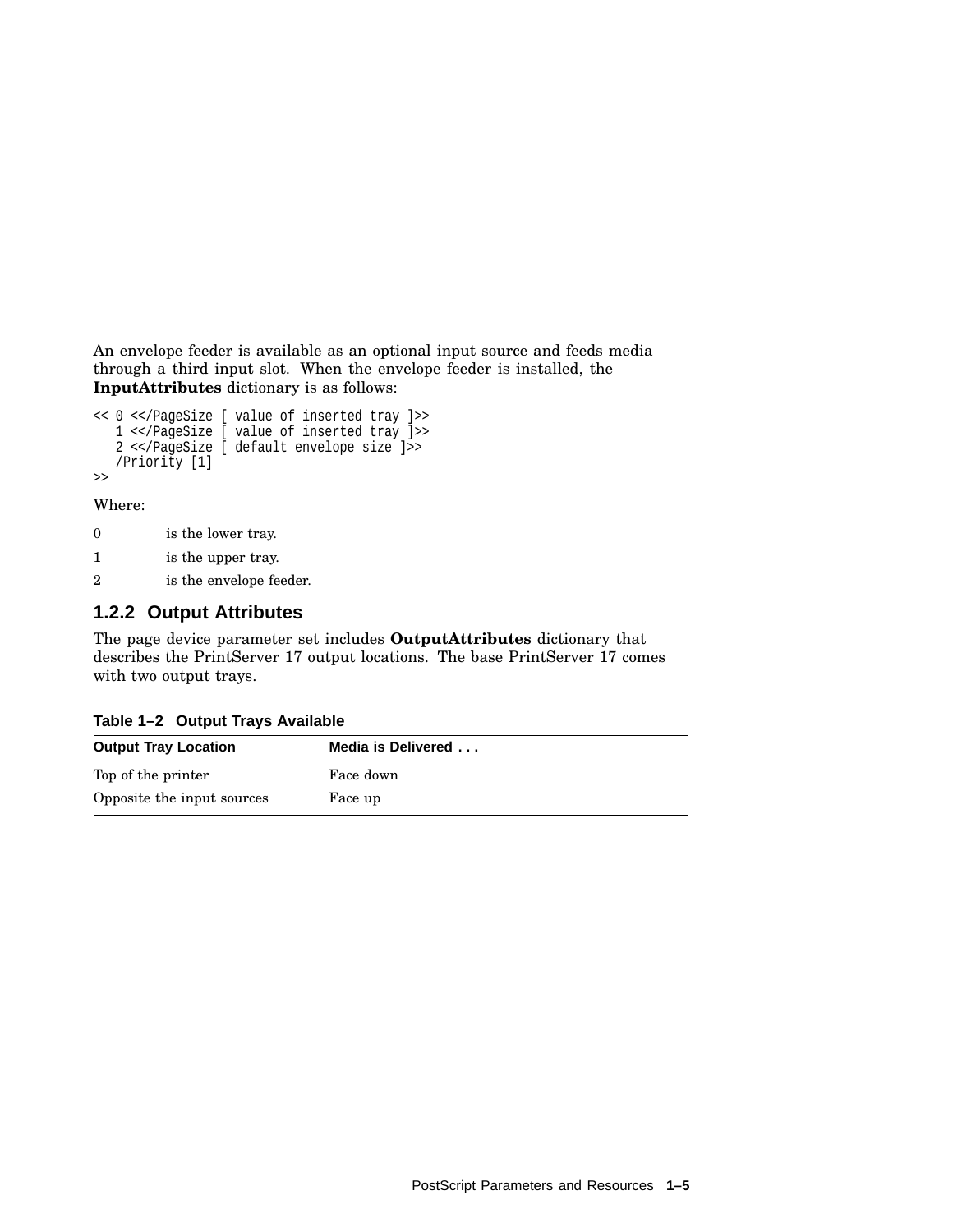The **OutputAttributes** dictionary for the base configuration is as follows:

```
<< 0 <</OutputType /(Top) >>
   1 <</OutputType /(Side) >>
   /Priority [0]
\rightarrow
```
- Where:
- 0 is the top face down output tray.
- 1 is the side face up tray.

#### **1.2.2.1 Output Positioning**

PostScript Level 2 provides for printer controlled offset stacking of output to those trays that have more than one position in the tray.

The PrintServer 17 series printers' top output tray supports two positions. The page device parameter is /**Jog**.

When *Jog* is disabled (set to 0), the PrintServer 17 series printers support the following PostScript Level 1 compatibility operators that perform offset stacking:

maxoutposition outputposition setoutputposition outputpositioning setoutputpositioning defaultoutputpositioning setdefaultoutputpositioning

Refer to *Digital PostScript Printers Programmer's Supplement*, AA–HL84G–TE, for descriptions of these compatibility operators.

#### **1.2.3 Policies**

The **Policies** dictionary describes what happens when a request to the page device can not be satisfied. The **Policies** dictionary is described in the *PostScript Language Reference Manual*. Additional information about the PageSize policies can be found in the *PostScript Language Supplement for Version 2013* (Policy 7). The PrintServer 17 series policy defaults are listed in Table 1–3.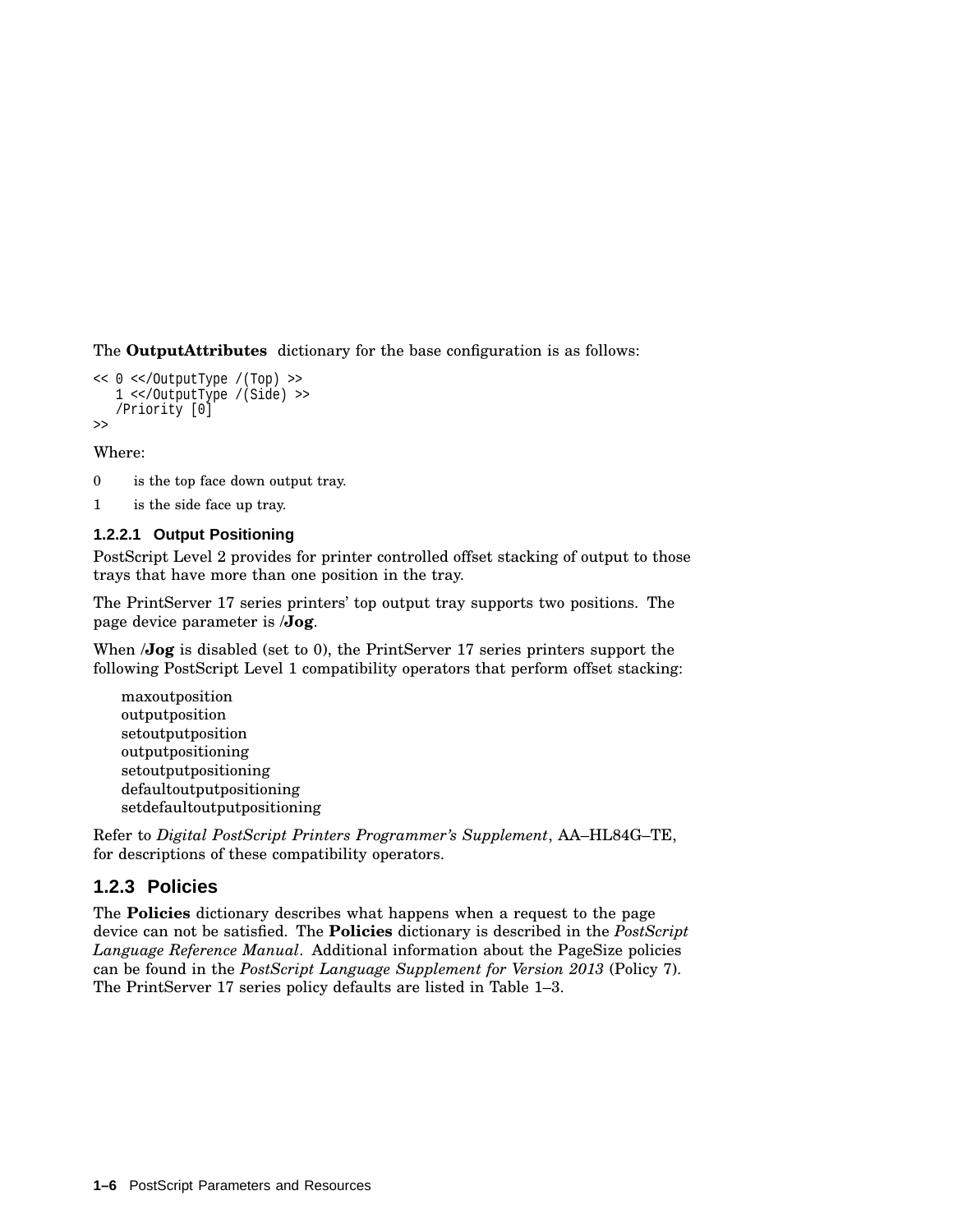**Table 1–3 Policies Parameters**

| Key                 | <b>Initial Value</b>              |
|---------------------|-----------------------------------|
| PolicyNotFound      | 1 - Ignore the request            |
| <b>Duplex</b>       | 1 - Ignore the request            |
| PageSize            | 1 - Ignore the request            |
| Tumble              | 1 - Ignore the request            |
| <b>OutputDevice</b> | 0 - Generate a configurationerror |
| <b>OutputType</b>   | 0 - Generate a configurationerror |
| PolicyReport        | $\{pop\}$                         |

#### **1.3 User Parameters**

User parameters maintain the initial PostScript state for an encapsulated job. They can be modified with the **setuserparams** operator and examined with the **currentuserparams** operator.

```
<</Parameter value>> setuserparams
```
Modifications to these parameters made in an unencapsulated job are persistent across jobs.

Table 1–4 lists the user parameters for the PrintServer 17 series printer.

| <b>Parameter</b>       | <b>Default</b>                      | <b>Type</b>    | <b>Valid Values</b>                                  |
|------------------------|-------------------------------------|----------------|------------------------------------------------------|
| <b>AccurateScreens</b> | false                               | <b>Boolean</b> | false-do not use<br>the accurate screen<br>algorithm |
|                        |                                     |                | true-use the accurate<br>screen algorithm            |
| JobName                | $\left( \right)$                    | string         | any string in the<br>ASCII printable range           |
| $J$ obTimeout $^1$     | from system parameters <sup>2</sup> | integer        | > 0                                                  |

**Table 1–4 User Parameters**

<sup>1</sup>Not subject to **save** and **restore**.

 $^2$  Default value taken from the system parameter of the same name. See Section 1.4.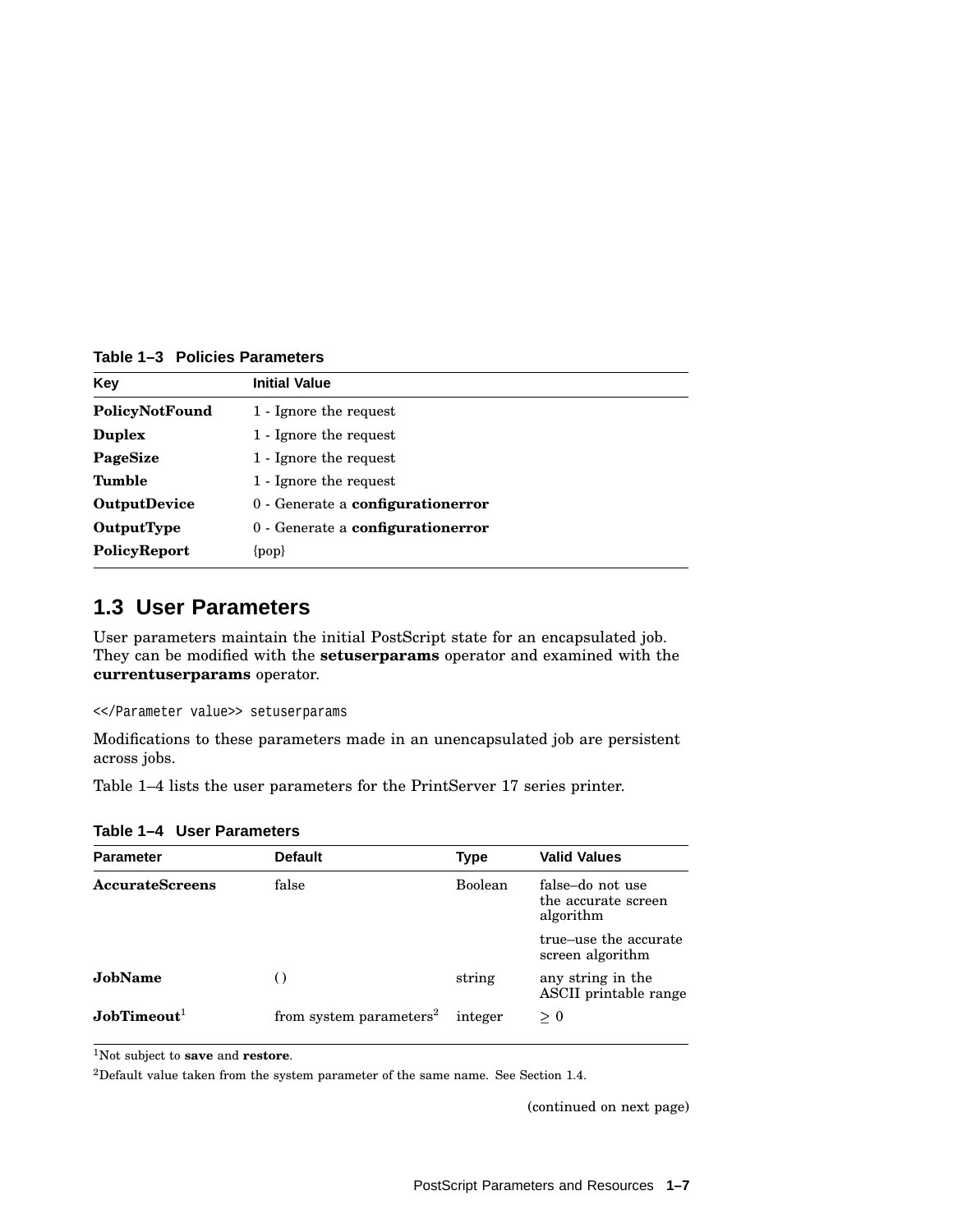| <b>Parameter</b>       | <b>Default</b>                      | Type    | <b>Valid Values</b>                                          |
|------------------------|-------------------------------------|---------|--------------------------------------------------------------|
| <b>MaxDictStack</b>    | 530                                 | integer | $\geq 0$                                                     |
| <b>MaxExecStack</b>    | 10015                               | integer | $\geq 0$                                                     |
| <b>MaxFontItem</b>     | 12500                               | integer | $\geq 0$                                                     |
| <b>MaxFormItem</b>     | 100000                              | integer | $\geq 0$                                                     |
| <b>MaxLocalVM</b>      | 2147483647                          | integer | $> Min < Max^3$                                              |
| <b>MaxOpStack</b>      | 100000                              | integer | $\geq 0$                                                     |
| <b>MaxPatternItem</b>  | 20000                               | integer | $\geq 0$                                                     |
| <b>MaxScreenItem</b>   | 48000                               | integer | $\geq 0$                                                     |
| MaxUPathItem           | 5000                                | integer | $\geq 0$                                                     |
| <b>MinFontCompress</b> | 1250                                | integer | $\geq 0$                                                     |
| <b>VMReclaim</b>       | $\theta$                            | integer | 0-garbage collection<br>enabled                              |
|                        |                                     |         | -1-garbage collection<br>disabled for local VM               |
|                        |                                     |         | -2-garbage collection<br>disabled for local and<br>global VM |
| <b>VMThreshold</b>     | 40000                               | integer | $\geq 0$                                                     |
| WaitTimeout            | from system parameters <sup>2</sup> | integer | read-only                                                    |

**Table 1–4 (Cont.) User Parameters**

 $^2$  Default value taken from the system parameter of the same name. See Section 1.4.  $\,$ 

<sup>3</sup>The *Min* value is an integer of value equal to the current local VM. The *Max* is an integer of value equal to the largest possible integer, which is 2147483647. If a value is requested that is less than the amount cu

## **1.4 System Parameters**

System parameters effect and reflect the overall configuration of the printer. They can be examined with the **currentsystemparams** operator. These parameters can only be modified with the use of the **SystemParamsPassword** with the **setsystemparams** operator. Changes are persistent across jobs. Changes persistent across power cycles are marked.

```
<</SystemParamsPassword (password)
  /PrinterName (name)>> setsystemparams
```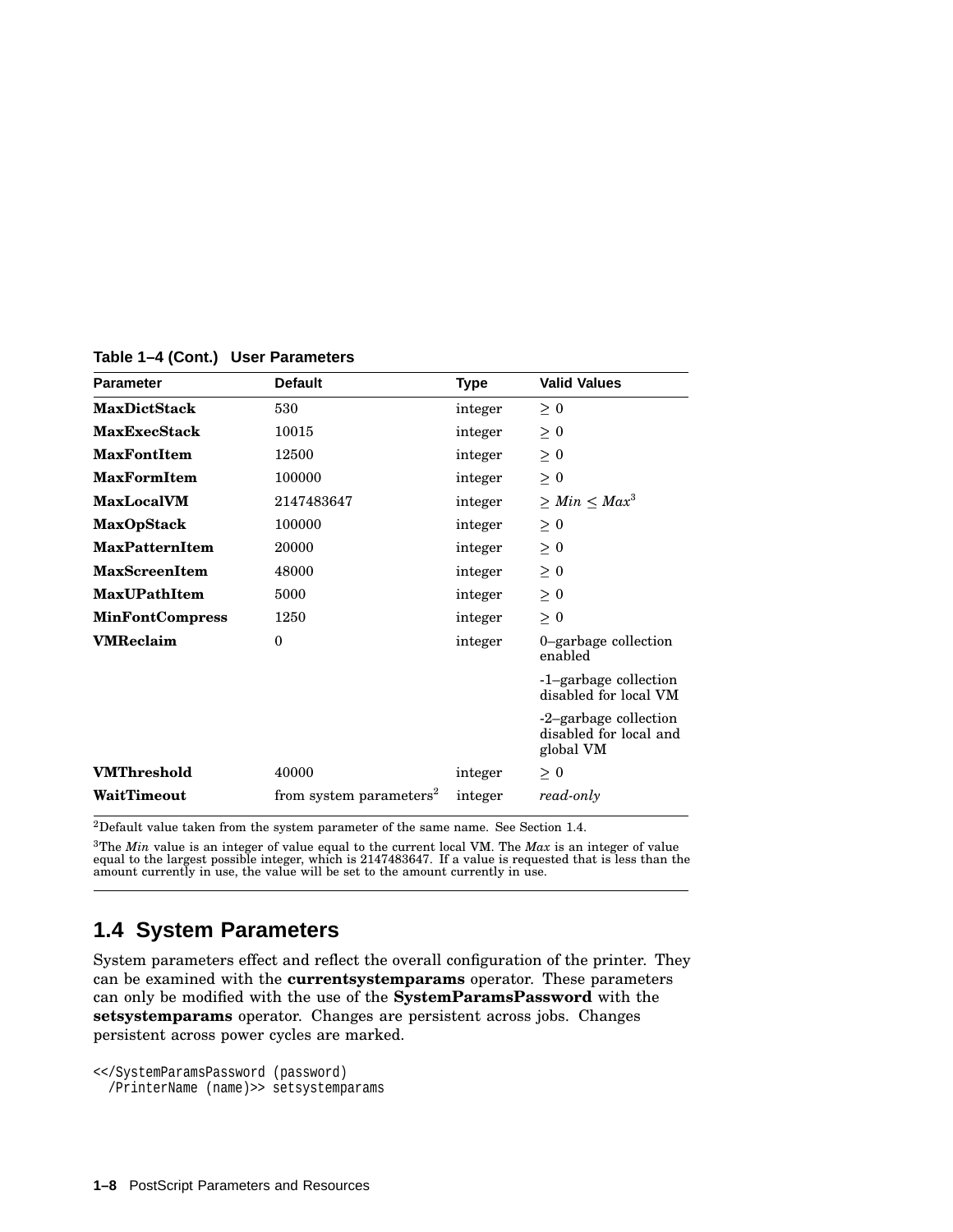Table 1–5 lists the system parameters and their initial values.

| <b>Parameter</b>              | <b>Default</b>           | <b>Type</b> | <b>Valid Values</b>                                                   |
|-------------------------------|--------------------------|-------------|-----------------------------------------------------------------------|
| <b>BuildTime</b>              | development<br>dependent | integer     | read-only                                                             |
| <b>ByteOrder</b>              | false                    | Boolean     | read-only                                                             |
| CurDisplayList                | 0 <sup>1</sup>           | integer     | read-only                                                             |
| <b>CurFontCache</b>           | 0 <sup>1</sup>           | integer     | read-only                                                             |
| <b>CurFormCache</b>           | 0 <sup>1</sup>           | integer     | read-only                                                             |
| <b>CurOutlineCache</b>        | 0 <sup>1</sup>           | integer     | read-only                                                             |
| <b>CurPatternCache</b>        | 0 <sup>1</sup>           | integer     | read-only                                                             |
| CurScreenStorage              | 0 <sup>1</sup>           | integer     | read-only                                                             |
| <b>CurSourceList</b>          | 0 <sup>1</sup>           | integer     | read-only                                                             |
| <b>CurUPathCache</b>          | 0 <sup>1</sup>           | integer     | read-only                                                             |
| FactoryDefaults               | false                    | Boolean     | false-uses<br>values stored<br>in permanent<br>memory for<br>defaults |
|                               |                          |             | true—uses<br>the factory<br>default values<br>for defaults            |
| <b>FatalErrorAddress</b>      | 0 <sup>2</sup>           | integer     | read-only                                                             |
| <b>FontResourceDir</b>        | $\left( \right)$         | string      | any string<br>without nulls                                           |
| <b>GenericResourceDir</b>     | (Resource/)              | string      | any string<br>without nulls                                           |
| <b>GenericResourcePathSep</b> | $\circ$                  | string      | any string<br>without nulls                                           |

**Table 1–5 System Parameters**

<sup>1</sup>Initialization of PostScript during the boot process consumes cache and storage. The default values<br>will reflect that consumption.

 $^2\text{A}$  non-zero value indicates the PostScript interpreter had a software error before the last reboot.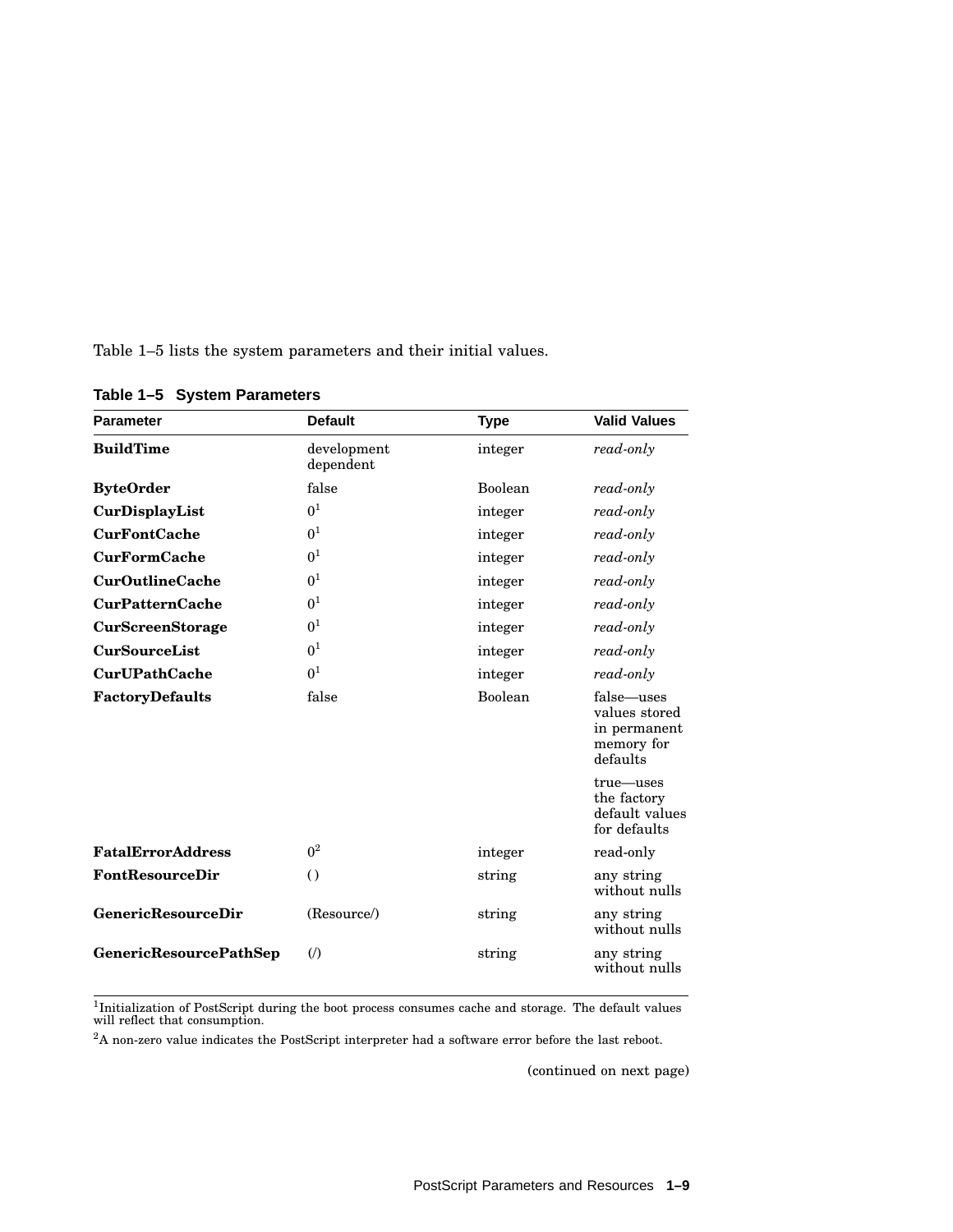| <b>Parameter</b>                  | <b>Default</b>                    | <b>Type</b>            | <b>Valid Values</b>                                        |
|-----------------------------------|-----------------------------------|------------------------|------------------------------------------------------------|
| $\mathbf{JobTimeout}^3$           | $\theta$                          | nonnegative<br>integer | $\geq$ 15 (in secs)<br>or 0 (disables<br>timeout)          |
| <b>LicenseID</b>                  | LN-015-003                        | string                 | read-only                                                  |
| MaxDisplayList                    | $\approx 1,000,000$               | integer                | $\geq$ 0                                                   |
| <b>MaxFontCache</b>               | 32000000                          | integer                | $\geq 0$                                                   |
| <b>MaxFormCache</b>               | 100000                            | integer                | $\geq 0$                                                   |
| <b>MaxImageBuffer</b>             | 65536                             | integer                | $\geq 0$                                                   |
| <b>MaxOutlineCache</b>            | 65536                             | integer                | $\geq 0$                                                   |
| <b>MaxPatternCache</b>            | 100000                            | integer                | $\geq 0$                                                   |
| <b>MaxScreenStorage</b>           | 400000                            | integer                | $\geq 0$                                                   |
| <b>MaxSourceList</b>              | $\approx 1,000,000$               | integer                | $\geq 0$                                                   |
| <b>MaxUPathCache</b>              | 300000                            | integer                | $\geq 0$                                                   |
| PageCount <sup>3</sup>            | current number of<br>pages imaged | integer                | read-only                                                  |
| PrinterName <sup>3</sup>          | (PrintServer 17)                  | string                 | any string up<br>to 32 non-null<br>characters              |
| RamSize                           | current value                     | integer                | read-only                                                  |
| <b>RealFormat</b>                 | (VAX)                             | string                 | read-only                                                  |
| <b>Revision</b>                   | returns systemdict<br>value       | string                 | read-only                                                  |
| $StartJobPassword3$               | (LPS)                             | string                 | any string up<br>to 32 non-null<br>charactors <sup>4</sup> |
| SystemParamsPassword <sup>3</sup> | (LPS)                             | string                 | any string up<br>to 32 non-null<br>charactors <sup>4</sup> |
| WaitTimeout                       | $\mathbf{0}$                      | integer                | 0-disabled                                                 |
|                                   |                                   |                        | read only                                                  |

#### **Table 1–5 (Cont.) System Parameters**

 $^3\!$  Persistent across power cycles.

<sup>4</sup>The **SystemParamsPassword** and **StartJobPassword** values are not returned by the **currentsystemparams** operator.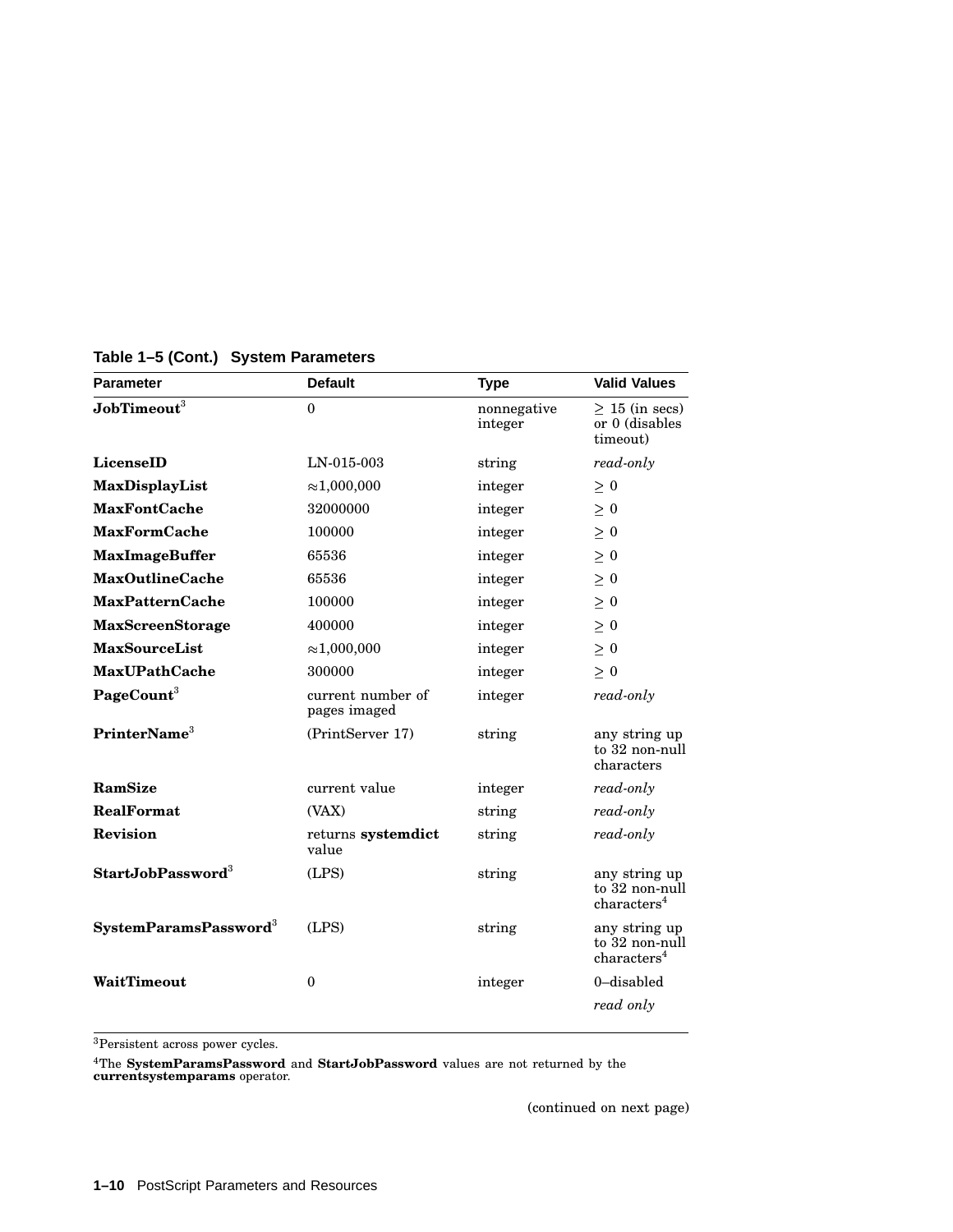| <b>Parameter</b>                             | <b>Default</b>                                    | <b>Type</b> | <b>Valid Values</b>                                  |
|----------------------------------------------|---------------------------------------------------|-------------|------------------------------------------------------|
|                                              | Parameters Specific to PrintServer Printers       |             |                                                      |
| SheetCount <sup>3</sup>                      | current number of<br>sheets delivered             | integer     | read-only                                            |
|                                              | Parameters Used for DECimage Control <sup>6</sup> |             |                                                      |
| InstallSpecialImageActive <sup>3</sup> false |                                                   | Boolean     | false-<br><b>DECimage</b><br>enhancement<br>disabled |
|                                              |                                                   |             | true-<br>DECimage<br>enhancement<br>enabled          |
| InstallPunch $0^3$                           | 0.0                                               | real        | any real<br>number                                   |
| InstallPunch $13$                            | 1.0                                               | real        | any real<br>number                                   |
| InstallSharp <sup>3</sup>                    | 1.5                                               | real        | any real<br>number $\geq -1^5$                       |
| InstallDotSize <sup>3</sup>                  | 1                                                 | integer     | $\geq 1$                                             |

#### **Table 1–5 (Cont.) System Parameters**

<sup>3</sup>Persistent across power cycles.

 $^{5}$ No sharpening is done with a value of 1.0. Recommended values are in the range -1.0 to +4.0. Values<br>less than -1.0 are not detectable.

 $^6\rm{See}$  Chapter 2 for more information on controlling DEC<br>image.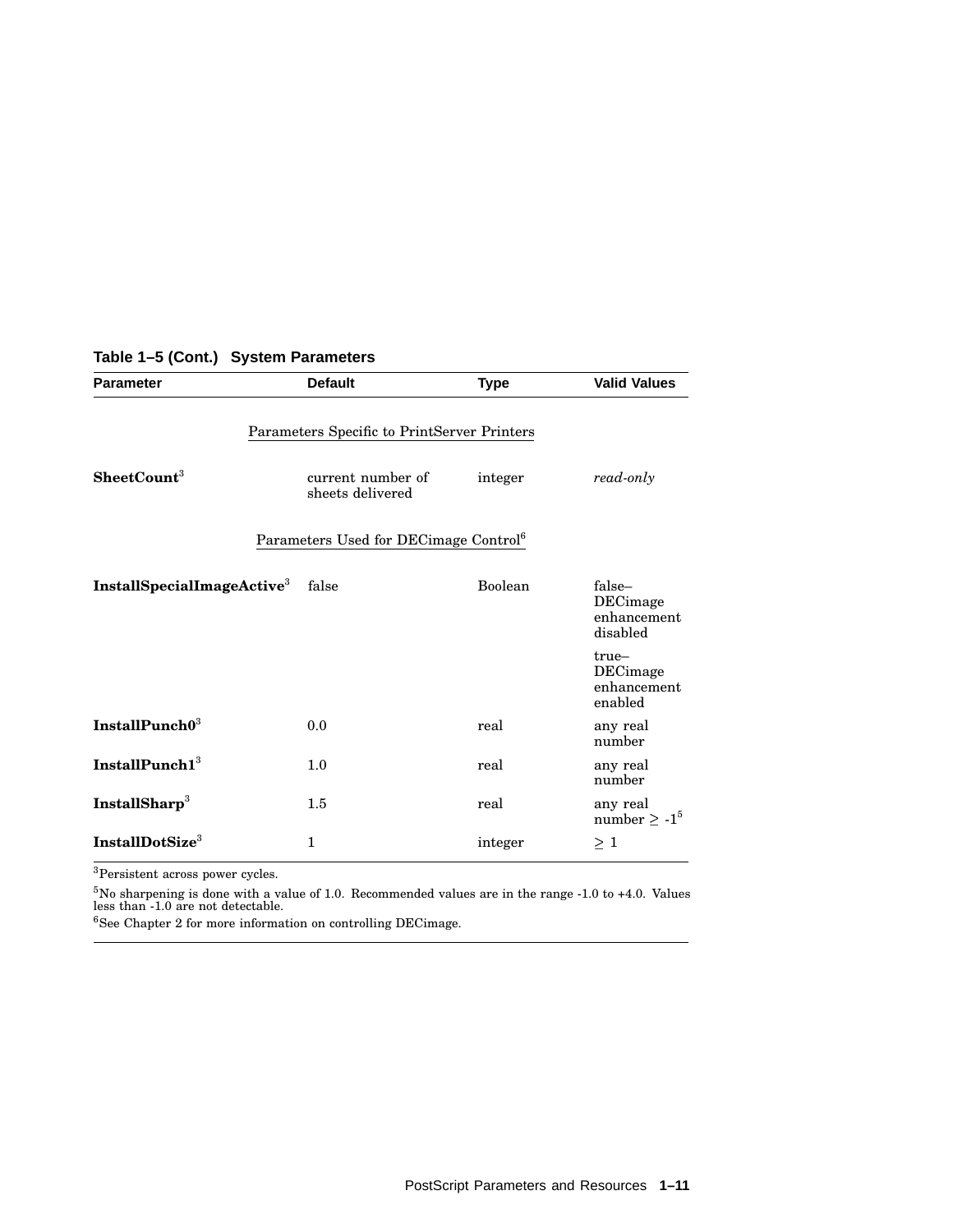## **1.5 Parameters for %LaserJetIII% Emulator**

The PrintServer 17 series printers support printer emulation of PCL5. The %LaserJetIII% emulator parameter set specifies the initial state of each PCL5 job. These parameters can be modified only by a priviledged PostScript job. Changes are persistent across jobs.

<</LineWrap false /Password (password)>> (%LaserJetIII%) setdevparams

Table 1–6 lists the parameters for the LaserJetIII emulator.

| <b>Parameter</b>  | <b>Default</b>   | Type    | <b>Valid Values</b>                                                                     |
|-------------------|------------------|---------|-----------------------------------------------------------------------------------------|
| Copies            | $\mathbf{1}$     | integer | $\geq 0$                                                                                |
| <b>Duplex</b>     | $\theta$         | integer | $0$ -simplex                                                                            |
|                   |                  |         | 1-long-edge binding duplex                                                              |
|                   |                  |         | 2-short-edge binding duplex (tumble)                                                    |
| FontFixed         | true             | Boolean | true–fixed pitch font requested                                                         |
|                   |                  |         | false-proportional spaced font requested                                                |
| FontHeight        | 1200             | integer | the height of the font in point size<br>multiplied by 100.                              |
| FontItalic        | false            | Boolean | true–italic or oblique font requested                                                   |
|                   |                  |         | false–regular font requested                                                            |
| FontNumber        | $\mathbf{1}$     | integer | see font sample pages for valid values.                                                 |
| FontPitch         | 1000             | integer | the number of characters per inch for<br>monospaced scalable fonts multiplied by<br>100 |
| <b>FontSource</b> | $\mathbf{0}$     | integer | 0-internal font source                                                                  |
|                   |                  |         | 1-downloaded font                                                                       |
|                   |                  |         | -1-obsolete font selection method                                                       |
| FontSymbolSet     | 277              | integer | $\geq 0$                                                                                |
| FontTypeface      | 3                | integer | $\geq 0$                                                                                |
| FontWeight        | $\boldsymbol{0}$ | integer | $> -7 < 7$                                                                              |
| Landscape         | false            | Boolean | true-default orientation is landscape                                                   |
|                   |                  |         | (continued on next page)                                                                |

**Table 1–6 Parameters for %LaserJetIII% Emulator**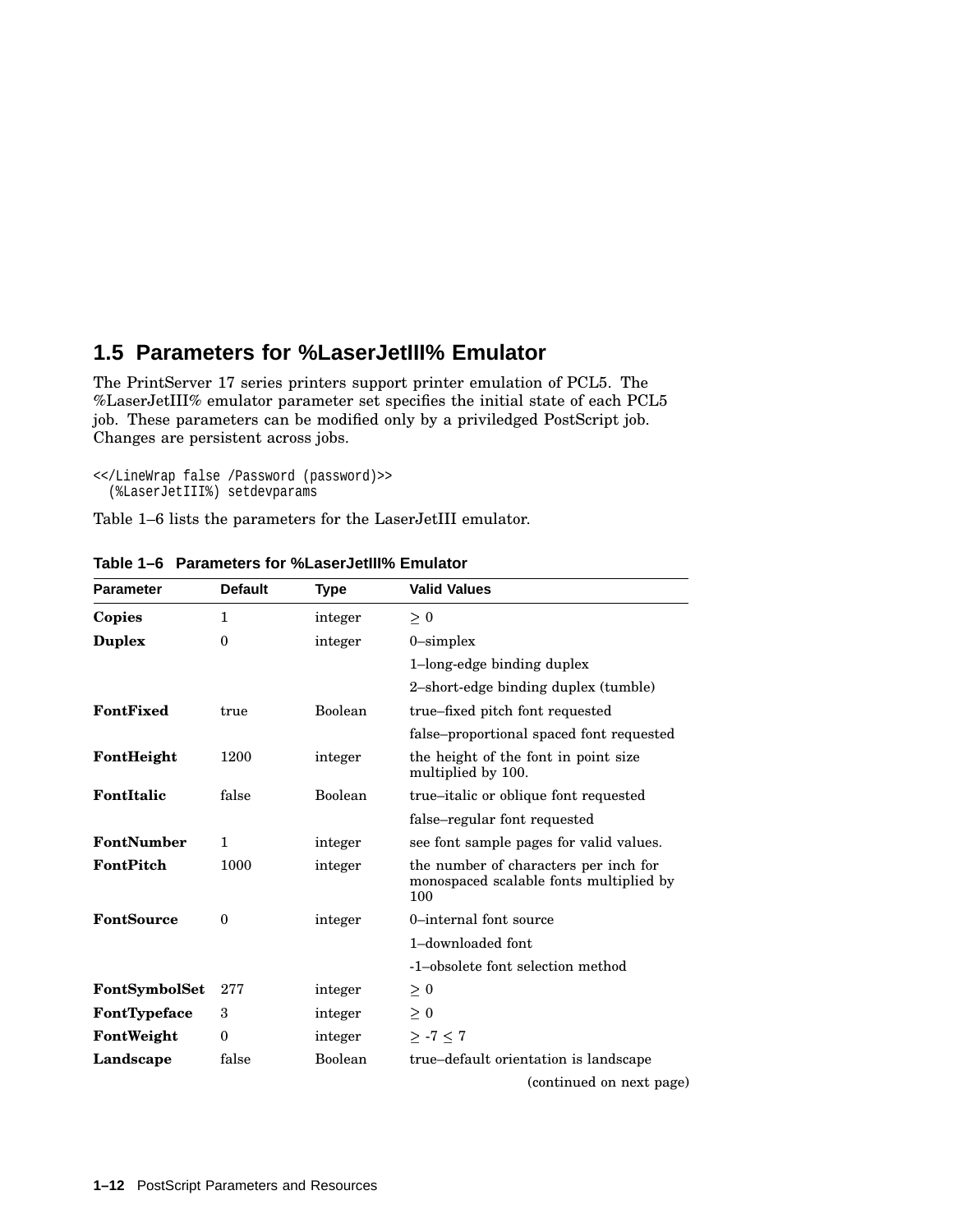| <b>Parameter</b>   | <b>Default</b>   | Type           | <b>Valid Values</b>                                                                    |
|--------------------|------------------|----------------|----------------------------------------------------------------------------------------|
|                    |                  |                | false-default orientation is portrait                                                  |
| LineWrap           | true             | <b>Boolean</b> | true-long lines wrap to the next line                                                  |
|                    |                  |                | false-long lines are truncated                                                         |
| <b>MaxLJMemory</b> | 3,000,000        | integer        | amount of memory (in bytes) that can be<br>used by PCL, if available.                  |
| PageSize           | $-1$             | integer        | -1-draws from default slot                                                             |
|                    |                  |                | 1-draws from executive tray                                                            |
|                    |                  |                | 2-draws from letter tray                                                               |
|                    |                  |                | 3-draws from legal tray                                                                |
|                    |                  |                | 26-draws from a4 tray                                                                  |
|                    |                  |                | 80–draws from evelope feeder with<br>3.875x7.5 inch (Monarch) imageable area           |
|                    |                  |                | 81–draws from envelope feeder with<br>$4.125x9.5$ inch (#10business) imageable<br>area |
|                    |                  |                | 90–draws from envelope feeder with dl<br>imageable area                                |
|                    |                  |                | 91–draws from envelope feeder with c5<br>imageable area                                |
| TopMargin          | 3600             | integer        | white space at top in 1/7200 units                                                     |
| Type               | (Emulator)       | string         | (Emulator)                                                                             |
| VMI                | 1200             | integer        | space between lines of text in 1/7200 units                                            |
| WaitTimeout        | $\boldsymbol{0}$ | integer        | 0-disabled, read only                                                                  |

#### **Table 1–6 (Cont.) Parameters for %LaserJetIII% Emulator**

### **1.5.1 Generating Font Sample Pages**

To generate font sample pages, create a PostScript job containing the following code fragment:

/LaserJetIII /ProcSet findresource /FontReport get exec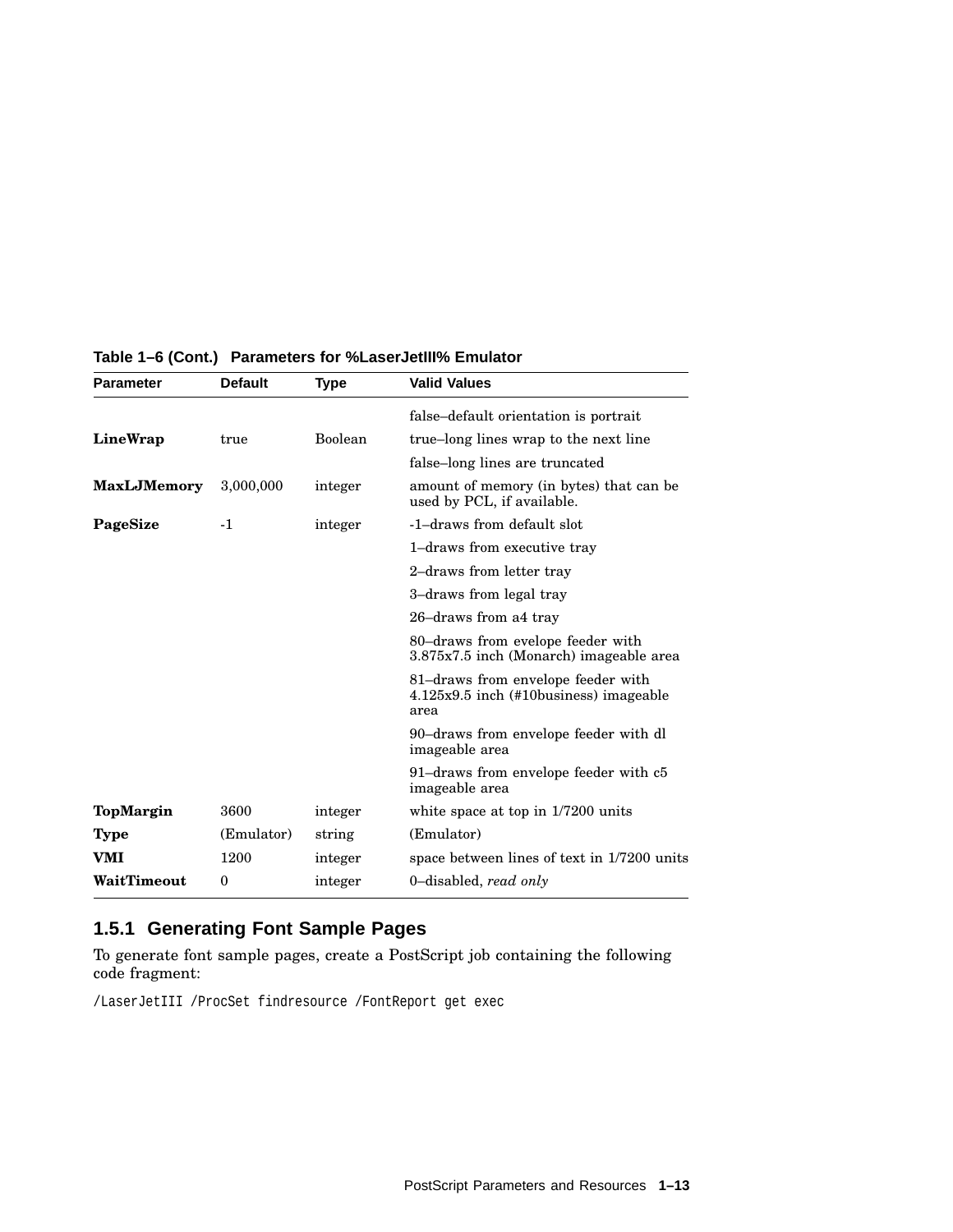## **1.6 Resources**

Tables 1–7 through 1–9 list the following types of resources:

- Regular resource categories are identified by name
- Implicit resource categories are those whose instances are implicit
- Resources used in defining new resource categories

| <b>Category Name</b> | <b>Instances</b>       |  |
|----------------------|------------------------|--|
| ColorRendering       | /DefaultColorRendering |  |
| ColorSpace           | None                   |  |
| Encoding             | /ISOLatin1Encoding     |  |
|                      | /StandardEncoding      |  |
| Font                 | AvantGarde-Book        |  |
|                      | AvantGarde-BookOblique |  |
|                      | AvantGarde-Demi        |  |
|                      | AvantGarde-DemiOblique |  |
|                      | Bookman-Demi           |  |
|                      | Bookman-DemiItalic     |  |
|                      | Bookman-Light          |  |
|                      | Bookman-LightItalic    |  |
|                      | Courier $1$            |  |
|                      | Courier-Oblique        |  |
|                      | Courier-Bold           |  |
|                      | Courier-BoldOblique    |  |
|                      | Helvetica              |  |
|                      | Helvetica-Bold         |  |
|                      | Helvetica-Oblique      |  |
|                      | Helvetica-BoldOblique  |  |
|                      | Helvetica-Narrow       |  |
|                      | Helvetica-Narrow-Bold  |  |

**Table 1–7 Regular Resources**

<sup>1</sup>The resident Courier font is an outline font.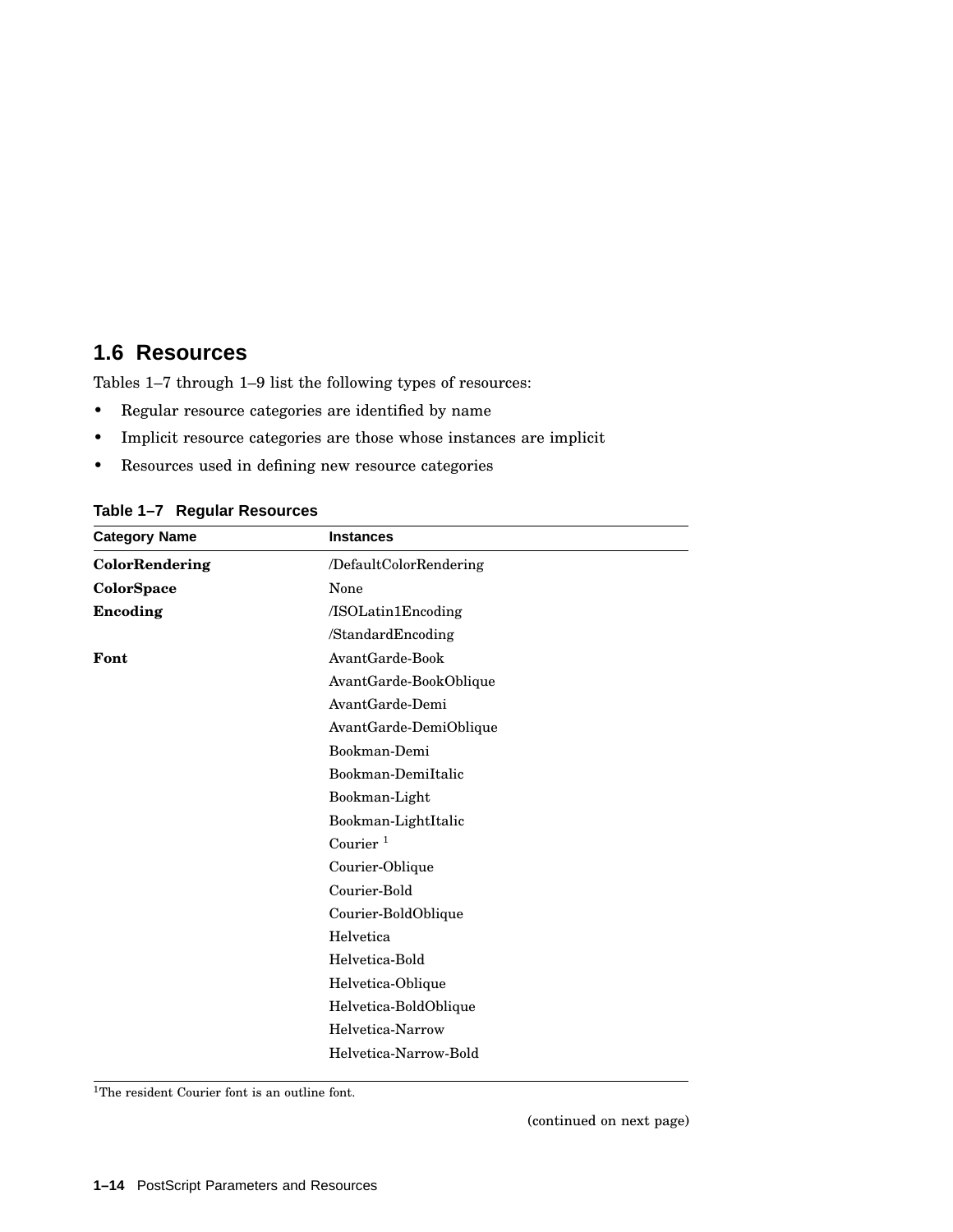| <b>Category Name</b> | <b>Instances</b>             |
|----------------------|------------------------------|
|                      | Helvetica-Narrow-Oblique     |
|                      | Helvetica-Narrow-BoldOblique |
|                      | LubalinGraph-Book            |
|                      | LubalinGraph-BookOblique     |
|                      | LubalinGraph-Demi            |
|                      | LubalinGraph-DemiOblique     |
|                      | NewCenturySchlbk-Roman       |
|                      | NewCenturySchlbk-Bold        |
|                      | NewCenturySchlbk-Italic      |
|                      | NewCenturySchlbk-BoldItalic  |
|                      | Palatino-Roman               |
|                      | Palatino-Bold                |
|                      | Palatino-Italic              |
|                      | Palatino-BoldItalic          |
|                      | Souvenir-Demi                |
|                      | Souvenir-DemiItalic          |
|                      | Souvenir-Light               |
|                      | Souvenir-LightItalic         |
|                      | Symbol                       |
|                      | Times-Roman                  |
|                      | Times-Bold                   |
|                      | Times-Italic                 |
|                      | Times-BoldItalic             |
|                      | ZapfChancery-MediumItalic    |
|                      | ZapfDingbats                 |
| Form                 | None                         |
| <b>Halftone</b>      | /DefaultHalftone             |
|                      | /DIThresholdArray            |
| <b>OutputDevice</b>  | Default                      |

**Table 1–7 (Cont.) Regular Resources**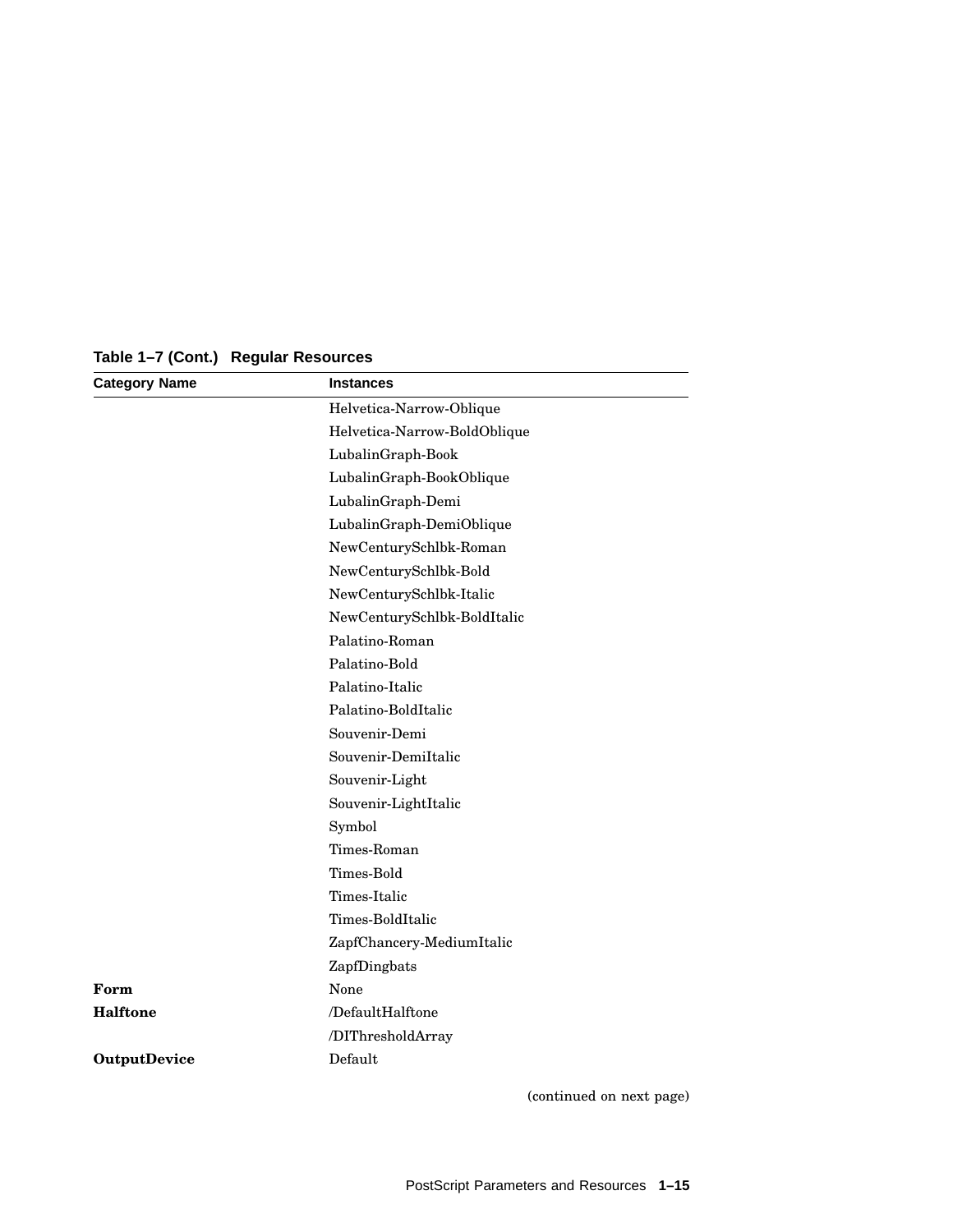| Table 1-7 (Cont.) Regular Resources |  |
|-------------------------------------|--|
|-------------------------------------|--|

| <b>Category Name</b> | <b>Instances</b> |
|----------------------|------------------|
| Pattern              | None             |

**Table 1–8 Implicit Resources**

| <b>Category Name</b> | <b>Instances</b>        | <b>Instances</b> |
|----------------------|-------------------------|------------------|
| ColorRenderingType   | $\mathbf{1}$            |                  |
| ColorSpaceFamily     | /CIEBasedA              | /CIEBasedABC     |
|                      | /DeviceCMYK             | /DeviceGray      |
|                      | /DeviceRGB              | /Indexed         |
|                      | /Pattern                | /Separation      |
| Emulator             | /LaserJetIII            |                  |
| <b>Filter</b>        | /ASCII85Decode          | /ASCII85Encode   |
|                      | /ASCIIHexDecode         | /ASCIIHexEncode  |
|                      | /CCITTFaxDecode         | /CCITTFaxEncode  |
|                      | /DCTDecode              | /DCTEncode       |
|                      | /LZWDecode              | /LZWEncode       |
|                      | /NullEncode             | /RunLengthEncode |
|                      | /RunLengthDecode        | /SubFileDecode   |
| FMapType             | 2, 3, 4, 5, 6, 7, 8     |                  |
| FontType             | 0, 1, 3, 4, 5, 6, 7, 42 |                  |
| FormType             | $\mathbf{1}$            |                  |
| <b>HalftoneType</b>  | 1, 2, 3, 4, 5, 6, 7     |                  |
| ImageType            | 1                       |                  |
| <b>IODevice</b>      | $\left( \right)$        |                  |
| PatternType          | 1                       |                  |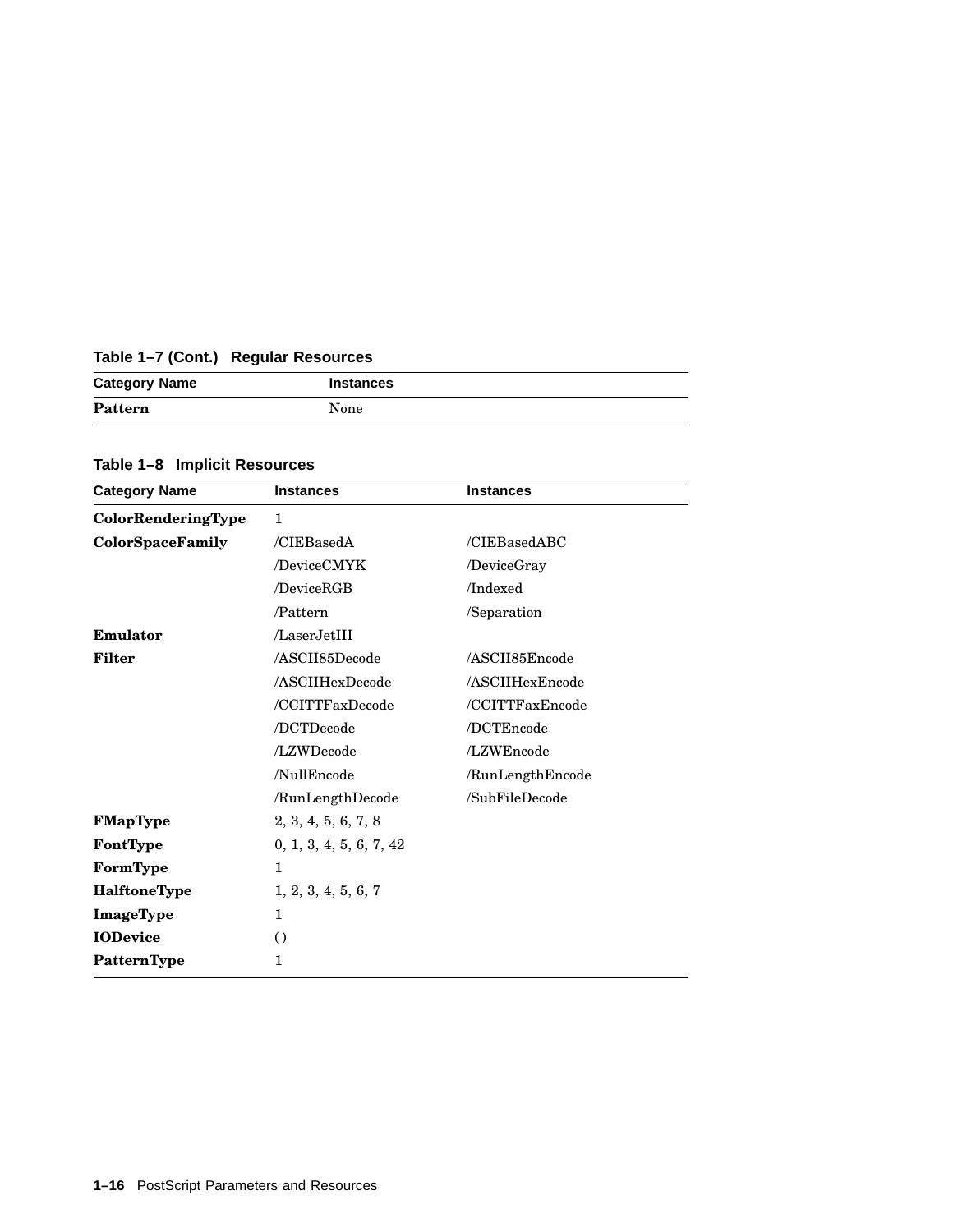| <b>Category Name</b> | <b>Instances</b> | <b>Instances</b>    |  |
|----------------------|------------------|---------------------|--|
| Category             | /Category        |                     |  |
|                      | /ColorRendering  | /ColorRenderingType |  |
|                      | /ColorSpace      | /ColorSpaceFamily   |  |
|                      | /Emulator        | /Encoding           |  |
|                      | /Filter          | /FMapType           |  |
|                      | /Filter          | /FMapType           |  |
|                      | /Font            | /FontType           |  |
|                      | /Form            | /FormType           |  |
|                      | /Generic         |                     |  |
|                      | /Halftone        | /HalftoneType       |  |
|                      | /ImageType       | /IODevice           |  |
|                      | /Pattern         | /PatternType        |  |
|                      | /ProcSet         |                     |  |

**Table 1–9 Resources Used to Define New Resource Categories**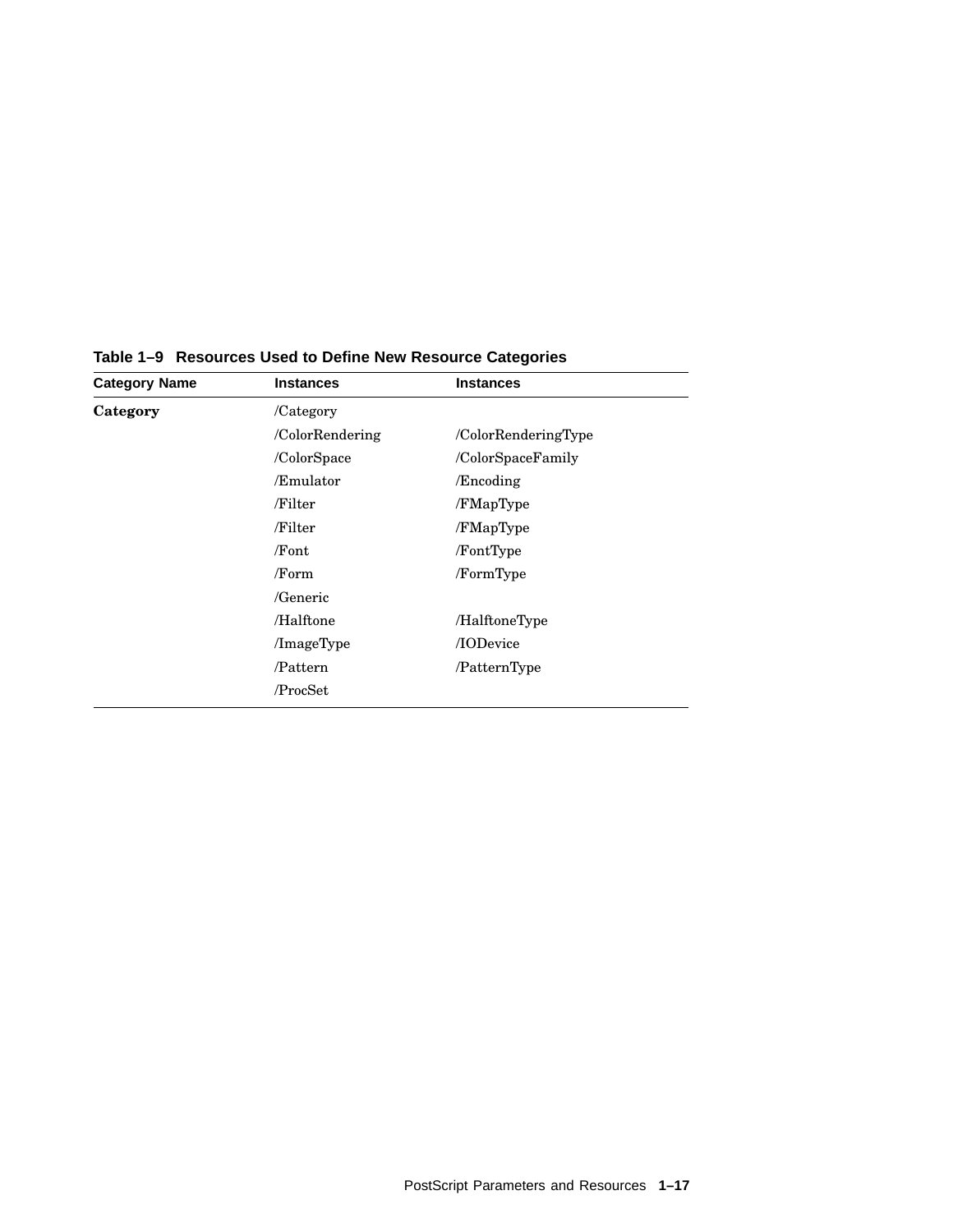## **2 DECimage Plus Parameters and Operators**

## **2.1 Type 7 Halftone Parameters**

The parameters used by the PrintServer 17 series PostScript interpreter for the DECimage Plus enhancement feature are stored in a special Type 7 halftone dictionary. Table 2–1 summarizes the halftone dictionary parameters.

| <b>Parameter</b>     | <b>Default Value</b> | <b>Type</b> | <b>Valid Values</b>                                  |
|----------------------|----------------------|-------------|------------------------------------------------------|
| <b>DotSize</b>       | 1                    | integer     | any integer $> 1$                                    |
| <b>HalftoneType</b>  | 7                    | integer     | 7                                                    |
| <b>OrigHalftone</b>  | See Section 2.1.1    | dictionary  | halftone dictionary of<br>type 1, 2, 3, 4, or $5$    |
| <b>OtherHalftone</b> | See Section 2.1.1    | dictionary  | halftone dictionary of<br>type $1, 2, 3, 4$ , or $5$ |
| Punch                | [0.0 1.0]            | array       | any array of real<br>numbers                         |
| <b>Sharp</b>         | $1.5\,$              | real        | any real number                                      |
| SpecialImageActive   | false                | Boolean     | true, false                                          |

**Table 2–1 Type 7 Halftone Dictionary Parameters**

#### **2.1.1 Description**

The type 7 halftone parameters are described as follows:

- **DotSize** specifies the size of the device dot to be used. This value has no affect, is not used, and renders the image with a value of 1. This is an optional parameter.
- **HalftoneType** must be 7. This is a required parameter.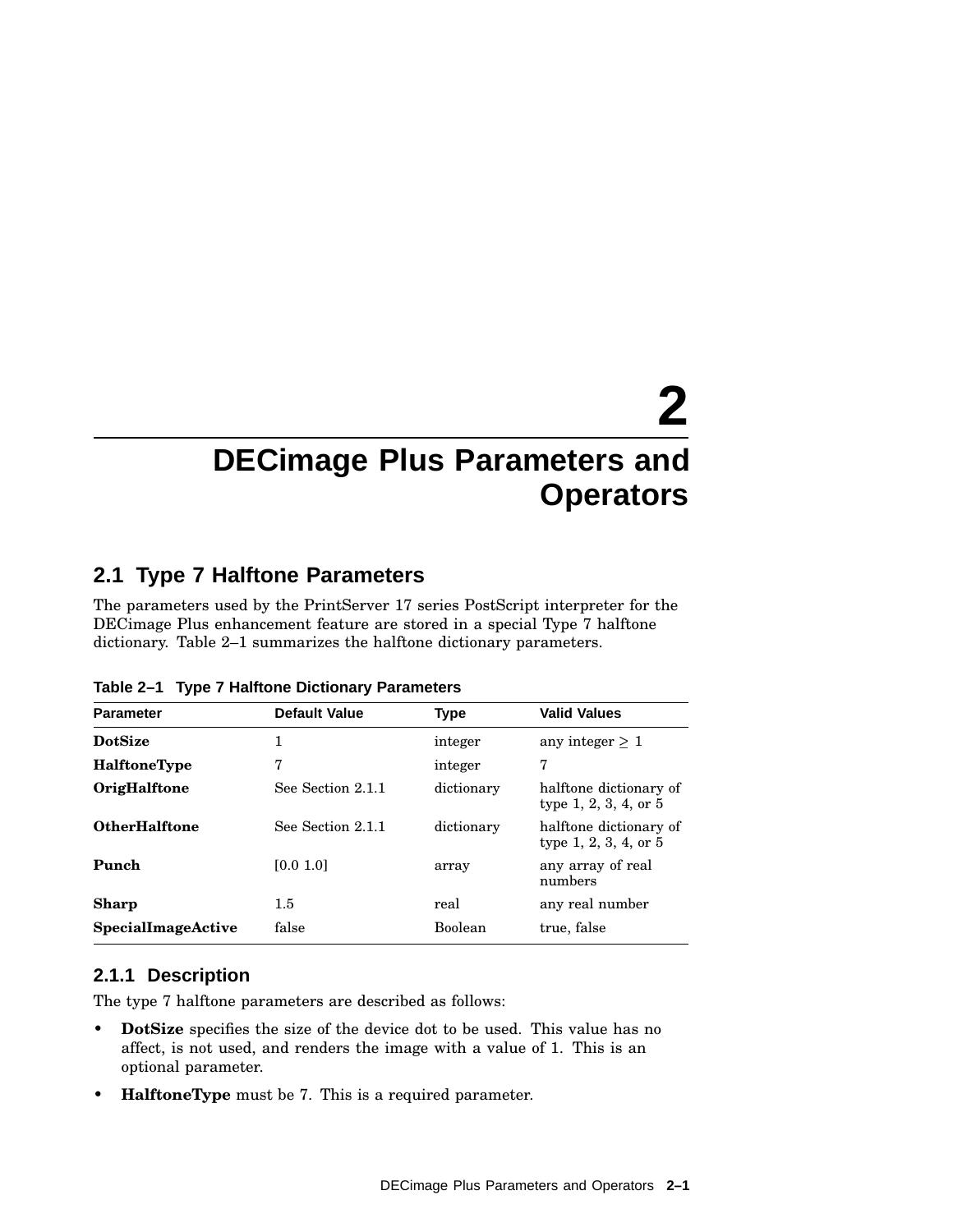- **OrigHalftone** is the halftone dictionary that was in place before DECimage Plus was invoked. When DECimage Plus is turned off, **OrigHalftone** is made the current halftone. This is a required parameter.
- **OtherHalftone** is the halftone dictionary used by the DECimage Plus sharpener on an image. This is a required parameter. The DECimage Plus halftone dictionary is proprietary.
- **Punch** contains the values of punch<sub>0</sub> and punch<sub>1</sub>. It is an optional parameter. The default value of [0.0 1.0] applies a linear transfer function to the image.
- **Sharp** defines how much sharpening is applied to the image. It is an optional parameter. A value of 0 applies no sharpening. A value less than -1 has no meaning and will produce a **rangecheck** error.
- **SpecialImageActive** determines whether to apply DECimage Plus enhancement to the image. This parameter is required.

#### **2.1.2 DIThreshArray Halftone Parameters**

The type 7 halftone dictionary applies a special DECimage Plus type 3 halftone resource. A different **DIThreshArray** is used for each different hardware resolution indicated by the **/HWResolution** page device parameter. Table 2–2 lists **DIThreshArray** halftone parameters.

| <b>Parameter</b>          | <b>Default</b>                                                                                                                     | <b>Type</b> | <b>Valid Values</b>                   |
|---------------------------|------------------------------------------------------------------------------------------------------------------------------------|-------------|---------------------------------------|
| <b>HalftoneType</b>       | 3                                                                                                                                  | integer     | 3                                     |
| Width                     | 128                                                                                                                                | integer     | 128                                   |
| Height                    | 128                                                                                                                                | integer     | 128                                   |
| <b>Thresholds</b>         | This parameter is proprietary and<br>copyrighted.                                                                                  | string      | a string of<br>threshold<br>values    |
| <b>TransferFunction</b>   | This parameter is DECimage<br>Plus specific and should not be<br>modified.                                                         | procedure   | a PostScript<br>language<br>procedure |
| <b>ThresholdCopyright</b> | © Digital Equipment Corporation<br>1993. All rights reserved.<br>Unpublished - rights reserved<br>under applicable copyright laws. | string      | Digital<br>copyright<br>notice        |

**Table 2–2 DIThreshArray—Type 3 Halftone Parameters for DECimage Plus**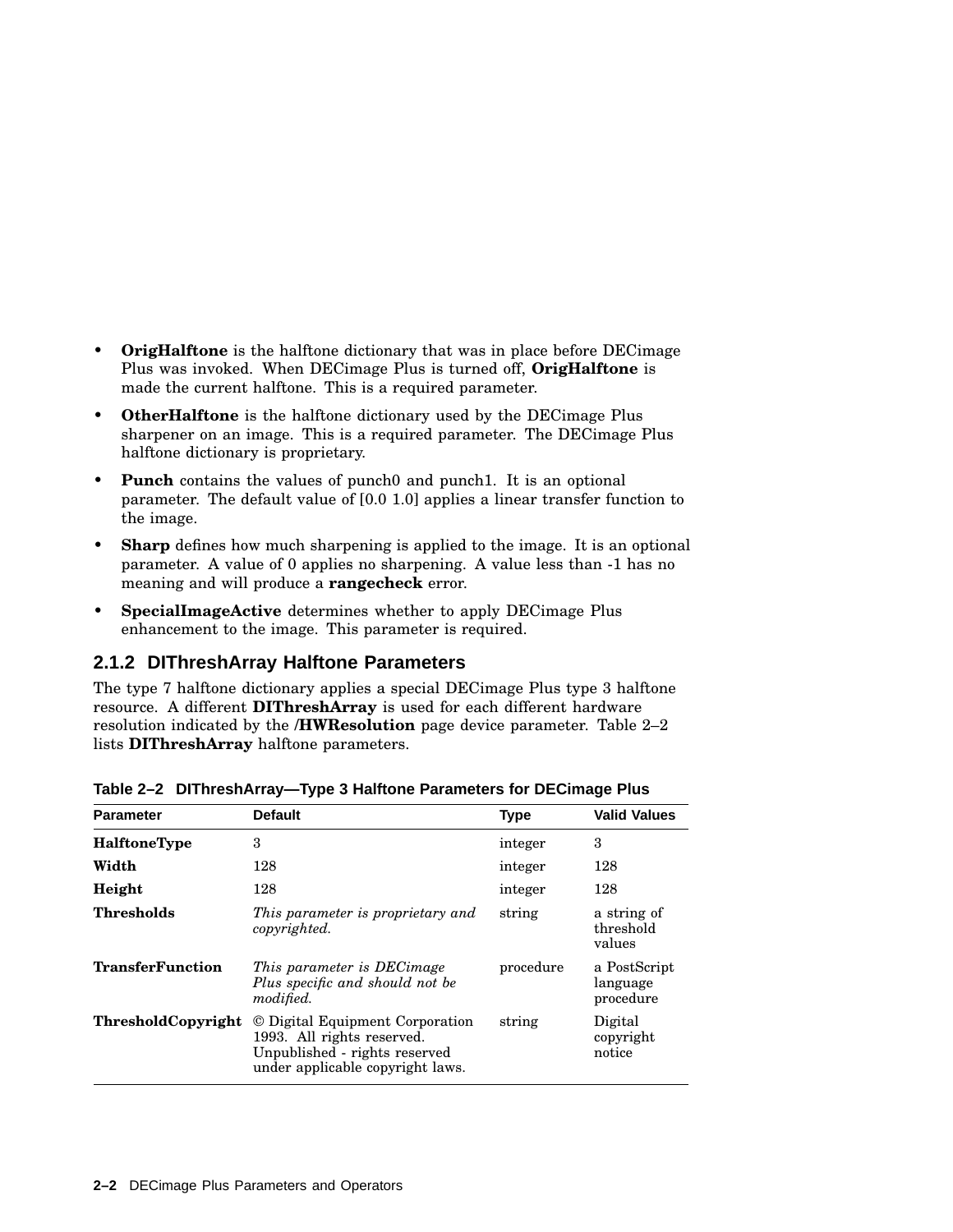#### **2.1.3 Default Install Procedure**

The default **Install** procedure in the page device dictionary contains the following code to set the halftone, as well as other graphics setup. This procedure is executed whenever **setpagedevice** is executed.

```
currentsystemparams begin
InstallSpecialImageActive
{ << /HalftoneType 7
     /SpecialImageActive InstallSpecialImageActive
     /OtherHalftone
     [/DIThreshArray300 /DIThreshArray400 /DIThreshArray600]
            currentpagedevice /HWResolution get
            0 get 100 div cvi 2 sub -1 bitshift get
     /Halftone findresource
     /OrigHalfTone
        [/Halftone300 /Halftone400 /Halftone600]
            currentpagedevice /HWResolution get
            0 get 100 div cvi 2 sub -1 bitshift get
            /Halftone findresource
     /Punch [InstallPunch0 InstallPunch1]
     /Sharp InstallSharp
>>
} {
[/Halftone 300 /Halftone400 /Halftone600]
            currentpagedevice /HWResolution get
            0 get 100 div cvi 2 sub -1 bitshift get
            /Halftone findresource
} ifelse sethalftone
end
```
The PrintServer 17 will be set-up with a type 7 halftone by default. Whether or not DECimage Plus is turned on is dependent on the value of the system parameter **InstallSpecialImageActive**.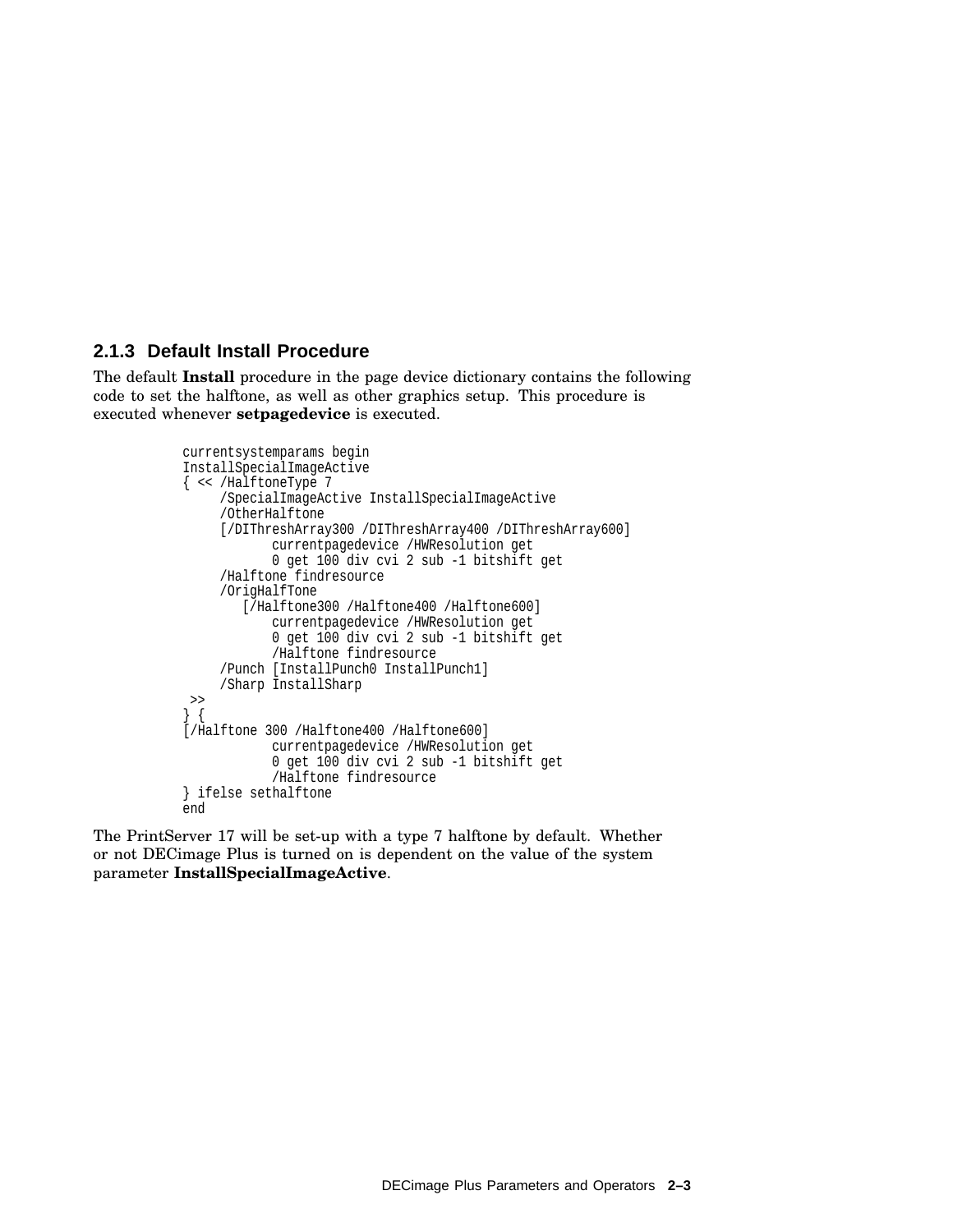## **2.2 Invoking DECimage Plus from a PostScript Program**

Digital provides extentions to PostScript for managing and invoking DECimage Plus. You can invoke DECimage Plus image enhancement for one job or for all subsequent jobs. The following sections explain how to invoke DECimage Plus and set DECimage Plus parameters using the DECimage Plus **statusdict** operators.

The DECimage Plus operators execute the PostScript level 2 procedures required for setup and execution of DECimage Plus image enhancement.

#### **2.2.1 Invoking DECimage Plus for the Current Job**

To invoke DECimage Plus for the current job, use the **setDECimage** operator.

boolean **setDECimage** -

When the value of the boolean is true, the type 7 halftone dictionary parameter **SpecialImageActive** is also set to true. The **Punch**, **Sharp**, and **DotSize** parameters are also loaded with the values of the **InstallPunch0**, **InstallPunch1**, **InstallSharp**, and **InstallDotSize** system parameters, unless they have been previously set by the **setDECimageparams** operator.

The **DECimage Plus** operator returns a boolean value reflecting whether subsequent images will be rendered with DECimage Plus image enhancement.

- **DECimage Plus** boolean

To set the DECimage Plus system parameters for the current PostScript job, use the **setDECimageparams** operator.

punch0 punch1 sharp dotsize **setDECimageparams** -

The **DECimageparams** operator returns the values of the parameters that DECimage Plus is using for the current job.

- **DECimageparams** punch0 punch1 sharp dotsize

#### **2.2.2 Invoking DECimage Plus Persistently**

To invoke DECimage Plus for subsequent PostScript jobs, use the **setdefaultDECimage** operator.

boolean **setdefaultDECimage** -

This privileged operator can only be executed in an unencapsulated job. When the value of the boolean is true, the system parameter **InstallSpecialImageActive** is set to true. This allows subsequent images to be enhanced with DECimage Plus.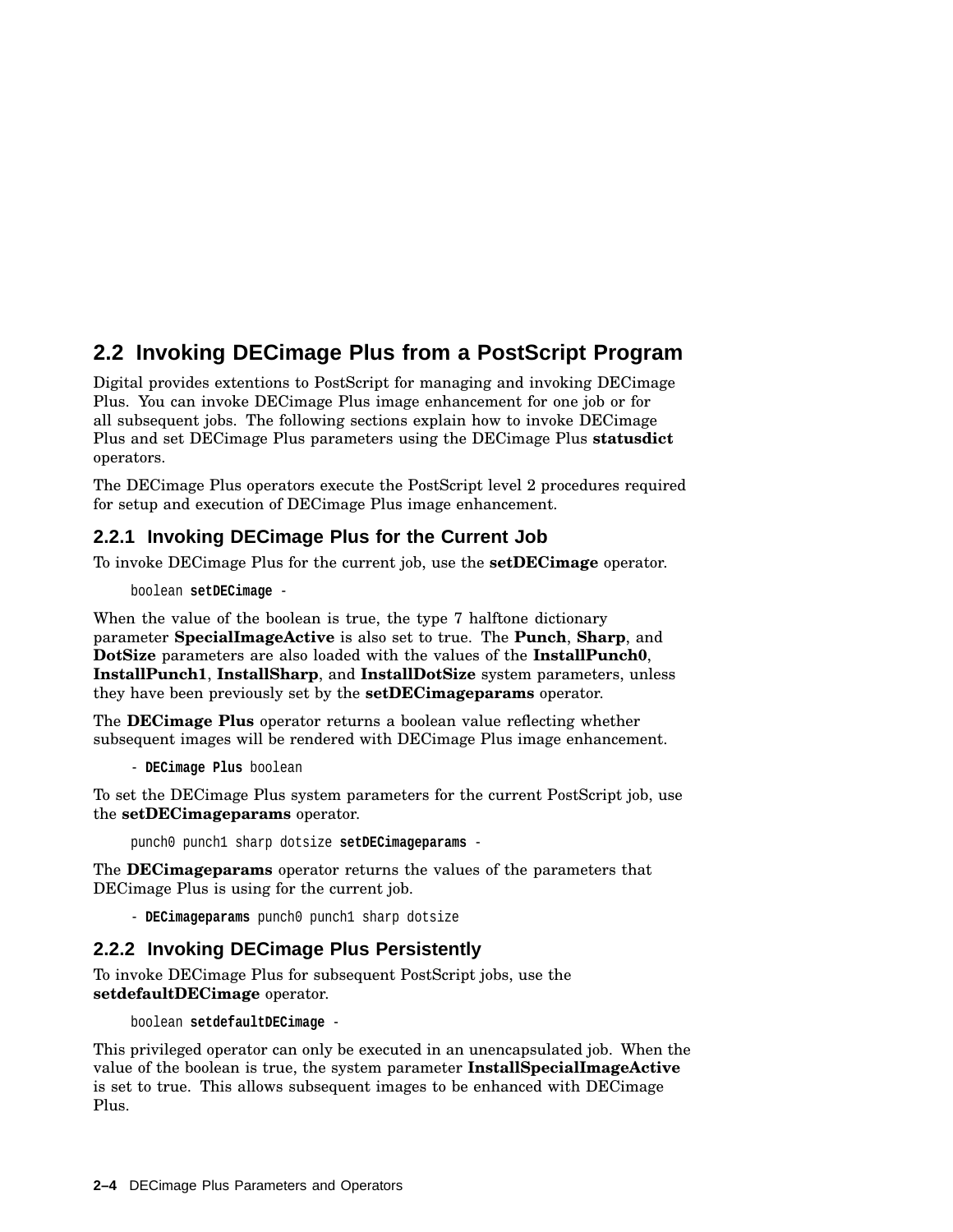The **defaultDECimage** operator returns the boolean value of **InstallSpecialImageActive**.

- **defaultDECimage** boolean

To set the default values of the DECimage Plus parameters for subsequent jobs, use the **setdefaultDECimageparams** operator.

punch0 punch1 sharp dotsize **setdefaultDECimageparams** -

This operator sets the default values of the **InstallPunch0**, **InstallPunch1**, **InstallSharp**, and **InstallDotSize** system parameters. This operator is privileged and can only be executed in an unencapsulated job.

The **defaultDECimageparams** operator returns the values of the parameters that DECimage Plus is using for subsequent PostScript jobs.

- **defaultDECimageparams** punch0 punch1 sharp dotsize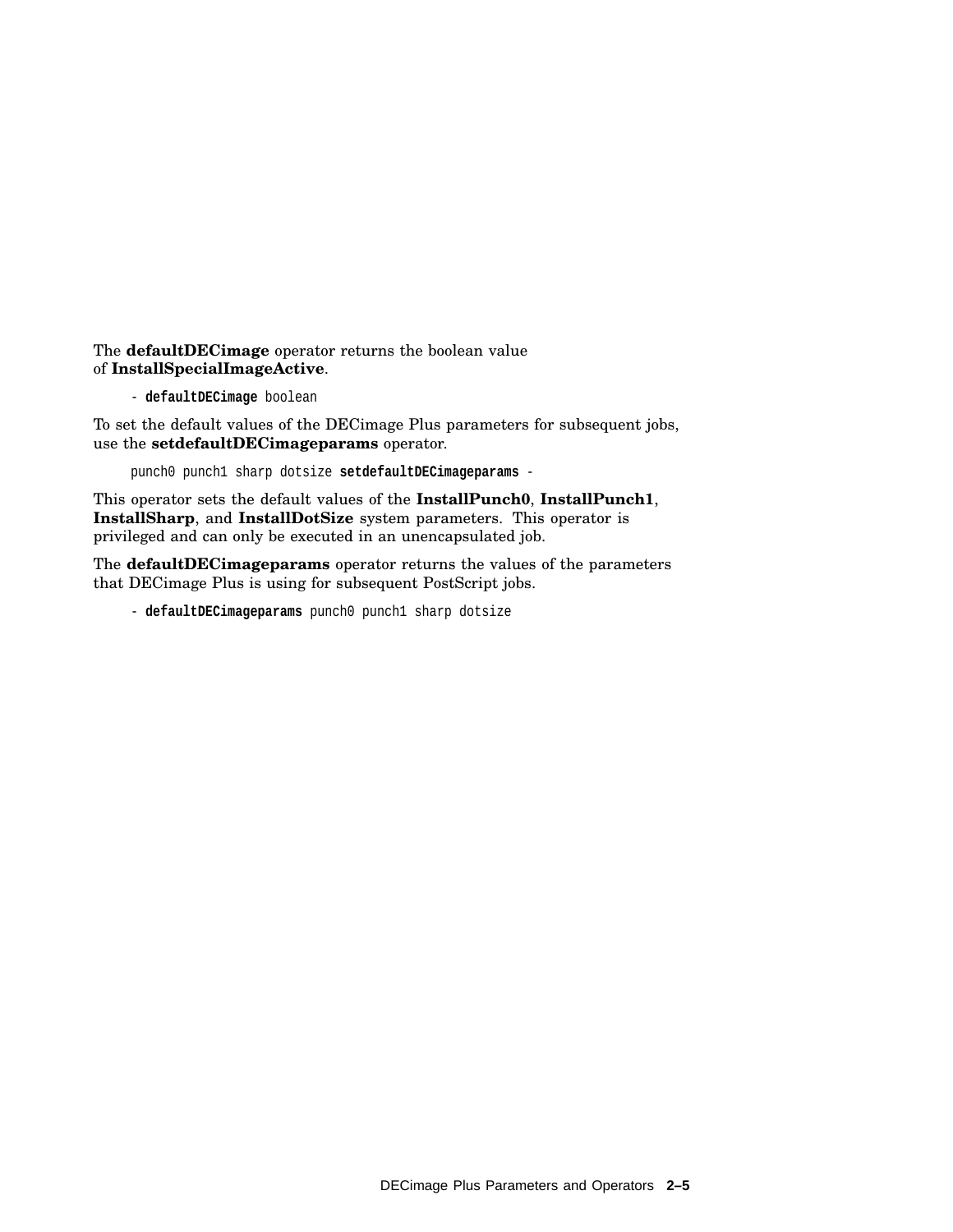## **3 PostScript Level 2 Compatibility Operators**

All Level 2 compatibility operators are implemented by way of PostScript Level 2 procedures. This causes some Level 2 operators to return different error messages from their Level 1 counterparts. Always check the range and type of operands used with compatibility operators carefully.

Table 3–1 lists the standard and Digital-specific **statusdict** and **userdict** operators.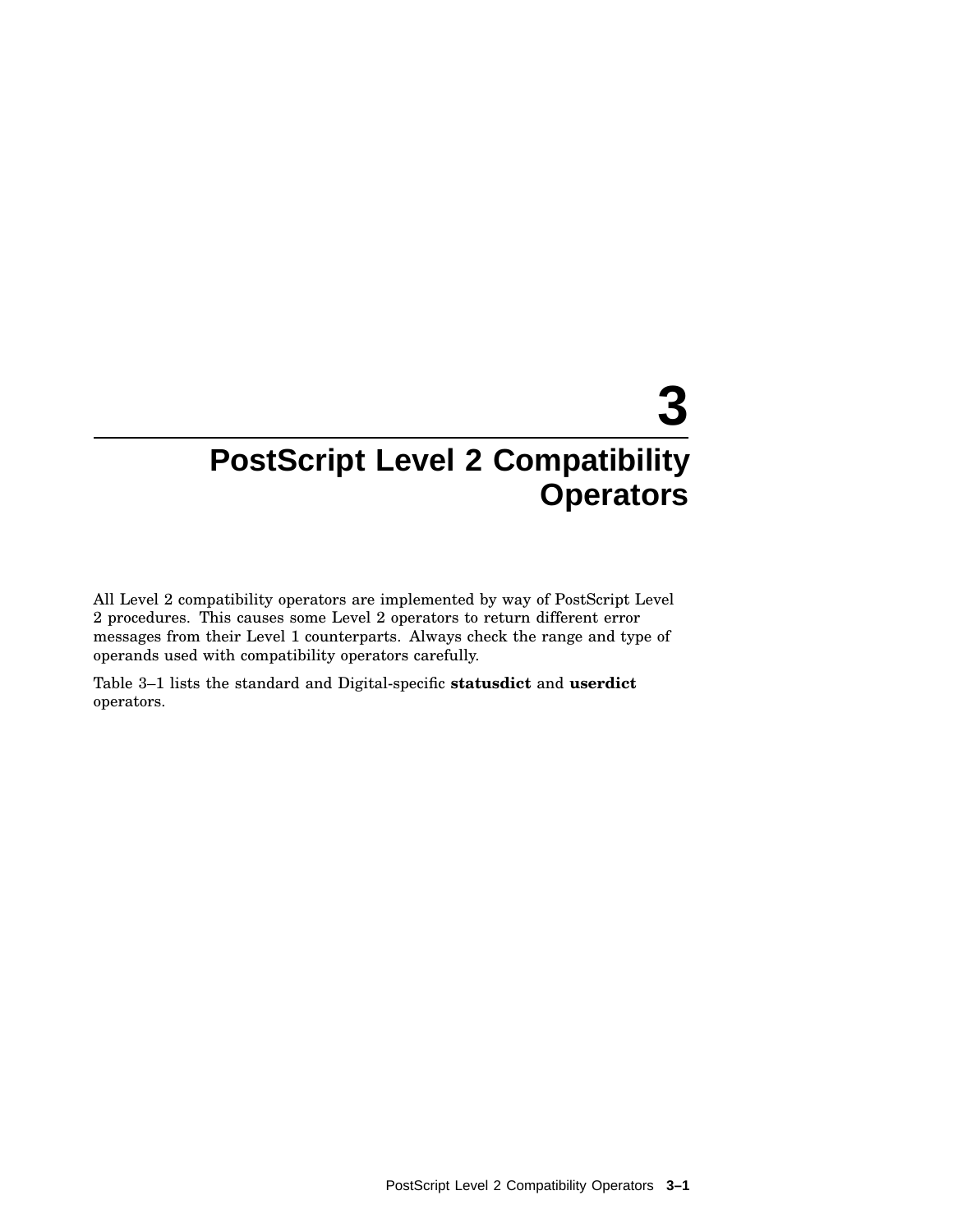#### **Compatibility Operators**

It is recommended that you reference the following books for explanations of the operators listed in Table 3–1:

*Digital PostScript Printers Programmer's Supplement*, AA–HL84G–TE

*PostScript Language Reference Manual Supplement for Version 2013* by Adobe Systems Incorporated, March 31, 1993; available through the Adobe Systems Developer Support organization.

*PostScript Language Reference Manual, Second Edition* by Adobe Systems Incorporated, ISBN 0-201-18127-4; available in bookstores.

**Note**

Be aware that the effect of these operators may vary (especially in reporting error messages) from PrintServer 17 PostScript Level 1 implementation.

Table 3–1 lists PostScript extension operators supported by the PrintServer 17 series printers.

**Note**

Non-operational operators remove or place the correct number of elements on the stack, but no error checking is performed and no action is taken by executing the operator.

|  | Table 3-1 PostScript Extension Operators on the PrintServer 17 Series Printers |  |  |  |
|--|--------------------------------------------------------------------------------|--|--|--|
|--|--------------------------------------------------------------------------------|--|--|--|

| <b>Operator</b>  | <b>Explanation</b>                                                                                   |
|------------------|------------------------------------------------------------------------------------------------------|
| 3.875x7.5        | In userdict. Imposes a coordinate space for 3.875 inch.<br>x 7.5 inch in paper.                      |
| $3.875x7.5$ tray | Selects the envelope feeder and imposes a coordinate<br>space for $3.875 \times 7.5$ inch envelopes. |
| 4.125x9.5        | In userdict. Imposes a coordinate space for 4.125 inch.<br>x 9.5 inch in paper.                      |
|                  |                                                                                                      |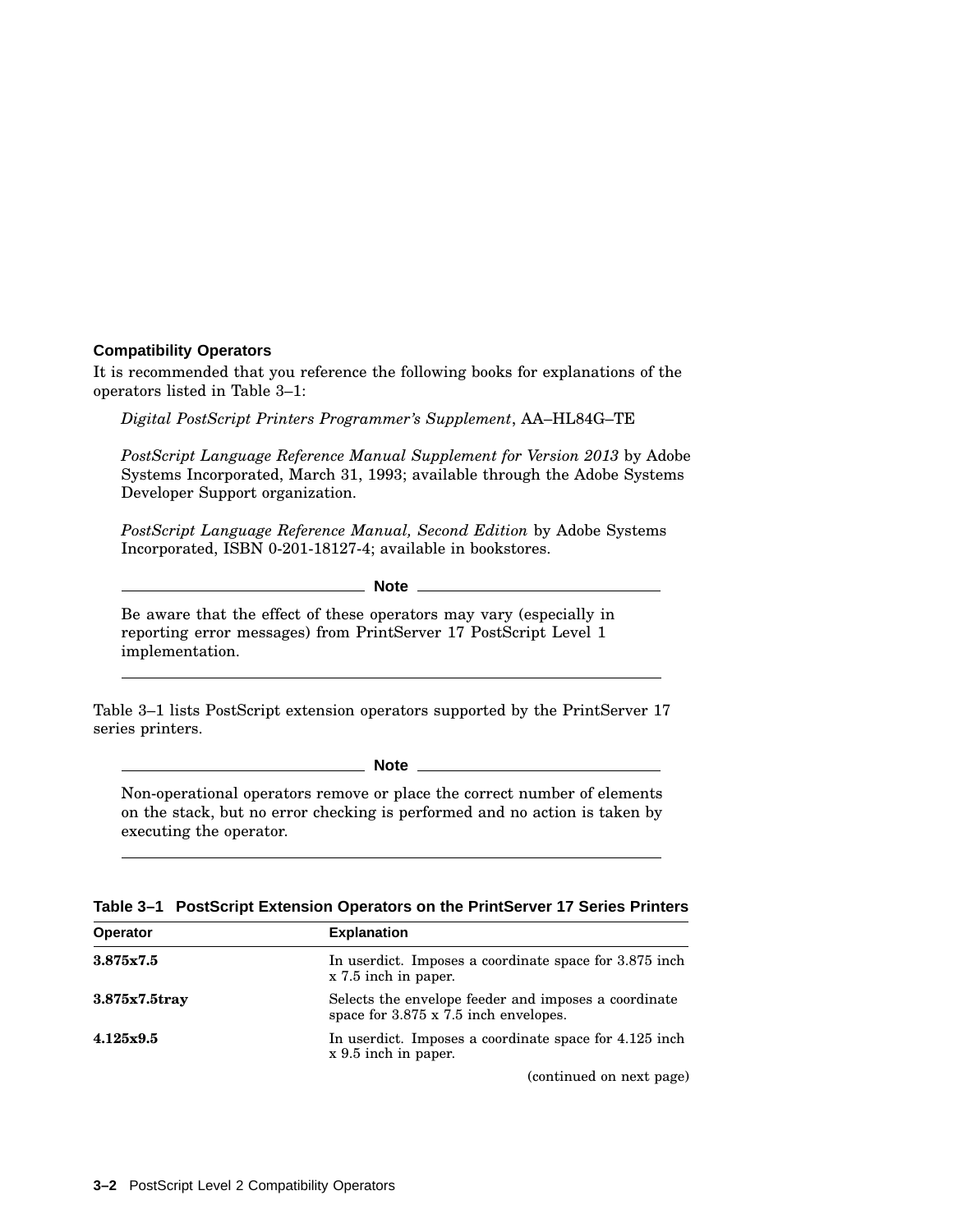| Operator                   | <b>Explanation</b>                                                                                                                                              |
|----------------------------|-----------------------------------------------------------------------------------------------------------------------------------------------------------------|
| $4.125x9.5$ tray           | Selects the envelope feeder and imposes a coordinate<br>space for 4.125 x 9.5 inch envelopes.                                                                   |
| 7x9                        | In userdict. Imposes a coordinate space for 7.0 inch x<br>9.0 inch in paper.                                                                                    |
| а4                         | In userdict. Imposes a coordinate space for A4-size<br>media (210 mm x 297 mm).                                                                                 |
| a4small                    | In userdict. Imposes a reduced coordinate space for<br>A4-size media $(191 \text{ mm} \times 275 \text{ mm})$ .                                                 |
| a4tray                     | Selects A4 paper tray and installs the A4 coordinate<br>space.                                                                                                  |
| a5                         | In userdict. Imposes a coordinate space for A5-size<br>media (148 mm x 210 mm).                                                                                 |
| b5                         | In userdict. Imposes a coordinate space for B5-size<br>media (182 mm x 257 mm).                                                                                 |
| $\bf{b6}$                  | In userdict. Imposes a coordinate space for B6-size<br>media (128 mm x 182 mm).                                                                                 |
| buildtime                  | Time stamp identifying a specific build of the<br>PostScript interpreter.                                                                                       |
| byteorder                  | Native order of multiple-byte numbers in binary<br>encoded tokens; <i>false</i> indicates high-order byte first;<br><i>true</i> indicates low-order byte first. |
| c5                         | In userdict. Imposes a coordinate space for C5-size<br>media (162 mm x 229 mm).                                                                                 |
| $c5envelope2$              | In userdict. Imposes a coordinate space for C5-size<br>media (162 mm x 229 mm).                                                                                 |
| checkconfiguration         | Checks the current hardware configuration and<br>returns errors, if any. Always returns true.                                                                   |
| checkpassword              | Determines if a value is equal to the system password.                                                                                                          |
| com10envelope <sup>2</sup> | In userdict. Imposes a coordinate space for 4.125 inch<br>x 9.5 inch media.                                                                                     |
| <b>DECimage</b>            | Returns the status of DEC image Plus for a given job.                                                                                                           |

**Table 3–1 (Cont.) PostScript Extension Operators on the PrintServer 17 Series Printers**

2 Included for compatibility with HP 4Si.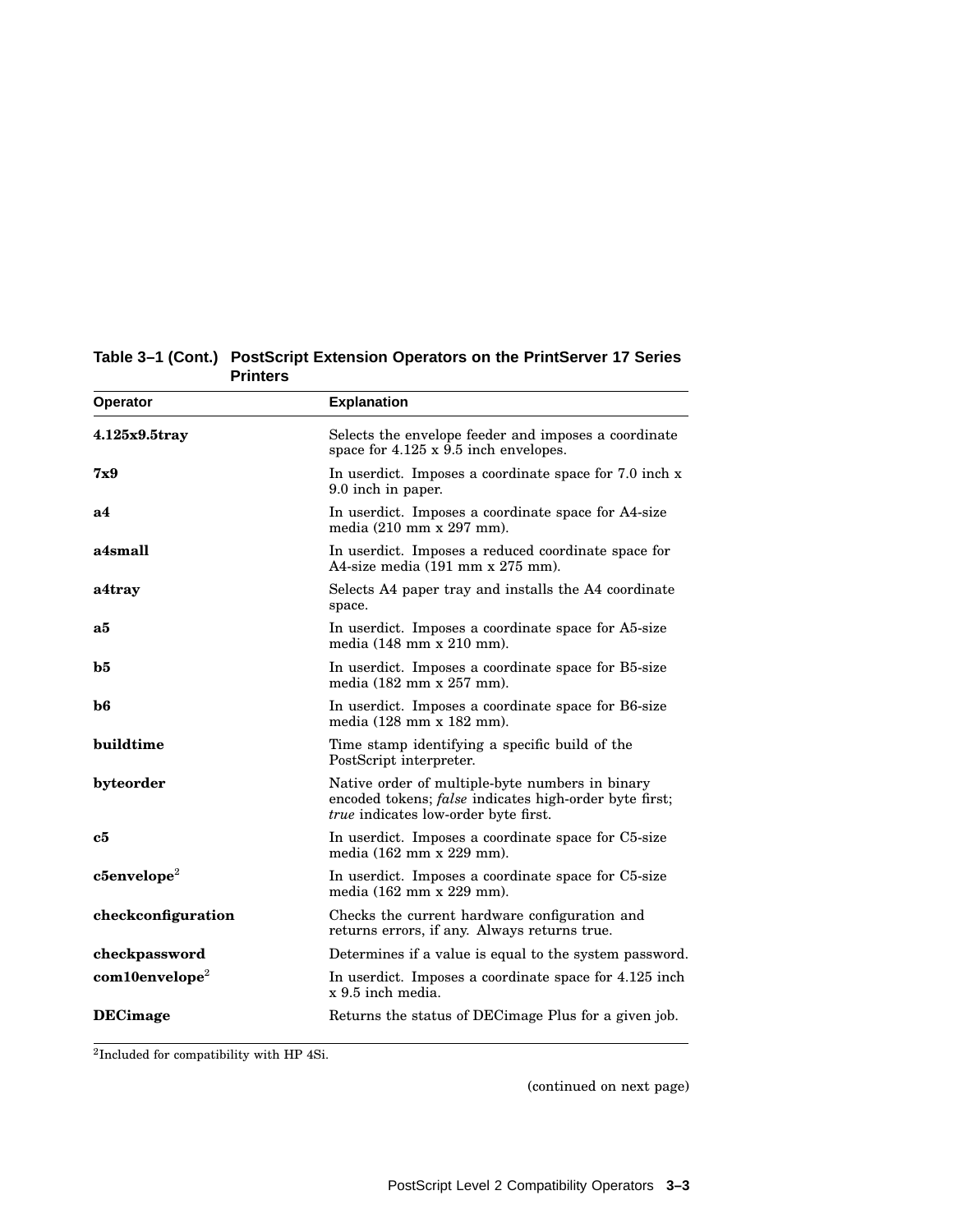| <b>Operator</b>             | <b>Explanation</b>                                                                                            |
|-----------------------------|---------------------------------------------------------------------------------------------------------------|
| <b>DECimageparams</b>       | Returns the DECimage Plus parameters for a given<br>job.                                                      |
| defaultDECimage             | Returns the printer's default DEC image Plus status.                                                          |
| defaultDECimageparams       | Returns the printer's default DECimage Plus<br>parameters.                                                    |
| defaultduplexmode           | Returns the printer's default value of physical duplex<br>mode.                                               |
| defaultenvelopefeedsize     | Returns the default envelope size and orientation set<br>by setdefaultenvelopefeedsize.                       |
| defaultjobtimeout           | Returns the default value for job timeout.                                                                    |
| defaultmansize              | In userdict. Returns the default page size and<br>orientation set by setdefaultmansize.                       |
| defaultoutputpositioning    | Indicates if the output positioning is enabled by<br>default.                                                 |
| defaultoutputtray           | Returns the current default output tray.                                                                      |
| defaultpagetimeout          | Returns the default value for page timeout.                                                                   |
| defaultpapertray            | Returns the value of the input tray that will be the<br>default for subsequent jobs.                          |
| defaulttimeouts             | Returns the value of the job, manualfeed, and wait<br>timeouts set by the <b>setdefaultimeouts</b> operator.  |
| defaulttumble               | Returns the default value for tumble mode.                                                                    |
| dl                          | In userdict. Imposes a coordinate space for DL-size<br>$(C5/6)$ (110 mm x 220 mm) envelopes.                  |
| dlenvelope <sup>2</sup>     | In userdict. Imposes a coordinate space for DL-size<br>$(C5/6)$ (110 mm x 220 mm) envelopes.                  |
| dltray                      | Selects the envelope feeder and imposes a coordinate<br>space for DL-size (C5/6) (110 mm x 220 mm) envelopes. |
| doautocontinue <sup>2</sup> | Non-operational on PostScript Level 2; always returns<br>true.                                                |
| doidlefonts                 | Non-operational on PostScript Level 2.                                                                        |
| $\bf{dojamrecovers^2}$      | Specifies whether complete jam recovery is enabled, as<br>set with the <b>setdojamrecovery</b> operator.      |

2 Included for compatibility with HP 4Si.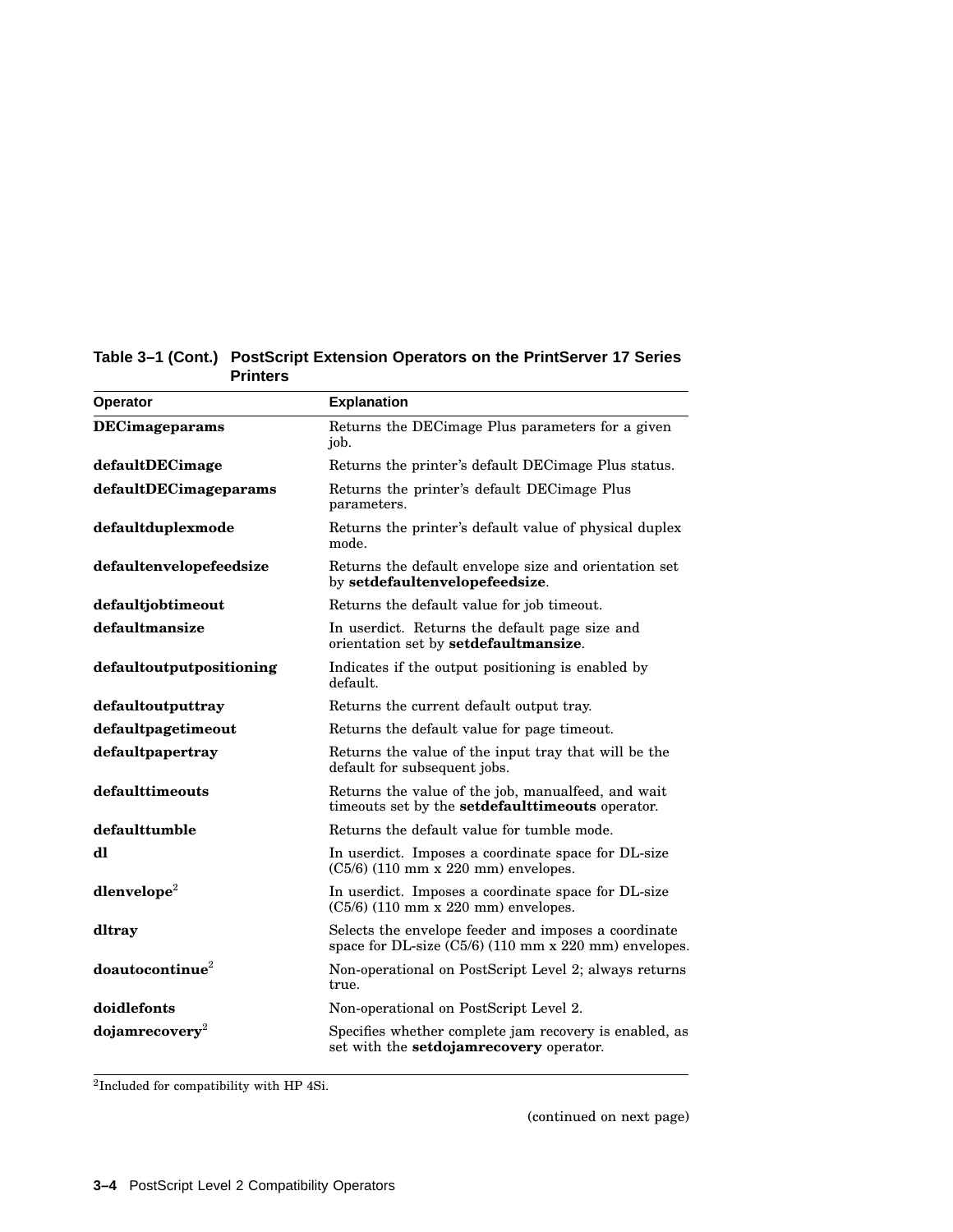| Operator           | <b>Explanation</b>                                                                                                                                                |
|--------------------|-------------------------------------------------------------------------------------------------------------------------------------------------------------------|
| $\mathbf{doret}^2$ | Non-operational on PostScript Level 2; always returns<br>true.                                                                                                    |
| duplexmode         | Returns the current setting of the physical duplex<br>mode for the current job.                                                                                   |
| emulate            | Causes the PostScript interpreter to yield control and<br>the PCL5 emulator to start processing.                                                                  |
| envelopetray       | Selects the envelope feeder. The printer uses the<br>default envelope feed size and orientation for envelopes<br>fed from the envelope feeder.                    |
| executivepage      | In userdict. Imposes a coordinate space for executive-<br>size paper $(7.25$ inch or $7.5$ inch x 10.5 inch).                                                     |
| executivetray      | Selects the executive tray and installs the coordinate<br>space for executive-size paper.                                                                         |
| feedenvelopes      | Returns <i>true</i> if the envelope feeder is installed.                                                                                                          |
| firstside          | Takes no argument. Returns a Boolean value<br>indicating on which physical side of a sheet the current<br>page will print. For simplex jobs, always returns true. |
| halfletter         | In userdict. Imposes a coordinate space suitable for<br>half-letter-size $(5.5$ inch x $8.5$ inch) paper.                                                         |
| idlefonts          | Returns information about the fonts to be scan-<br>converted during idle time. Non-operational on<br>PostScript Level 2.                                          |
| jobname            | Specifies the name of current job.                                                                                                                                |
| jobtimeout         | Returns the number of seconds remaining before the<br>job timeout occurs.                                                                                         |
| legal              | In userdict. Imposes a coordinate space for legal-size<br>paper $(8.5 \text{ inch} \times 14.0 \text{ inch})$ .                                                   |
| legalsmall         | In userdict. Imposes a reduced coordinate space for<br>legal-size media.                                                                                          |
| legaltray          | Selects the legal tray and installs the coordinate space<br>for legal-size paper.                                                                                 |
| letter             | In userdict. Imposes a coordinate space for letter-size<br>paper $(8.5$ inch $x$ 11.0 inch).                                                                      |

**Table 3–1 (Cont.) PostScript Extension Operators on the PrintServer 17 Series Printers**

2 Included for compatibility with HP 4Si.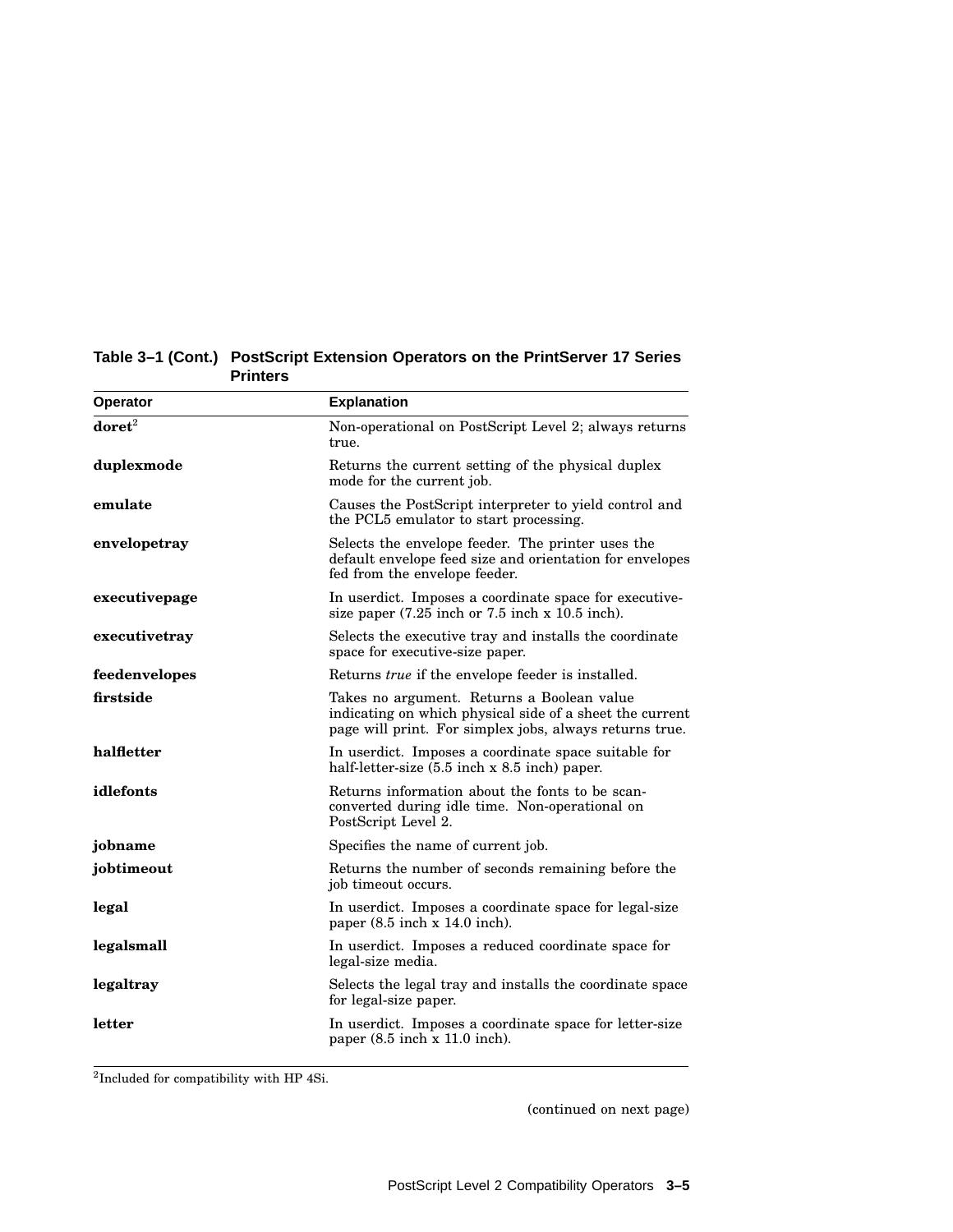| <b>Operator</b>             | <b>Explanation</b>                                                                                                                                                                                                                                                                                                                       |
|-----------------------------|------------------------------------------------------------------------------------------------------------------------------------------------------------------------------------------------------------------------------------------------------------------------------------------------------------------------------------------|
| lettersmall                 | In userdict. Imposes a reduced coordinate space for<br>letter-size paper.                                                                                                                                                                                                                                                                |
| lettertray                  | Selects the letter tray and installs letter-size<br>coordinate space.                                                                                                                                                                                                                                                                    |
| manualfeed                  | Controls whether the paper is fed manually or from a<br>paper tray.                                                                                                                                                                                                                                                                      |
| manualfeedtimeout           | Returns the manual feed timeout currently in effect. A<br>value of 0 means that the job will wait indefinitely for<br>a page to be fed.                                                                                                                                                                                                  |
| margins                     | Returns the two margin adjustment parameters set by<br>the <b>setmargins</b> operator.                                                                                                                                                                                                                                                   |
| maxoutputposition           | Returns the maximum output position value of the<br>current output tray: 1 if tray supports jogging; 0 if<br>tray does not support jogging.                                                                                                                                                                                              |
| monarcenvelope <sup>2</sup> | In userdict. Imposes a coordinate space for Monarch-<br>sized media $(3.46 \text{ in. } x 7.3 \text{ in.})$                                                                                                                                                                                                                              |
| newsheet                    | Declares the current page as the logical first side of<br>the sheet.                                                                                                                                                                                                                                                                     |
| note                        | In userdict. Imposes lettersmall, legalsmall, or<br>a4small coordinate spaces if a letter-size, legal-size, or<br>A4-size media is selected for input.                                                                                                                                                                                   |
| outputposition              | Returns the current output position (0 or 1) for the<br>current output tray.                                                                                                                                                                                                                                                             |
| outputpositioning           | Returns a value indicating whether output positioning<br>is enabled.                                                                                                                                                                                                                                                                     |
| outputtray                  | Returns the current output tray: 1 if face down (top);<br>2 if face up (side).                                                                                                                                                                                                                                                           |
| pagecount                   | Returns the current number of pages printed. Page is<br>defined as one side of a sheet of paper. This value is<br>saved in nonvolatile memory. Also, this value may not<br>match the page count that appears on the PrintServer<br>17 window at power-up. For more information, refer to<br>the PrintServer 17 Printer Operator's Guide. |

**Table 3–1 (Cont.) PostScript Extension Operators on the PrintServer 17 Series Printers**

2 Included for compatibility with HP 4Si.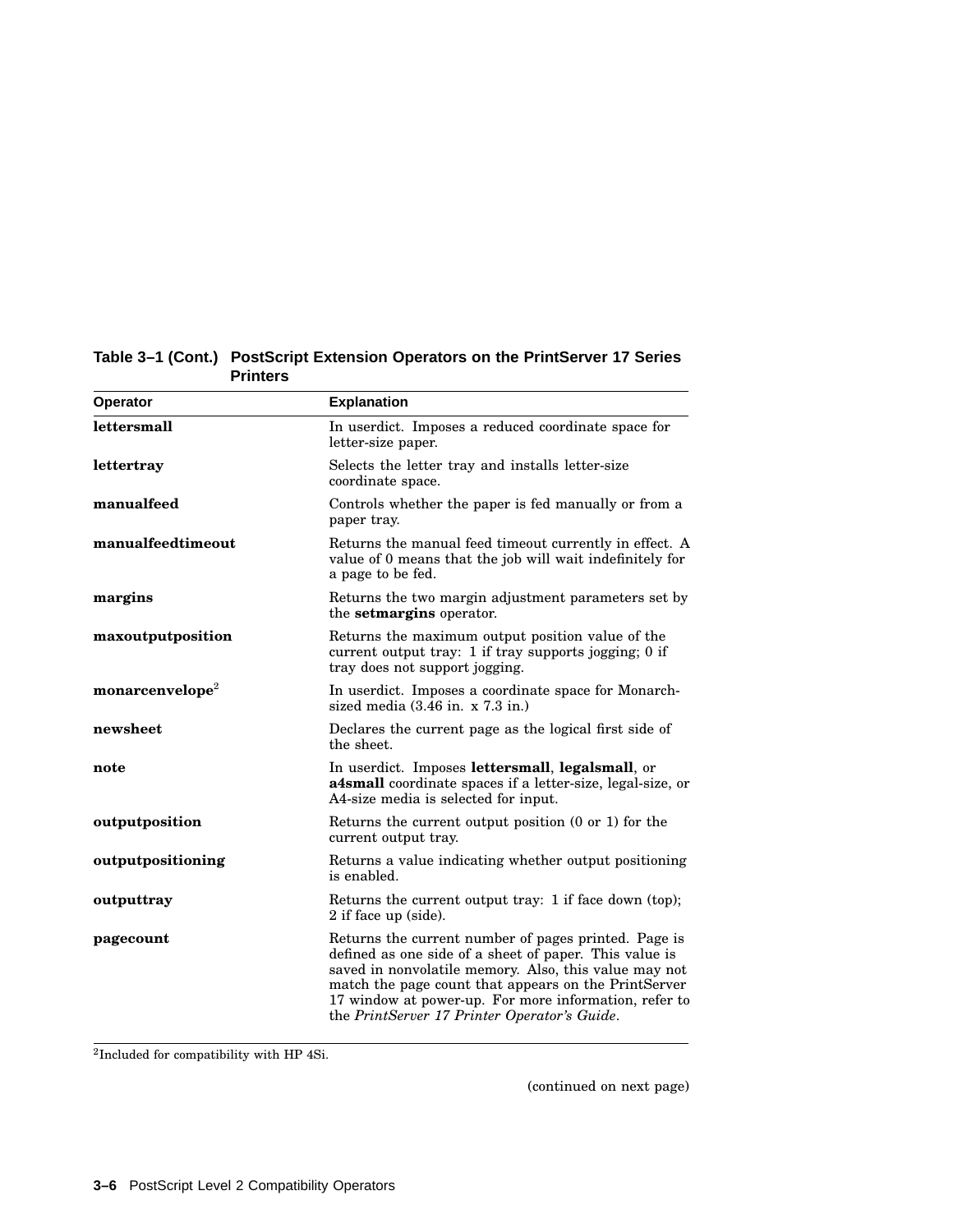| <b>Operator</b>                   | <b>Explanation</b>                                                                                                                                                                                                        |
|-----------------------------------|---------------------------------------------------------------------------------------------------------------------------------------------------------------------------------------------------------------------------|
| pagestackorder                    | Determines if the output pages are stacked face down<br>(top output tray) or face up (side output tray). A<br>Boolean value of true indicates face down stacking. A<br>Boolean value of false indicates face up stacking. |
| pagetimeout                       | Returns the number of seconds remaining before the<br>current page times out.                                                                                                                                             |
| papersize                         | Returns a name object that describes the currently<br>selected paper size. It also returns a Boolean value<br>that indicates that the paper is loaded short edge first<br>(true).                                         |
| papertray                         | Returns a value that indicates which slot has been<br>selected for the current input tray.                                                                                                                                |
| printername                       | Returns the printer name as a string.                                                                                                                                                                                     |
| product                           | Returns the product name: (PrintServer 17).                                                                                                                                                                               |
| ramsize                           | Returns the number of bytes of RAM in the printer.                                                                                                                                                                        |
| realformat                        | Native representation for real numbers in binary<br>encoded tokens. This is either IEEE or the name of<br>some specific machine architecture.                                                                             |
| realtime                          | Returns the value of a clock that counts in realtime.<br>The resolution of the clock is in 10 msec increments.                                                                                                            |
| resolution                        | Returns the first component of the <b>HWResolution</b><br>array for the current output device.                                                                                                                            |
| returnstatus                      | Communicates status information back to the print<br>symbiont (Digital-use only).                                                                                                                                         |
| revision                          | Returns the revision level of the interpreter as an<br>integer.                                                                                                                                                           |
| setDECimage                       | Enables DECimage Plus for a given job.                                                                                                                                                                                    |
| setDECimageparams                 | Sets the DECimage Plus parameters for a given job.                                                                                                                                                                        |
| set default DECimage <sup>1</sup> | Enables DEC image Plus as the printer's default<br>image-printing mode. Must be outside the server loop.<br>Requires the use of SystemParamsPassword.                                                                     |

 ${}^{1}A$  password is required. Also, this operator will persist across power-cycle only if included in the defaults file. If added to the defaults file, it is necessary to issue the reconfigure command at the remote consol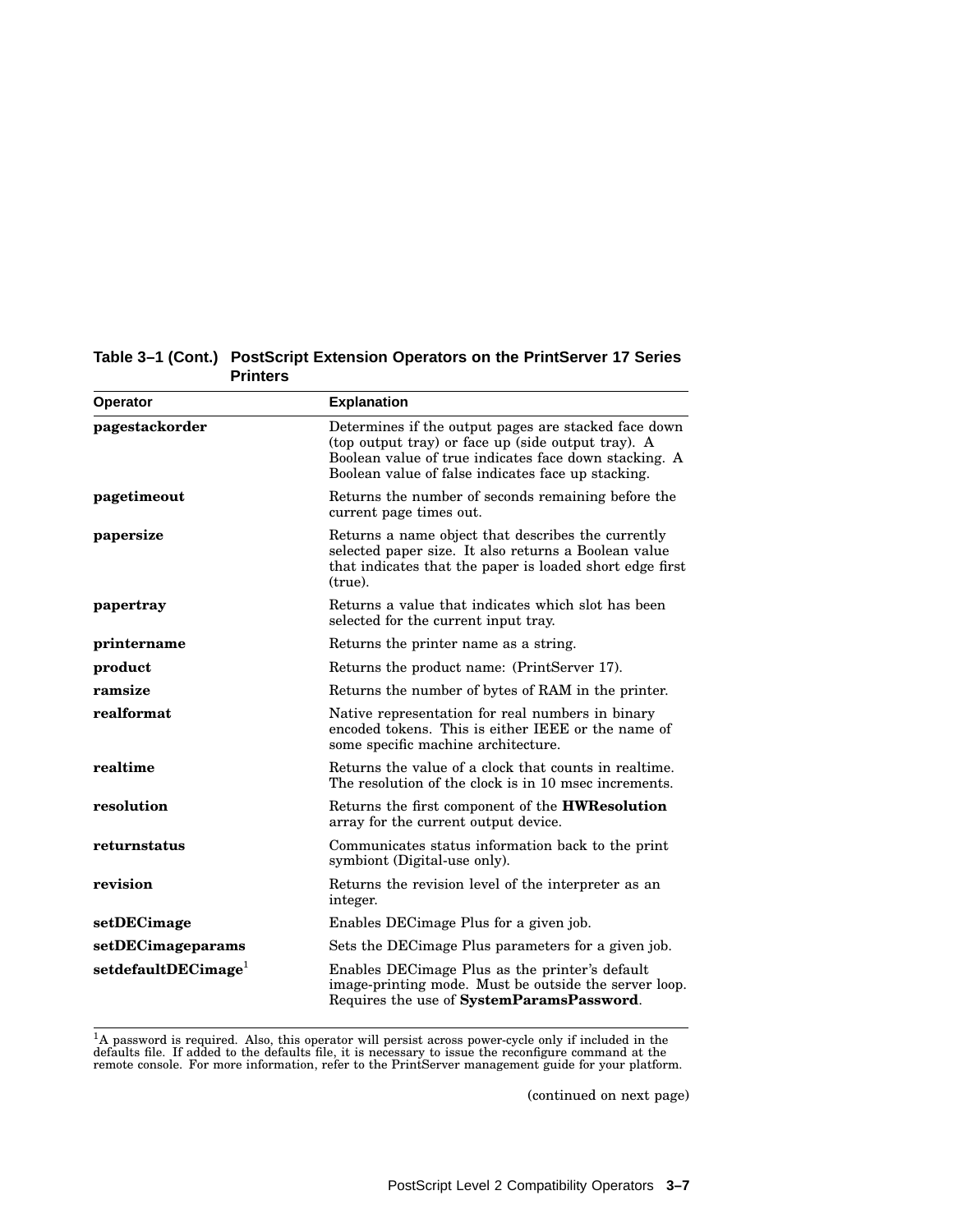| <b>Operator</b>                         | <b>Explanation</b>                                                                                                                                                                                                                 |
|-----------------------------------------|------------------------------------------------------------------------------------------------------------------------------------------------------------------------------------------------------------------------------------|
| $set default DEC imageparams1$          | Sets the printer's image default DECimage parame-<br>ters. Must be outside the server loop. Requires the<br>use of SystemParamsPassword.                                                                                           |
| set default duplexmode <sup>1</sup>     | Sets the printer's default physical duplex mode.<br>Requires the use of StartJob password.                                                                                                                                         |
| setdefaultenvelopefeedsize <sup>1</sup> | Specifies the default page size and paper orientation<br>used for envelopes from an envelope feeder. Only a<br>privileged job can execute this operator. Requires the<br>use of SystemParamsPassword.                              |
| set default job time out <sup>1</sup>   | Sets the default timeout limit for jobs. A default value<br>of 0 disables <b>jobtimeout</b> , and the default should be 0<br>or greater than 15. Must be outside the server loop.<br>Requires the use of <b>StartJob</b> password. |
| setdefaultmansize                       | Sets the default imageable area for manually fed me-<br>dia. Requires the use of <b>SystemParamsPassword</b> .                                                                                                                     |
| $set default output positioning1$       | Enables or disables default output positioning.<br>Requires the use of SystemParamsPassword.                                                                                                                                       |
| setdefaultoutputtray                    | Sets the default output tray value. Requires the use of<br><b>StartJob</b> password.                                                                                                                                               |
| set default page time out <sup>1</sup>  | Sets the default page timeout limit. A default value of<br>0 disables <b>pagetimeout</b> , and the default should be 0<br>or greater than 15. Must be outside the server loop.<br>Requires the use of SystemParamsPassword.        |
| ${\bf set default paper} {\bf try}^1$   | Sets the slot to be used as the default input tray.<br>Must be outside the server loop. Requires the use of<br>StartJob password.                                                                                                  |
| setdefaulttimeouts                      | Sets the default values for job, manual feed, and wait<br>timeouts. Requires use of SystemParamsPassword                                                                                                                           |
| setdefaulttrayswitch                    | Sets the default value of <b>trayswitch</b> . Requires the<br>use of StartJob password.                                                                                                                                            |
| $set$ defaulttumble $^{1}$              | Sets the printer's default value for tumble mode.<br>Requires the use of StartJob password.                                                                                                                                        |

 ${}^{1}A$  password is required. Also, this operator will persist across power-cycle only if included in the defaults file. If added to the defaults file, it is necessary to issue the reconfigure command at the remote consol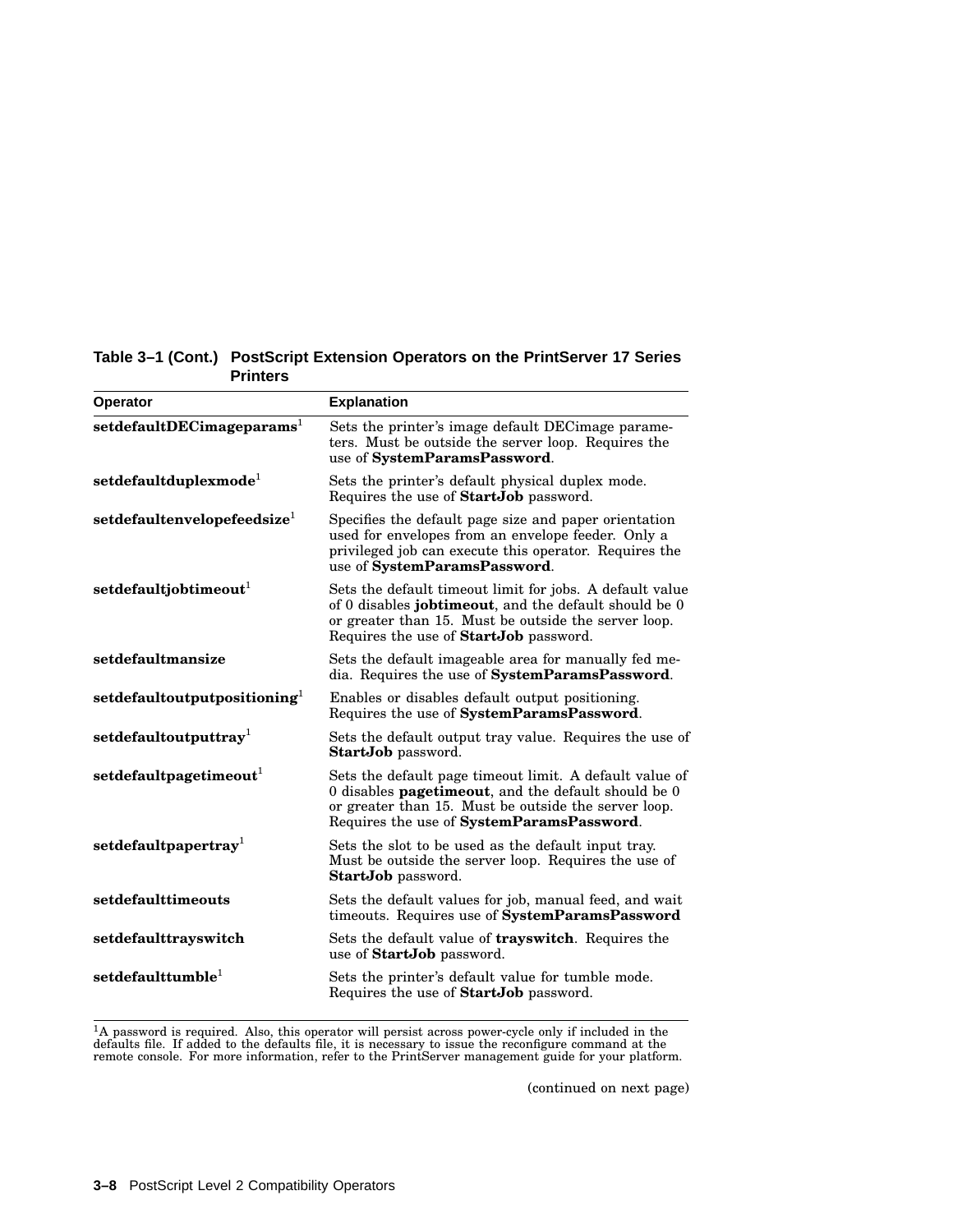| Operator                      | <b>Explanation</b>                                                                                                                                                                                                                                 |
|-------------------------------|----------------------------------------------------------------------------------------------------------------------------------------------------------------------------------------------------------------------------------------------------|
| ${\bf set doauto continue}^2$ | Non-operational in PostScript Level 2.                                                                                                                                                                                                             |
| setdoidlefonts                | Non-operational in PostScript Level 2.                                                                                                                                                                                                             |
| ${\bf setdojamrecovery}^2$    | Jam recovery enables the printer to reprint pages that<br>have been damaged by a paper jam. Jam recovery<br>keeps the image of the page in memory until the<br>page completes printing. Jam recovery may affect<br>throughput on certain printers. |
| $\mathbf{setdoret}^2$         | Non-operational in PostScript level 2.                                                                                                                                                                                                             |
| setduplexmode                 | Sets the printer's physical duplex mode. Subject to<br>save and restore.                                                                                                                                                                           |
| setidlefonts                  | Selects the fonts to be scan-converted during idle time.<br>Must be outside the server loop.                                                                                                                                                       |
| setjobtimeout                 | Sets the timeout period for the current job.                                                                                                                                                                                                       |
| setmargins <sup>1</sup>       | Sets the leading and left margins to adjust the<br>relationship between hardware and the device space.<br>Requires use of StartJob password.                                                                                                       |
| setoutputposition             | Sets the printer's current output tray position.                                                                                                                                                                                                   |
| setoutputpositioning          | Enables or disables output positioning within a tray.                                                                                                                                                                                              |
| setoutputtray                 | Sets the current output tray value.                                                                                                                                                                                                                |
| setpagestackorder             | Sets the <b>pagestackorder</b> , which specifies how pages<br>are stacked in the output tray. Non-operational in<br>PostScript Level 2.                                                                                                            |
| setpagetimeout                | Sets the page timeout for the current job.                                                                                                                                                                                                         |
| setpapertray                  | Selects the input tray for the current job.                                                                                                                                                                                                        |
| setprintername                | Sets the name of the printer. Must be outside the<br>server loop. Requires use of SystemParamsPassword.                                                                                                                                            |
| setresolution                 | Sets the page device parameter <b>HWResolution</b> to<br>[dotsperinch dotsperinch].                                                                                                                                                                |

 ${}^{1}A$  password is required. Also, this operator will persist across power-cycle only if included in the defaults file. If added to the defaults file, it is necessary to issue the reconfigure command at the remote consol

2 Included for compatibility with HP 4Si.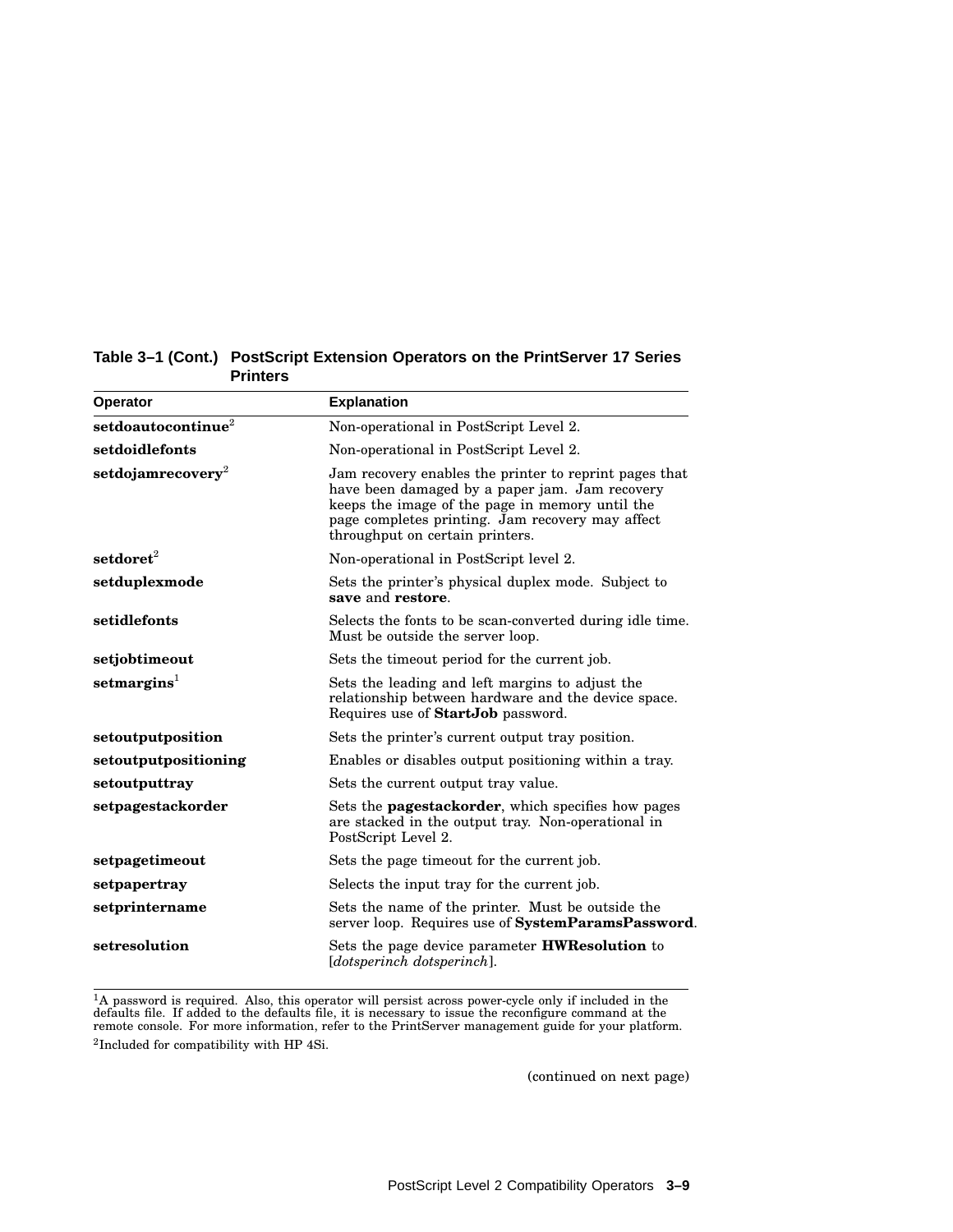| <b>Operator</b> | <b>Explanation</b>                                                                                                                                                       |  |
|-----------------|--------------------------------------------------------------------------------------------------------------------------------------------------------------------------|--|
| settrayswitch   | Selects input tray failover. When set to true, it<br>suppresses paperout errors and feeds media from<br>an alternate paper tray that contains the correct paper<br>type. |  |
| settumble       | Sets the printer's tumble mode. Subject to <b>save</b> and<br>restore.                                                                                                   |  |
| sheetcount      | Returns the number of sheets of paper that have been<br>delivered to the output tray.                                                                                    |  |
| trayswitch      | Specifies whether paperout errors are suppressed and<br>whether paper is fed into the printer from an alternate<br>paper tray that contains the correct paper type.      |  |
| tumble          | Returns the current setting of tumble mode.                                                                                                                              |  |
| twothirdsa4     | In userdict. Imposes a coordinate space for two-thirds<br>the size of A4-size media (198 mm x 210 mm).                                                                   |  |
| waittimeout     | Disabled on PrintServer 17 series printers; always<br>returns zero.                                                                                                      |  |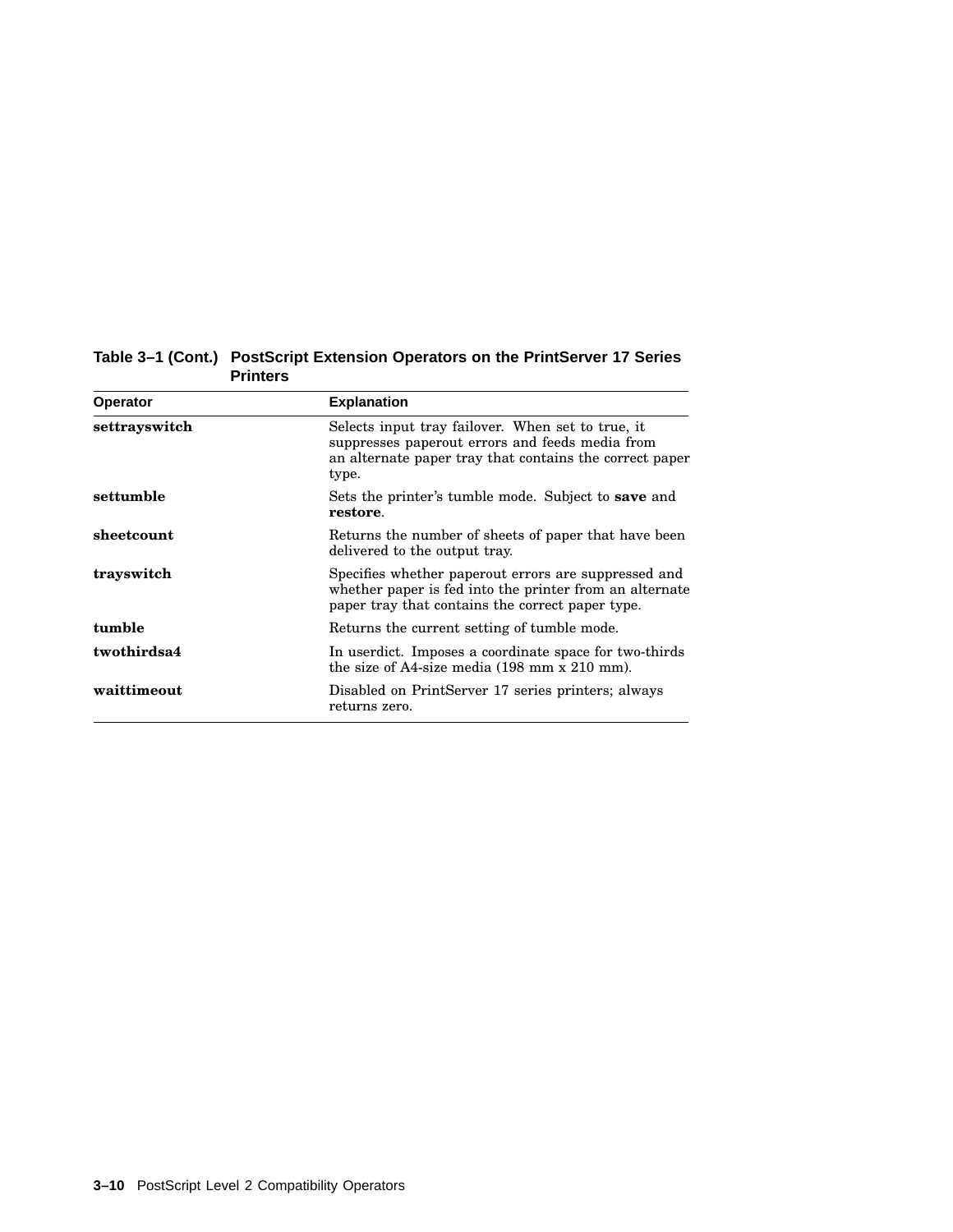## **4 Supported Media Types**

## **4.1 Media Size Operators**

Table 4–1 lists the supported media and associated operators for PrintServer 17 series printers.

**Note**

All standard PrintServer 17 media are fed short edge first.

| Table 4-1 PrintServer 17 Series Media Sizes and Operators |  |
|-----------------------------------------------------------|--|
|-----------------------------------------------------------|--|

| Operator                      | <b>Size</b>              | <b>Dimensions</b>                               | <b>Valid Output</b><br>Tray |
|-------------------------------|--------------------------|-------------------------------------------------|-----------------------------|
| $3.875x7.5$ tray <sup>1</sup> | $#7\frac{3}{4}$ envelope | $37/8 \times 7.5$ in.                           | side <sup>3</sup>           |
| $4.125x9.5$ tray <sup>1</sup> | #10 envelope (business)  | $4.125 \times 9.5$ in.                          | side <sup>3</sup>           |
| a4tray                        | A4                       | $210 \times 297$ mm.                            | either                      |
| $dl$ tray <sup>1</sup>        | $C5/6$ envelope          | $110 \times 220$ mm.                            | side <sup>3</sup>           |
| envelopetray <sup>1</sup>     | Variable                 | min: 98 mm. x 190 mm.<br>max: 162 mm. x 250 mm. | side <sup>3</sup>           |
| executivetray                 | Executive                | $7.25 \times 10.5$ in. <sup>2</sup>             | either                      |
| legaltray                     | Legal                    | $8.5 \times 14.0$ in.                           | either                      |
| lettertray                    | Letter (or A)            | $8.5 \times 11.0$ in.                           | either                      |

<sup>1</sup>Not supported by tray tags; selects envelope feeder if installed. The default imageable area is determined from **defaultenvelopefeedsize**

 $2$ PrintServer 17 "executive size" is 7.25 inches in width, while other PrintServers "executive size" is 7.50 inches in width.

 $3$ Canon recommends that envelopes and heavy stock be fed to the side tray rather than the top tray.<br>The PrintServer 17 does not enforce this limitation.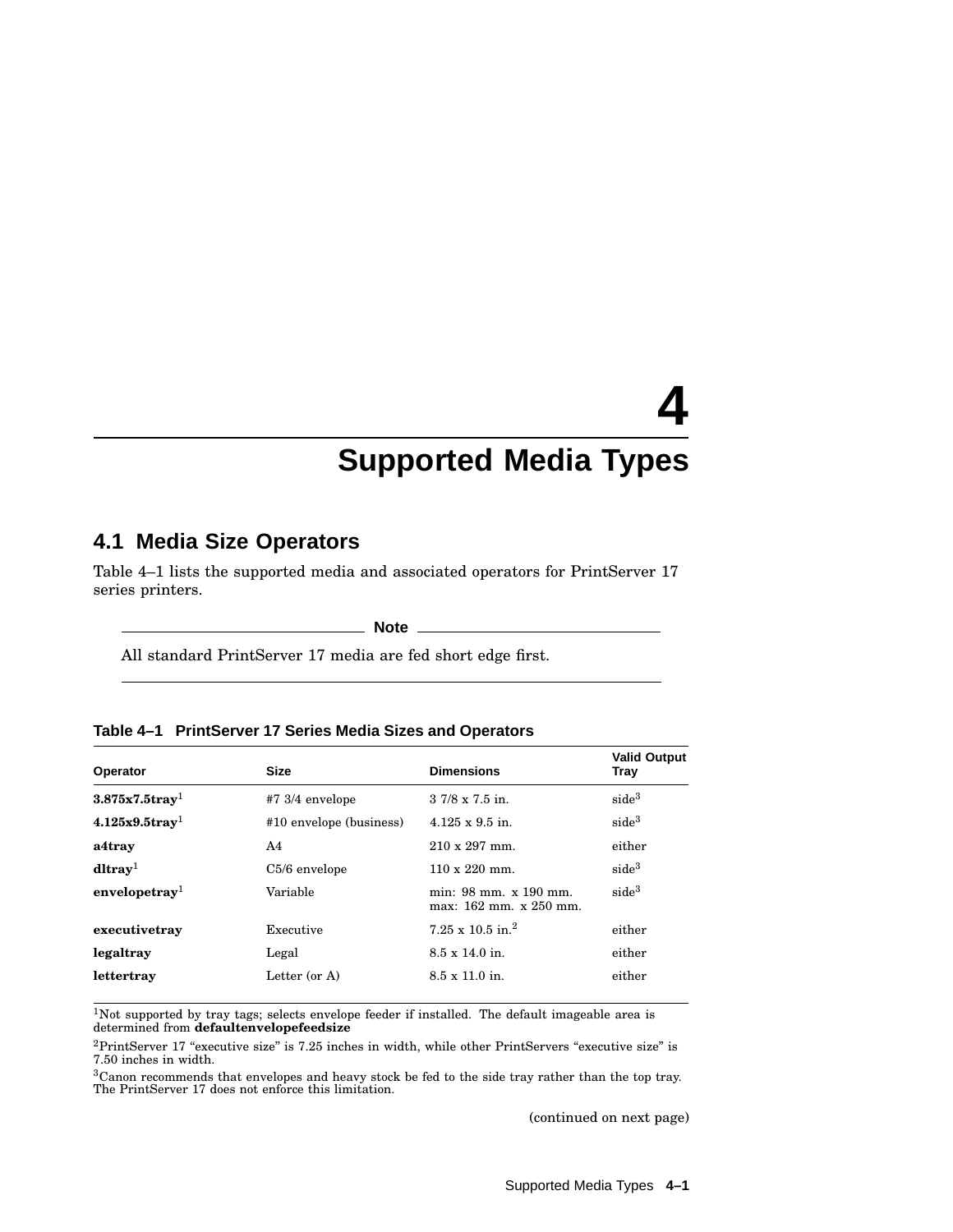**Table 4–1 (Cont.) PrintServer 17 Series Media Sizes and Operators**

| Operator                          | <b>Size</b>              | <b>Dimensions</b>      | <b>Valid Output</b><br>Trav |
|-----------------------------------|--------------------------|------------------------|-----------------------------|
| $dl$ envelopetray <sup>1</sup>    | $C5/6$ envelope          | $110 \times 220$ mm    | side <sup>3</sup>           |
| $com10$ envelopetray <sup>1</sup> | #10 envelope (business)  | $4.125 \times 9.5$ in. | side <sup>3</sup>           |
| monarcenvelopetray <sup>1</sup>   | $#7\frac{3}{4}$ envelope | $37/8 \times 71/2$ in. | side <sup>3</sup>           |

 $1$ Not supported by tray tags; selects envelope feeder if installed. The default imageable area is determined from **defaultenvelopefeedsize**

 ${}^{3}$ Canon recommends that envelopes and heavy stock be fed to the side tray rather than the top tray.<br>The PrintServer 17 does not enforce this limitation.

### **4.2 Page Size Operators**

Table 4–2 lists the supported page size operators.

|                 |                                   |                            | /PageSize          |
|-----------------|-----------------------------------|----------------------------|--------------------|
| <b>Operator</b> | Imageable Area <sup>1</sup>       | <b>Physical Media Size</b> | Array <sup>2</sup> |
| 3.875x7.5       | $3.46 \times 7.3$ in.             | $3.875 \times 7.5$ in.     | [279 540]          |
| 4.125x9.5       | $3.73 \times 9.3$ in.             | $4.125 \times 9.5$ in.     | [297684]           |
| 7x9             | $6.61 \times 8.8$ in.             | $7.0 \times 9.0$ in.       | [504 648]          |
| a4              | $199.05 \times 290.49$ mm         | $210 \times 297$ mm        | [595 842]          |
| a4small         | $192.36 \times 275.51$ mm         | $210 \times 297$ mm        | [595 842]          |
| a5              | $138.009 \times 204.81$ mm        | $148 \times 210$ mm        | [419 595]          |
| $\bf b5$        | $171.96 \times 251.88 \text{ mm}$ | $182 \times 257$ mm        | [516 729]          |
| $\bf{b6}$       | $\sim$ 117 x $\sim$ 177 mm        | $128 \times 182$ mm        | [362 515]          |
| $_{\rm c5}$     | $151.64 \times 223.77$ mm         | $162 \times 229$ mm        | [459 649]          |
| c5envelope      | $151.64 \times 223.77$ mm         | $162 \times 229$ mm        | [459 649]          |
| com10envelope   | $3.73 \times 9.3$ in.             | $4.125 \times 9.5$ in.     | [297684]           |
| dl              | $101.5 \times 215$ mm             | $110 \times 220$ mm        | [311 623]          |
| dlenvelope      | $101.5 \times 215$ mm             | $110 \times 220$ mm        | [311 623]          |
|                 |                                   |                            |                    |

|  | Table 4–2 PrintServer 17 Series Page Size Operators |  |  |  |
|--|-----------------------------------------------------|--|--|--|
|--|-----------------------------------------------------|--|--|--|

<sup>1</sup>Centered on the physical page.

 ${}^{2}\mathrm{PageSize}$  array is given in points and assumes a portrait orientation.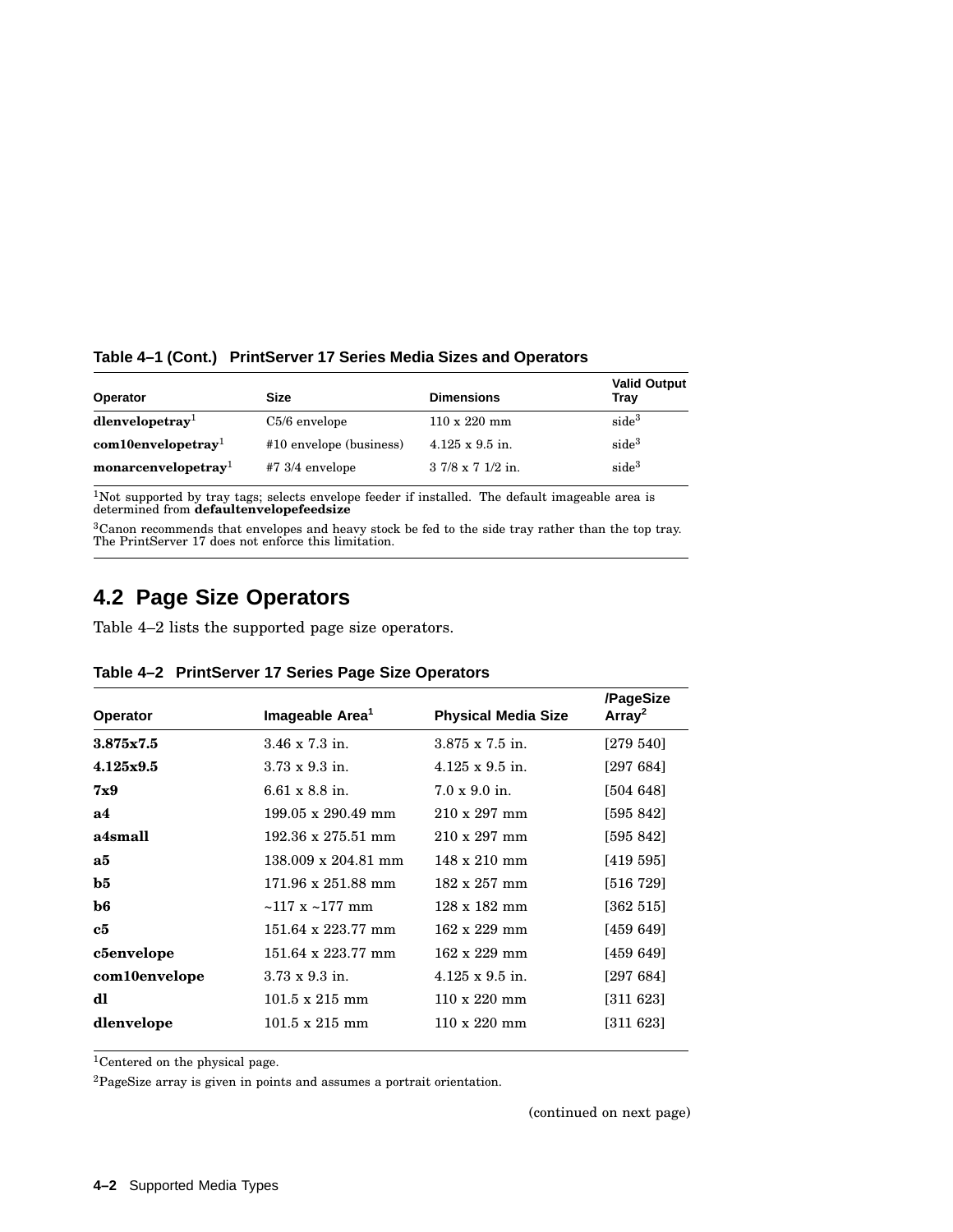| <b>Operator</b> | Imageable Area <sup>1</sup> | <b>Physical Media Size</b> | /PageSize<br>Array <sup>2</sup> |
|-----------------|-----------------------------|----------------------------|---------------------------------|
| executivepage   | $6.93 \times 10.28$ in.     | $7.25 \times 10.5$ in.     | [522 756]                       |
| halfletter      | $5.06 \times 8.3$ in.       | $5.5 \times 8.5$ in.       | [396 612]                       |
| legal           | $8.1 \times 13.78$ in.      | $8.5 \times 14.0$ in.      | [612 1008]                      |
| legalsmall      | $6.72 \times 12.84$ in.     | $8.5 \times 14.0$ in.      | [612 1008]                      |
| letter          | $8.1 \times 10.78$ in.      | $8.5 \times 11.0$ in.      | [612 792]                       |
| lettersmall     | $7.68 \times 10.16$ in.     | $8.5 \times 11.0$ in.      | [612 792]                       |
| monarcenvelope  | $3.46 \times 7.3$ in.       | $3.875 \times 7.5$ in.     | [279 540]                       |
| twothirdsa4     | $187.6 \times 204.9$ mm     | $198 \times 210$ mm        | [561 595]                       |

**Table 4–2 (Cont.) PrintServer 17 Series Page Size Operators**

 $\overline{1$  Centered on the physical page.

<sup>2</sup>PageSize array is given in points and assumes a portrait orientation.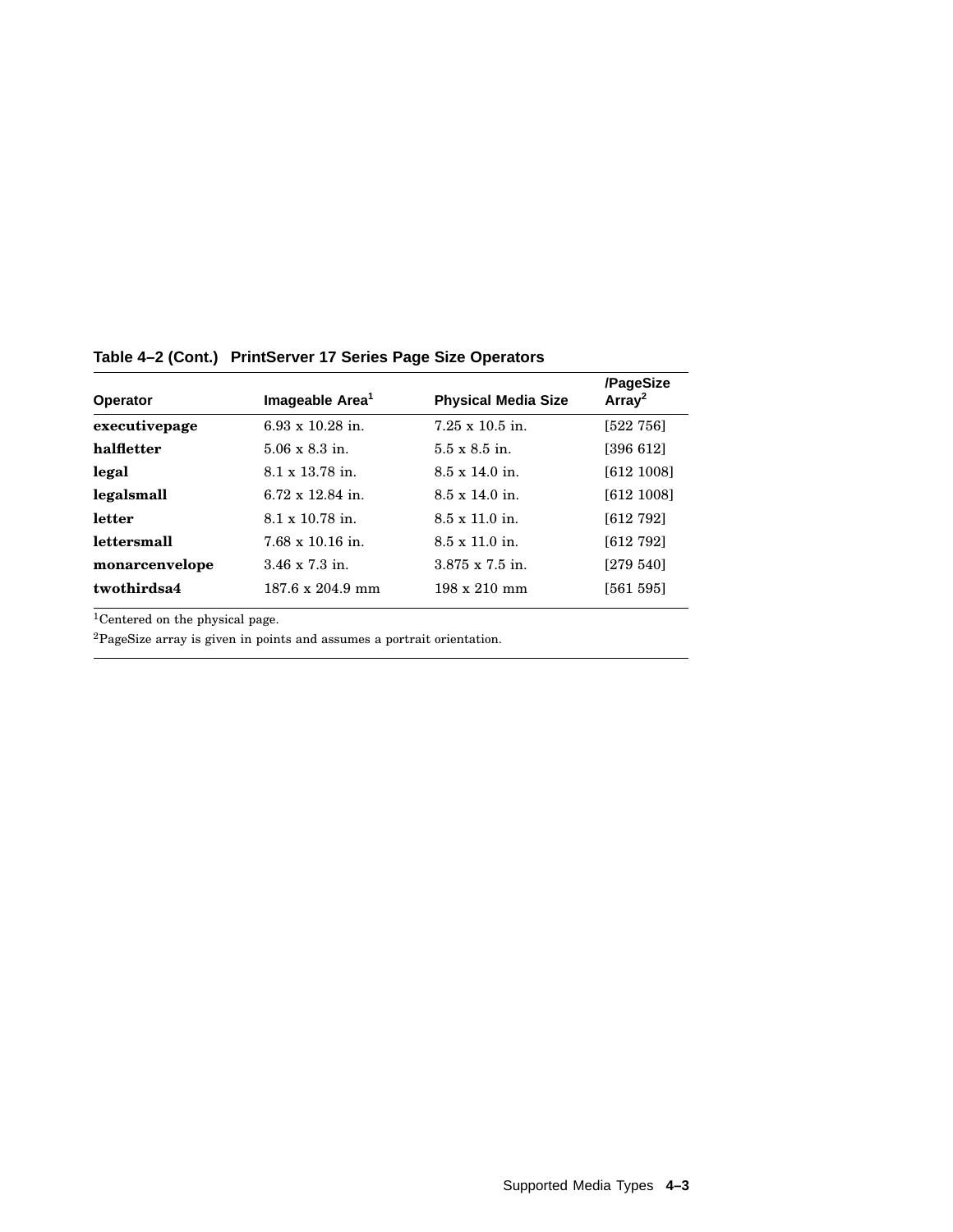## **Index**

7x9, 4–2 3.875x7.5, 4–2 4.125x9.5, 4–2 3.875x7.5tray, 4–1 4.125x9.5tray, 4–1

#### **A**

a4, 4–2 a4small, 4–2 a4tray, 4–1 a5, 4–2 AccurateScreens, 1–7

#### **B**

b5, 4–2 b6, 4–2 BeginPage, 1–1 BuildTime, 1–9 ByteOrder, 1–9

## **C**

c5, 4–2 c5envelope, 4–2 Category, 1–17 ColorRendering, 1–14 ColorRenderingType, 1–16 ColorSpace, 1–14 ColorSpaceFamily, 1–16 com10envelope, 4–2 com10envelopetray, 4–2

Compatility operators, 3–1 Copies, 1–12 CurDisplayList, 1–9 CurFontCache, 1–9 CurFormCache, 1–9 CurOutlineCache, 1–9 CurPatternCache, 1–9 CurScreenStorage, 1–9 CurSourceList, 1–9 CurUPathCache, 1–9

## **D**

DECimage system parameters, 1–11 DECimage Plus DIThreshArray halftone parameters, 2–2 type 7 halftone parameters, 2–1 DefaultColorRendering, 1–14 DefaultHalftone, 1–15 DIThreshArray halftone parameters, 2–2 dl, 4–2 dlenvelope, 4–2 dlenvelopetray, 4–2 dltray, 4–1 DotSize, 2–1 defined, 2–1 Duplex, 1–2, 1–12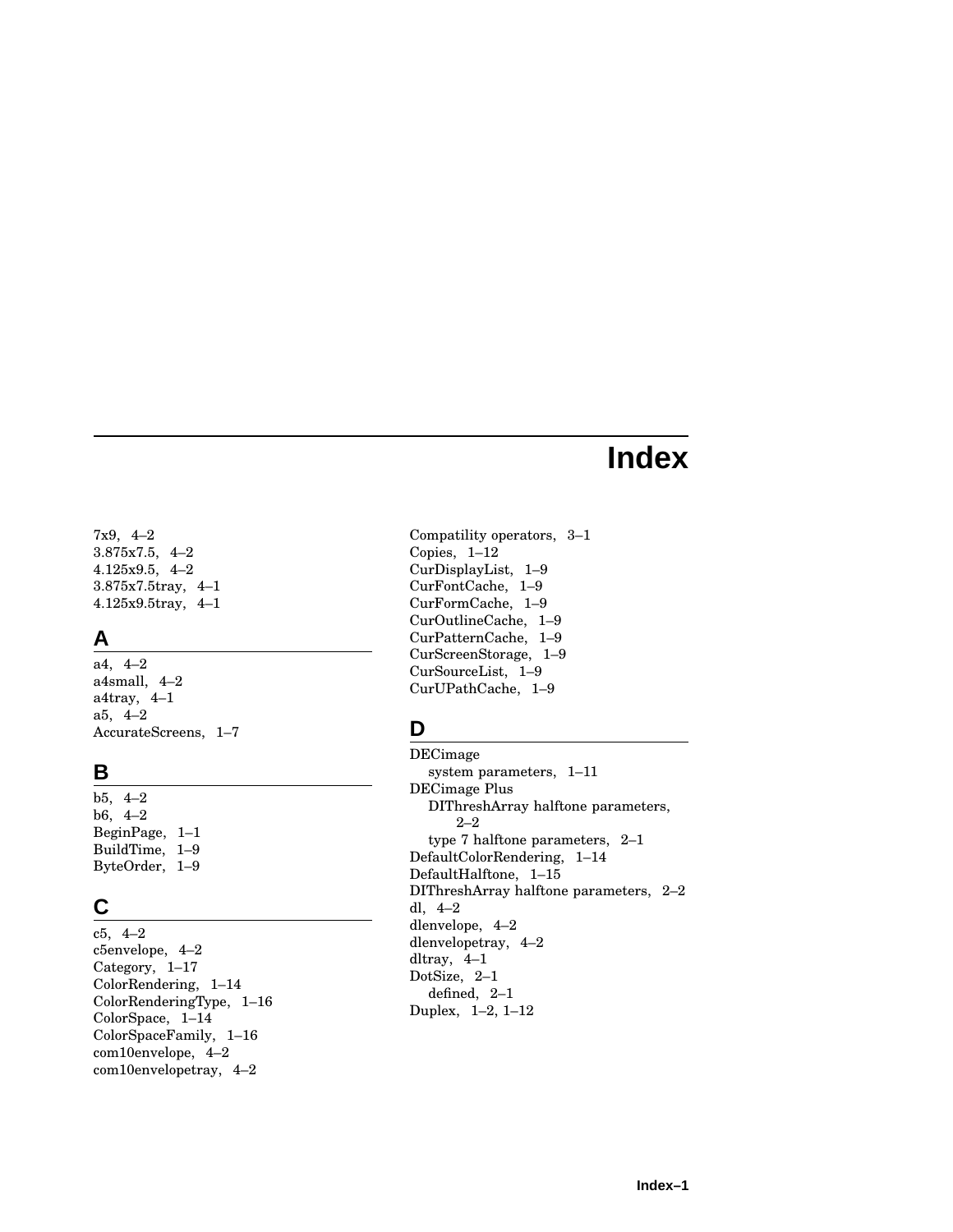## **E**

Emulator, 1–16 Encoding, 1–14 EndPage, 1–2 envelopetray, 4–1 executivepage, 4–3 executivetray, 4–1 ExitJamRecovery, 1–2

#### **F**

FactoryDefaults, 1–9 FatalErrorAddress, 1–9 Filter, 1–16 FMapType, 1–16 font list, 1–14 FontFixed, 1–12 FontHeight, 1–12 FontItalic, 1–12 FontNumber, 1–12 FontPitch, 1–12 FontResourceDir, 1–9 FontSource, 1–12 FontSymbolSet, 1–12 FontType, 1–16 FontTypeface, 1–12 FontWeight, 1–12 Form, 1–15 FormType, 1–16

## **G**

GenericResourceDir, 1–9 GenericResourcePathSep, 1–9

#### **H**

halfletter, 4–3 Halftone, 1–15 HalftoneType, 1–16, 2–1, 2–2 defined, 2–1 Height, 2–2

HWResolution, 1–2

#### **I**

ImageType, 1–16 ImagingBBox, 1–2 InputAttributes, 1–2 Install, 1–2 InstallDotSize, 1–11 InstallPunch0, 1–11 InstallPunch1, 1–11 InstallSharp, 1–11 InstallSpecialImageActive, 1–11 IODevice, 1–16 ISOLatin1Encoding, 1–14

## **J**

JobName, 1–7 JobTimeout, 1–7, 1–10 Jog, 1–2

## **L**

Landscape, 1–12 %LaserJetIII% emulator parameters, 1–12 %LaserJetIII% parameters, 1–12 legal, 4–3 legalsmall, 4–3 legaltray, 4–1 letter, 4–3 lettersmall, 4–3 lettertray, 4–1 Level 2 compatibility operators, 3–1 LicenseID, 1–10 LineWrap, 1–13

#### **M**

ManualFeed, 1–2 ManualFeedTimeout, 1–3 Margins, 1–3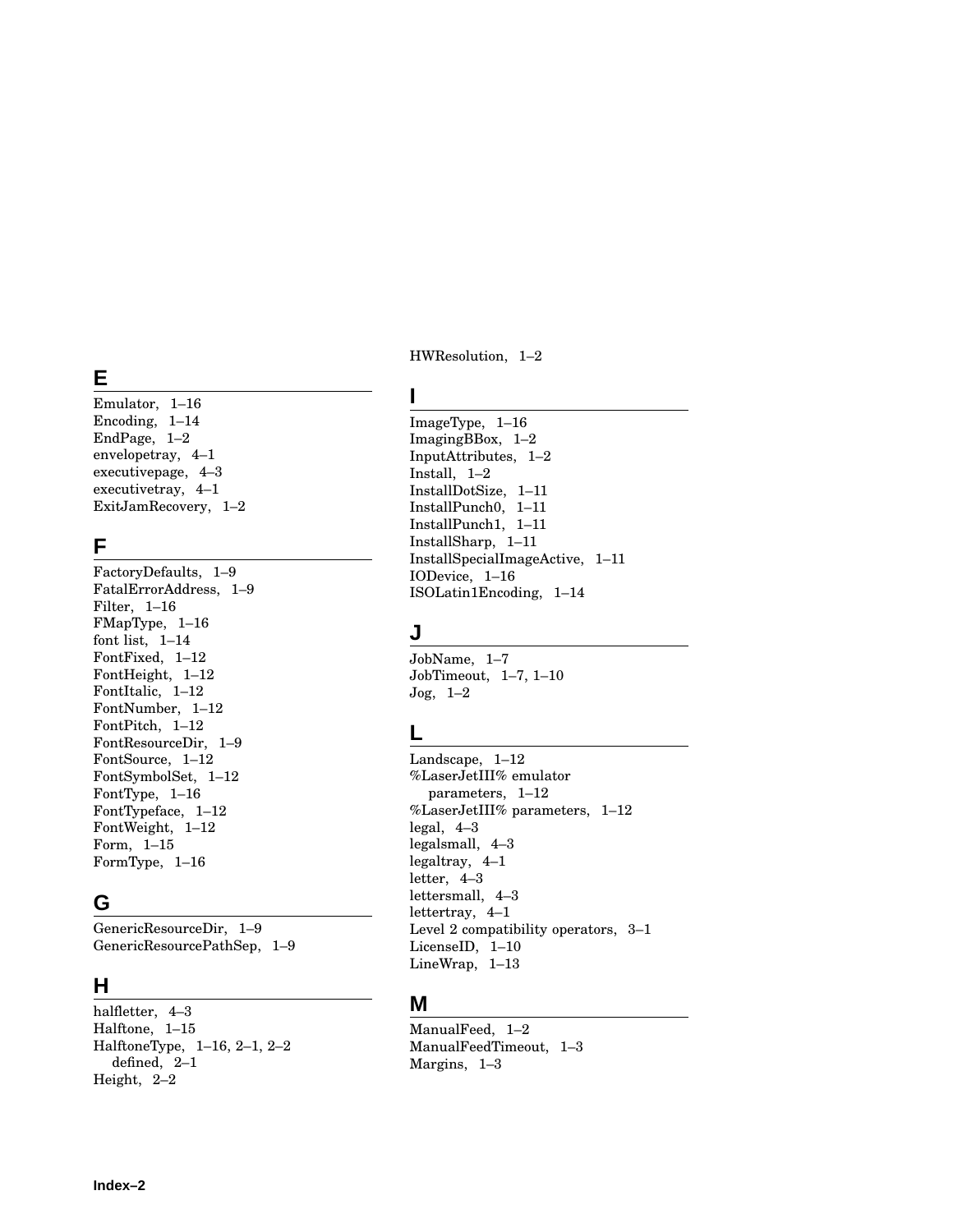MaxDictStack, 1–8 MaxDisplayList, 1–10 MaxExecStack, 1–8 MaxFontCache, 1–10 MaxFontItem, 1–8 MaxFormCache, 1–10 MaxFormItem, 1–8 MaxImageBuffer, 1–10 MaxLJMemory, 1–13 MaxLocalVM, 1–8 MaxOpStack, 1–8 MaxOutlineCache, 1–10 MaxPatternCache, 1–10 MaxPatternItem, 1–8 MaxScreenItem, 1–8 MaxScreenStorage, 1–10 MaxSourceList, 1–10 MaxUPathCache, 1–10 MaxUPathItem, 1–8 Media size operators, 4–1 MediaColor, 1–3 MediaType, 1–3 MediaWeight, 1–3 MinFontCompress, 1–8 monarcenvelope, 4–3 monarcenvelopetray, 4–2

#### **N**

NumCopies, 1–3

## **O**

OrigHalftone, 2–1 defined, 2–2 OtherHalftone, 2–1 defined, 2–2 Output positioning, 1–6 OutputAttributes, 1–3 , 1–5 OutputDevice, 1–15 OutputPage, 1–3 OutputType, 1–3

#### **P**

Page device parameters, 1–1 Page size operators, 4–2 PageCount, 1–10 PageSize, 1–3 , 1–13 Parameters %LaserJetIII% emulator, 1–12 system, 1–8 user, 1–7 Parameters for %LaserJetIII% emulator, 1–12 Passwords, 1–1 Pattern, 1–16 PatternType, 1–16 Policies, 1–3 , 1–6 Positioning output, 1–6 PostScript level 2 compatibility operators, 3–1 PrinterName, 1–10 Punch, 2–1 defined, 2–2

## **R**

RamSize, 1–10 RealFormat, 1–10 Revision, 1–10

## **S**

Sharp, 2–1 defined, 2–2 SheetCount, 1–1 1 SpecialImageActive, 2–1 defined, 2–2 StandardEncoding, 1–14 StartJobPassword, 1–10 System parameters, 1–8 SystemParamsPassword, 1–10